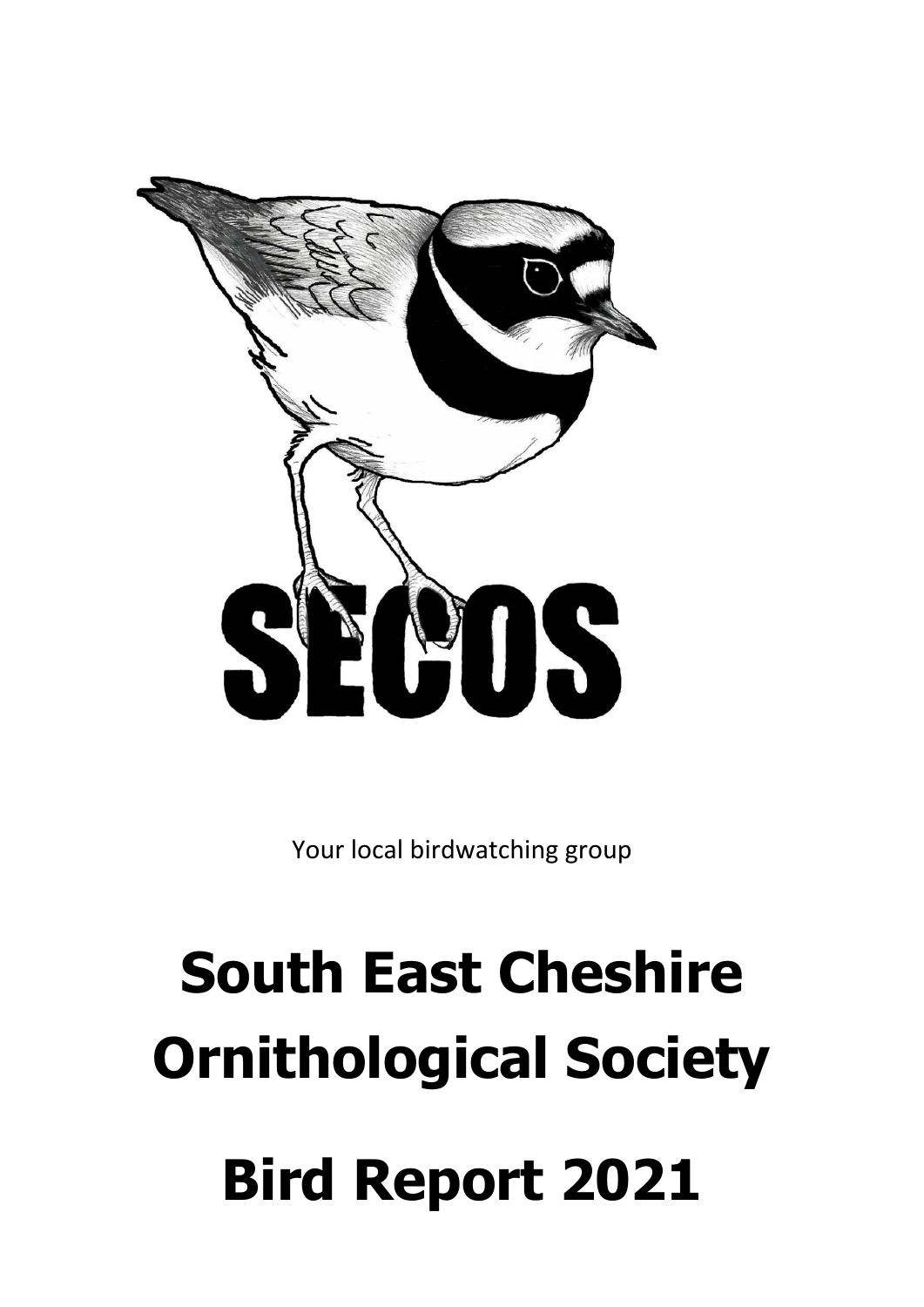# **Table of Contents**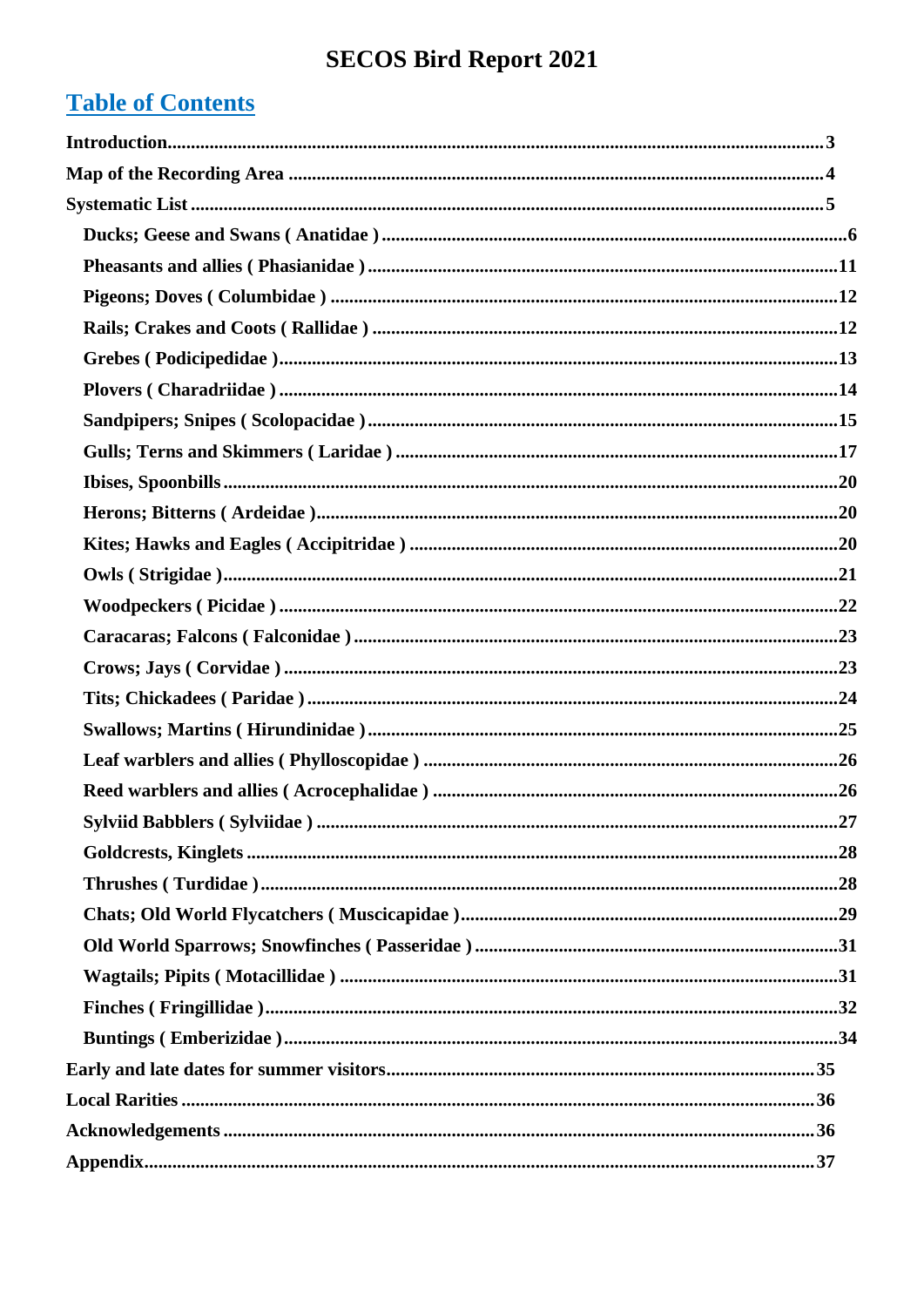#### <span id="page-2-0"></span>**Introduction**

The Systematic List that makes up the bulk of this document is a compilation from the Sightings Section of the Society's monthly newsletter. The inclusion of detailed observations from the fieldworkers covering the SECOS Winter and Breeding Bird Survey [ SWaBBS ] patches have boosted the records and will no doubt improve the depth of our understanding of our local avifauna, especially records of breeding activity and success.

A consequence of the restrictions of movement, etc. at various times of the year ( Covid-19 ), inevitably will have led to some birds being missed.

- 1. I would like to acknowledge the input by Colin Lythgoe to this document. He has helped me hugely in proof-reading it and offering me feedback
- 2. the inclusion of tables has only been partially successful maxima for all months not known and I believe the inclusion of '0' would make the table look busy!
- 3. Andy Livermore, the CAWOS Systematic List Editor has given me a list of the species ( with counts ) that the county would consider a flock of birds as 'significant' – see individual species below for the details
- 4. my thanks to all those who added their sightings to the various log books, blogs, etc. or sent them directly to me by email / text ( or to a distribution list I'm a 'member' of )
- 5. sightings entered in logbook(s) retrospectively may not be included
- 6. my database, Wildlife Recorder®, sorted the Systematic List / sequence used in this summary the sequence used by the International Ornithologists' Union - IOC 12.1 - Jan 2022
- 7. inevitably, errors and omissions will have crept in, along with incomplete records i.e. where I didn't note count, gender, age, breeding status, etc.
- 8. unless previously recorded at that site, details of breeding have been omitted for 'sensitive' species
- 9. local birders continue the policy to withhold details of those rarities where it is thought that 'protecting' the site might encourage these birds to establish territories
- 10. the SECOS Recording Area is hectads SJ74, 75, 76, 85 and 86 within Cheshire ( see next page )
- 11. some locations included are just outside the SECOS Recording Area as our policy is to share sightings that occur where overlapping the boundary

Where the phrase "breeding confirmed" is used it refers to fledglings recorded. I acknowledge that SWaBBS fieldworkers record specific breeding activity, i.e. nests with young, nest with eggs, adults carrying food/faecal sacs and occupied nests - those records are identified using the same description.

In 2019, I was granted access to the BTO's BirdTrack and WeBS databases and the BTO also send me local records for BBS, GBW and other specific surveys such as heronries, etc.

Please let me know of any errors, etc. that you see, or any sightings not included.

John Thompson, SECOS Bird Recorder ( Apr '19 - Apr '22 )

[John@Janus-Systems.co.uk](mailto:John@Janus-Systems.co.uk) 07966 539616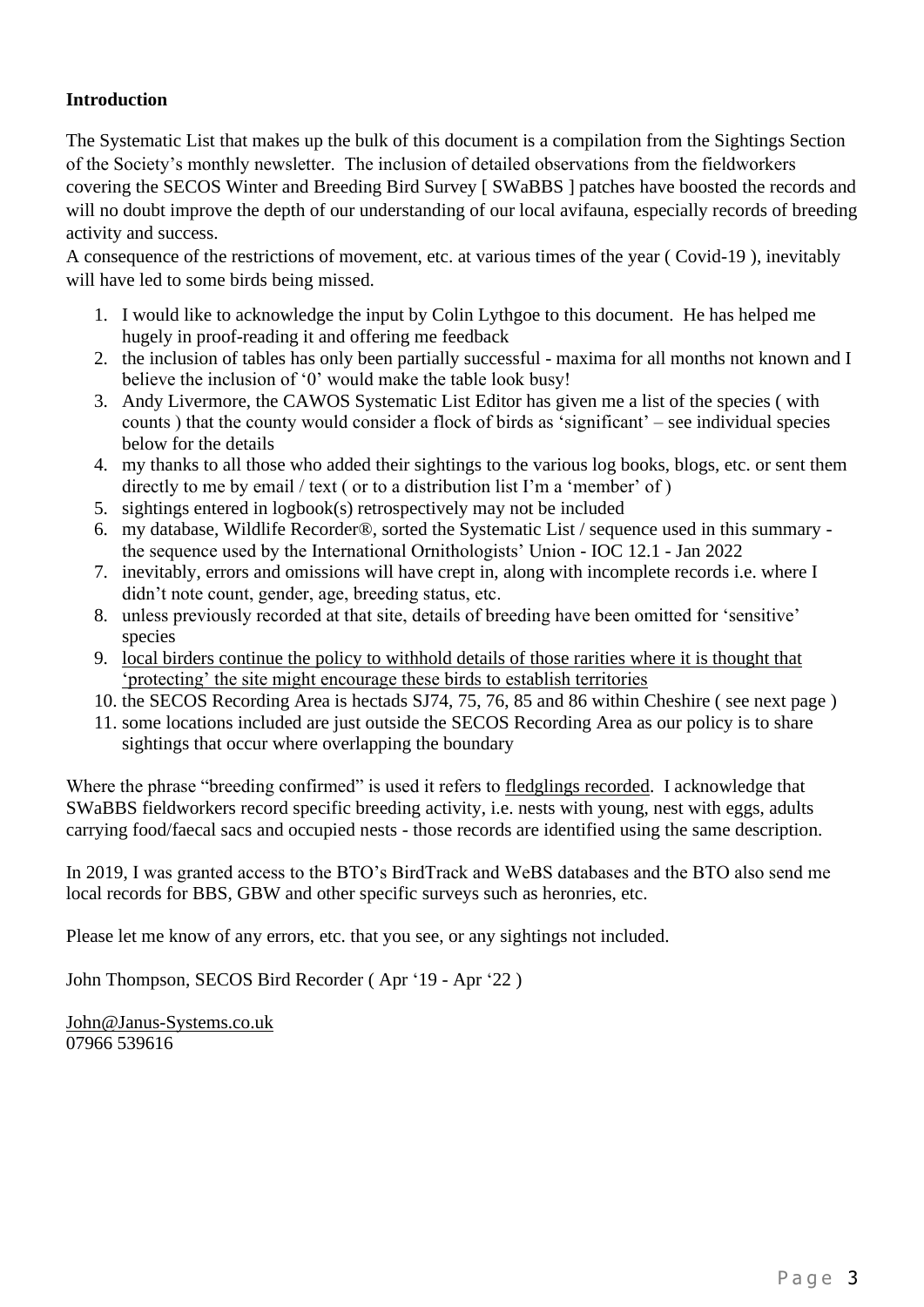### **SECOS Recording Area & main birding sites**

<span id="page-3-0"></span>Map of the Recording Area



Produced using DMAP®

Key: -

| Black, thick  | Edge of Recording Area | Black, dotted | Railway tracks                  |
|---------------|------------------------|---------------|---------------------------------|
| Blue          | Water courses          | Brown, dark   | Over 300 metres above sea level |
| Dotted line   | County border          | Brown, light  | Over 200 metres above sea level |
| Green         | Main birding locations | Grey          | Areas of conurbation            |
| Purple, thick | M6 Motorway            | Red           | Roads                           |

In 2020, I produced an update to list of the main birding sites accessible to the public. It can be viewed and downloaded from the SECOS website.

Also available on the website is a Checklist and a Gazetteer.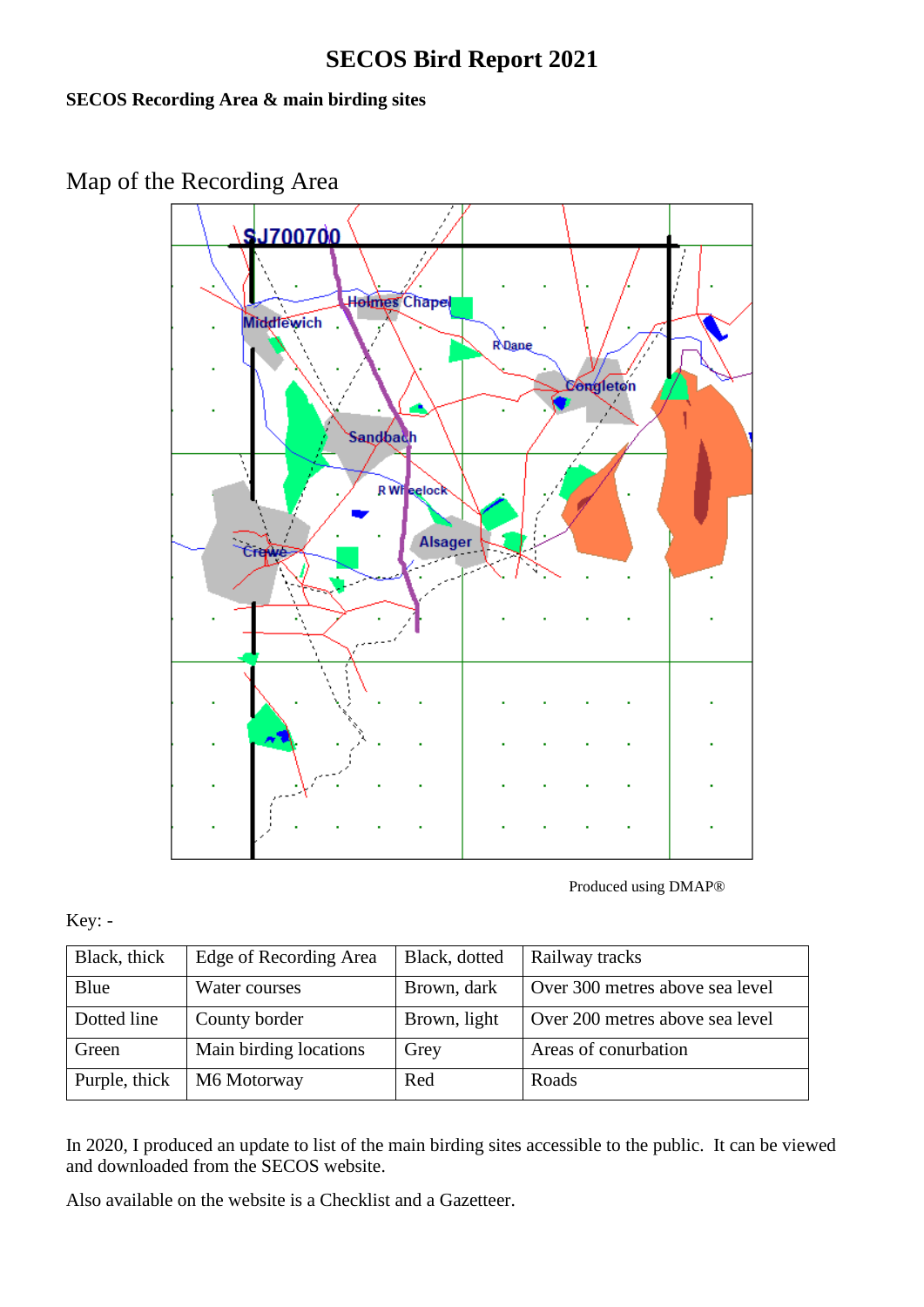### <span id="page-4-0"></span>**Systematic List**

|                                | Key:                         |                                   |
|--------------------------------|------------------------------|-----------------------------------|
| $\circledcirc$ - female        | $\beta$ - male               | <b>BP</b> - Business Park         |
| c - circa                      |                              | <b>CP</b> - Country Park          |
| $1st$ cy - first calendar year | $1st$ w - first winter       | GC - Golf Club                    |
| ad - adult                     | imm - immature               | <b>LNR</b> - Local Nature Reserve |
| $juv - juvenile(s)$            | $n/c$ - present but no count |                                   |
| EHF - Elton Hall Flash         | FF - Fodens Flash            | FFF- Fields Farm Flash            |
|                                | MGT - Maw Green Tip          | PHF - Pump House Flash            |

Between 2011 and 2017, sightings of local birds were mainly confined to Sandbach Flashes, Doddington and Rode Pool with, comparatively, few from the wider SECOS Recording Area. Until we have sufficient data to establish the local status of 'our' birds, I have included the species status according to CAWOS, from their 2019 Bird Report.

Definitions used in the status statement, on the line following each species' name, are as follows:

|                                                       | Numbers of birds /<br>Pairs for breeding species |                | <b>Temporal status</b>                                                                                                        |
|-------------------------------------------------------|--------------------------------------------------|----------------|-------------------------------------------------------------------------------------------------------------------------------|
| rare<br>very scarce<br>scarce<br>uncommon             | $1$ to 5<br>6 to 10<br>11 to 100<br>101 to 500   | resident       | resident breeding and recorded<br>throughout the year but winter and<br>summer populations may not be the<br>same individuals |
| fairly common $ 501$ to 1000<br>common<br>very common | 1001 to 5000<br>5001 to 25,000                   | summer visitor | breeding annually but not present in<br>winter                                                                                |
| abundant                                              | $25,000+$                                        | winter visitor | not present in breeding season                                                                                                |
| <b>Distribution</b>                                   |                                                  | migrant        | recorded on passage                                                                                                           |
| Locally                                               | occurs in up to 10% of tetrads                   | vagrant        | does not normally occur                                                                                                       |
| thinly                                                | from $11\%$ to 50% of tetrads                    | irregular      | occurs less than annually                                                                                                     |
| widespread                                            | in more than 50% of tetrads                      | visitor        | occurs at any time of year, but does<br>not breed                                                                             |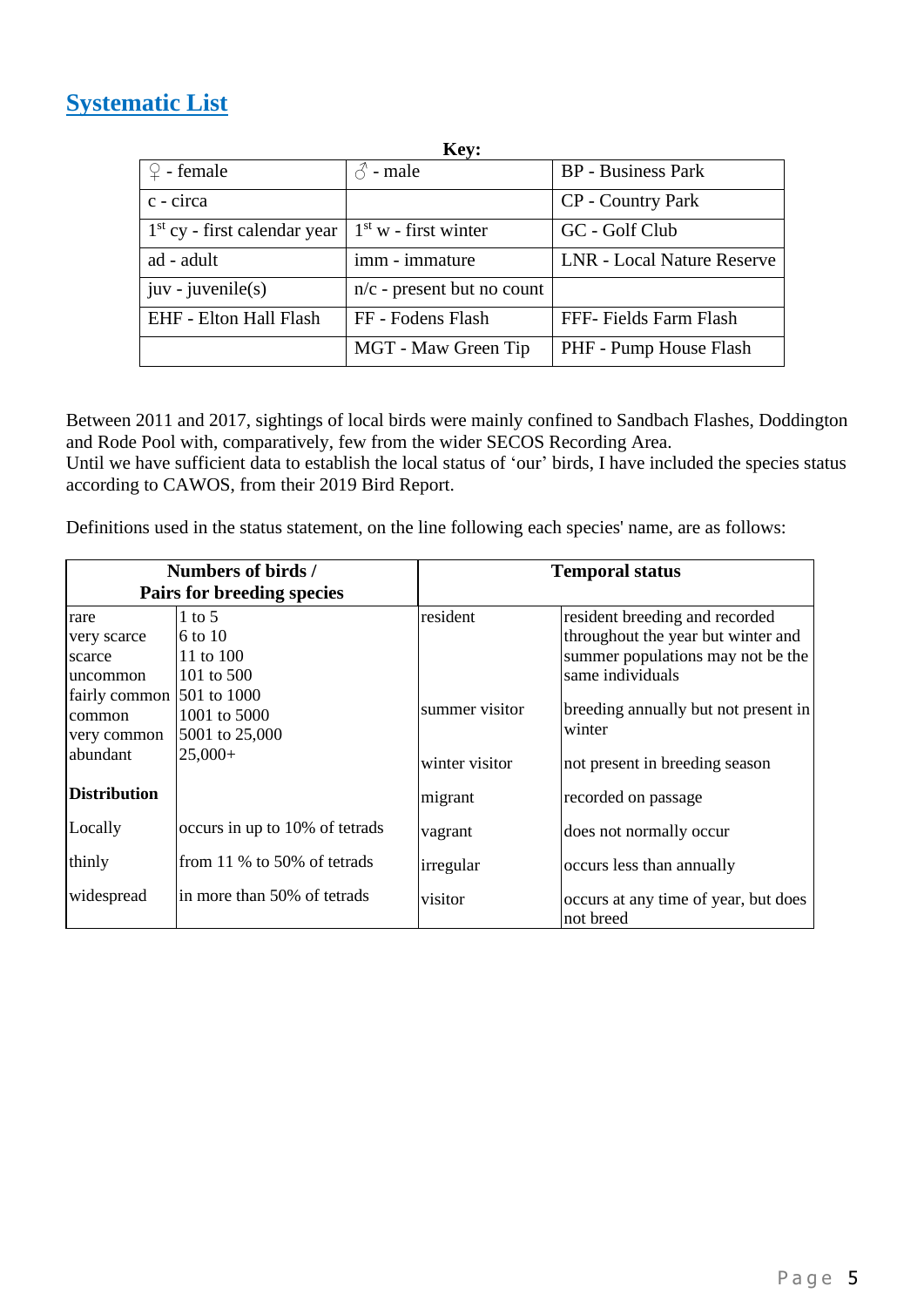#### <span id="page-5-0"></span>**Ducks; Geese and Swans ( Anatidae )**

#### **White-faced Whistling Duck** *( Dendrocygna viduata )*

Escaped or Feral - breeds in sub-Saharan Africa and much of South America.

Reported on 2 dates in June at EHF/PHF

#### **Canada Goose** *( Branta canadensis )*

CAWOS very common widespread resident

#### Recorded in every month of the year

Maximum monthly count: -

|                | J   |     | M   | A  | M  | w   | w   | A       | D   |                       | N              | D   |
|----------------|-----|-----|-----|----|----|-----|-----|---------|-----|-----------------------|----------------|-----|
| Arclid SQ      | 180 | 107 | 64  | 56 | 67 | 191 | 193 | 541     | 796 | 181                   | $\overline{ }$ | 108 |
| Doddington     | 150 | 150 | .40 | 80 | 90 | 190 | 230 | 557     | 450 | 300                   | 250            | 136 |
| <b>EHF/PHF</b> | 125 | 700 | 15  | 26 | 25 | 50  | 55  | 250     | 864 | 1200                  | 400            | 200 |
| Queen's Park   | 141 | 76  | 95  | 85 | 03 | 197 | 131 | 72<br>∼ | 47  | 95                    | 34             | 69  |
| Rode Pool      |     | 38  | 62  | 32 | 19 | ◡   | 57  | 49      | h   | $\mathcal{A}_{\cdot}$ | 45             | ∽   |

Breeding confirmed at Doddington, Holmes Chapel, Queen's Park and Rode Pool plus juveniles seen at Wheelock/Malkin's Bank

### **Barnacle Goose** *( Branta leucopsis )*

CAWOS scarce feral resident

Reported every month of the year

All the records were of single birds, apart from these: - c80 at EHF/PHF in Sep, 4 at Bosley Res. in Oct and 2 at Doddington in Apr

#### **Greylag Goose** *( Anser anser )*

CAWOS fairly common resident

Recorded in every month of the year Highest count of 624 at Doddington in Oct Breeding confirmed at Fields Farm Sandbach and Rode Pool

#### **Pink-footed Goose** *( Anser brachyrhynchus )*

CAWOS common winter visitor to Dee estuary

Recorded in Jan, Feb, Mar, Sep, Oct, Nov, Dec

Birds seen on the ground or on the water at Doddington and Sandbach Flashes – it's been difficult to know if some reports are of skeins or not! Highest skein was c600 over Haslington in Feb

#### **White-fronted Goose** *( Anser albifrons )*

CAWOS Rare winter visitor. Some feral birds

1 reported in Middlewich on  $26<sup>th</sup>$  Jan

**Black Swan** *( Cygnus atratus )* Escaped or Feral - Australian species

1 reported in EHF/PHF in Feb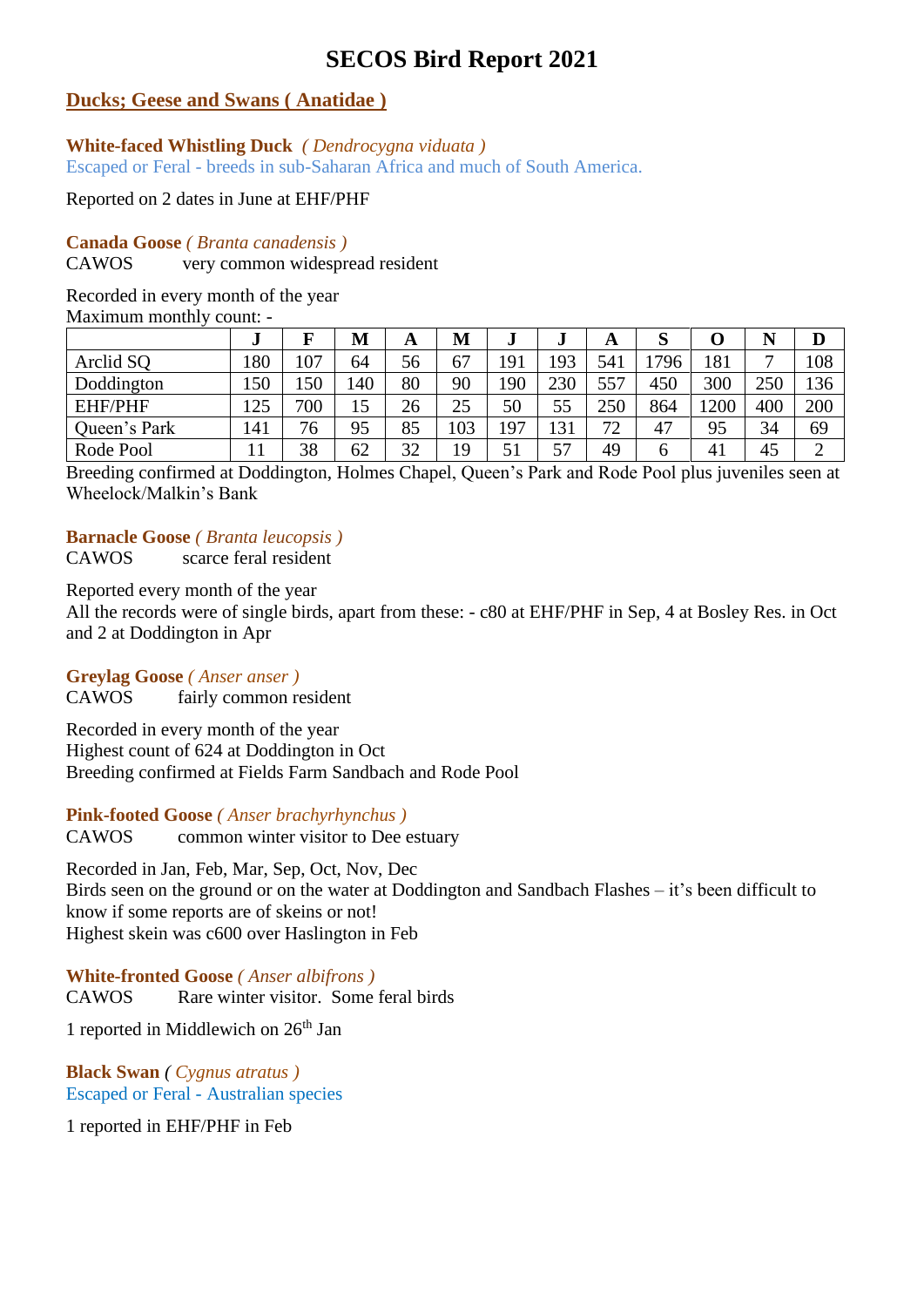#### **Mute Swan** *( Cygnus olor )*

CAWOS fairly common resident, thinly distributed

Recorded in every month of the year Maximum monthly count: -

| -------          |    |    |    |    |    |    |         |    |    |    |    |    |  |
|------------------|----|----|----|----|----|----|---------|----|----|----|----|----|--|
|                  | e. |    | M  | A  | M  | ., | $\cdot$ | A  | O  |    |    |    |  |
| Doddington       | h  |    |    | 18 | 29 | 60 | 61      | 60 | 42 | 58 | 56 |    |  |
| <b>EHF/PHF</b>   | 16 | 18 | 4  | 36 | 16 | 24 | 10      |    | 14 |    |    |    |  |
| Middlewich Canal | 62 | 38 | 14 | 22 | −  |    |         |    |    |    | 32 | 32 |  |
| Newsbank Pool    |    |    |    |    | ЭI | 38 | 47      | 31 | 36 | 34 | 61 | 32 |  |
| Rode Pool        |    |    |    |    |    |    |         |    |    |    |    |    |  |

Breeding confirmed / juveniles seen at Astbury Mere CP, Doddington, Sandbach Flashes ( MGT/RF ), Winterley Pool and Wychwood Park

SECOS member David Cookson leads the Cheshire Swan Study Group. See their website for reports of ringing, etc.: - https://cheshireswanstudygroup.wordpress.com/

#### **Whooper Swan** *( Cygnus cygnus )*

CAWOS scarce winter visitor

Recorded in Jan, Feb, Mar, Oct, Nov, Dec

Highest count of 18 at EHF/PHF in Dec

Reported at Doddington, Middlewich Canal and Lime Beds, Sandbach Flashes ( EHF/PHF, MGT/RF ), plus flyovers at Alsager and Macon Meadows

**Egyptian Goose** *( Alopochen aegyptiaca )*

CAWOS scarce visitor and rare breeder. Presumed escaped or feral birds - an African species

Recorded in every month of the year

Highest count of 4 at Rode Pool in Jan

Reported at Arclid SQ, Doddington, L Moreton Hall, Newsbank Pool, Rode Heath/Rode Pool and Sandbach Flashes ( EHF/PHF ).

It is suspected that a pair at Rode Pool nested but no evidence of success

#### **Shelduck** *( Tadorna tadorna )*

CAWOS very common visitor to estuaries, uncommon thinly spread breeder inland

Recorded in every month of the year

Maximum monthly count: -

|                                             | e.           | -<br>-  | $\blacksquare$<br>M | A       | M                              | J                        | J        | <b>TT</b>  | ∼<br>ັ | - -            | ≖   |
|---------------------------------------------|--------------|---------|---------------------|---------|--------------------------------|--------------------------|----------|------------|--------|----------------|-----|
| $\mathbf{r}$ 1 1 $\mathbf{r}$<br>Joddington | ⌒<br>∼       | ັ       |                     | . .     | U                              |                          |          |            |        |                |     |
| <b>EHF/PHF</b>                              | $\sim$<br>ັບ | ∩∩<br>ັ | 110                 | ட<br>тı | $\overline{\phantom{0}}$<br>رے | $\overline{\phantom{0}}$ | c<br>. . | $\sqrt{2}$ |        | $\Delta\Delta$ | ، ، |

There were no records of breeding confirmed / juveniles

#### **Ruddy Shelduck** *( Tadorna ferruginea )*

CAWOS rare irregular visitor usually presumed escaped or feral birds

Records at EHF/PHF in Apr, May, Jul, Aug, Sep, Nov Highest count of 3 at EHF/PHF in Jul & Aug

**South African Shelduck** ( *Tadorna cana )* aka Cape Shelduck Escaped or Feral - breeds in South Africa

2 reported on Middlewich Canal on 13<sup>th</sup> Jul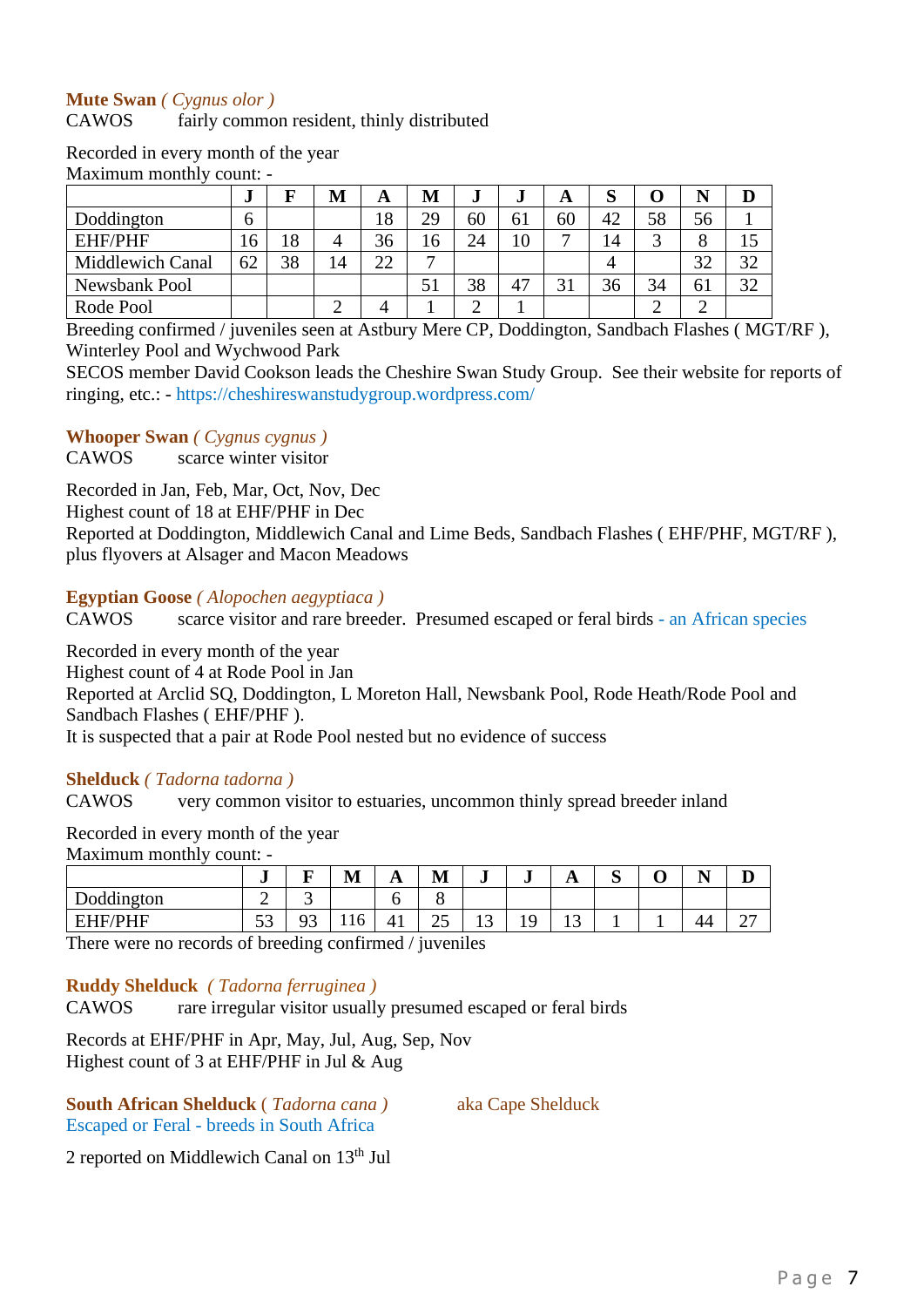**Muscovy Duck** *( Cairina moschata )* Escaped or Feral - native to Mexico and Central and South America

Recorded at Meremoor Fisheries

#### **Mandarin Duck** *( Aix galericulata )*

CAWOS uncommon feral resident

Breeds in East Asia, feral population established in Britain

#### Recorded in every month of the year

Maximum monthly count: -

|                    | w |    | M            | л          | - -<br>M | ∙                    | ு  | $\mathbf{L}$ | C<br>ັ | ◡                     | $\blacksquare$<br>n | ≖            |
|--------------------|---|----|--------------|------------|----------|----------------------|----|--------------|--------|-----------------------|---------------------|--------------|
| <b>Lawton Lake</b> | ັ | 14 | $\mathbf{r}$ | ∽          |          | $\Omega$<br><b>*</b> |    |              |        |                       |                     |              |
| Pool<br>Rode P     |   |    |              | $\sqrt{2}$ |          | $\sim$<br>∸          | 10 |              |        | $\overline{ }$<br>1 J |                     | $\sim$<br>⊥ັ |

Other than those in the table above, reports also from Arclid SQ, Astbury Mere CP, Bearda, Doddington, Little Taxmere, Macon Meadows, Meremoor Moss, Middlewich, Newsbank Pool, North Rode Pool, Queens Park, Sandbach Flashes ( EHF/PHF ), Scholar Green and Swettenham/The Quinta. Ducklings seen at Arclid SQ ( both quarries ), Congleton and Lawton Lake. See the Rode Pool Bird Report for details of their nest box occupation.

#### **Shoveler** *( Spatula clypeata )*

CAWOS locally common winter visitor and migrant, rare breeder

Recorded in every month of the year

Maximum monthly count: -

|                        | - e.b                    |    | М  | A          | M | w | w | A                                  | ົ<br>IJ |              | .,        |           |
|------------------------|--------------------------|----|----|------------|---|---|---|------------------------------------|---------|--------------|-----------|-----------|
| <b>Astbury Mere CP</b> |                          |    |    |            |   |   |   |                                    |         |              |           |           |
| Doddington             | $\mathbf{\Omega}$<br>3 I | 53 | 18 | $\sqrt{2}$ |   |   |   |                                    |         | ⊥ J          | ר ו<br>∼  |           |
| <b>EHF/PHF</b>         | 26                       | っょ | 21 | -          |   | - |   | $\sim$<br>$\overline{\phantom{0}}$ |         | $\cap$<br>∠~ | 38        | 1 O<br>10 |
| Rode Pool              |                          |    | 16 |            |   |   |   |                                    |         |              | $10^{-1}$ |           |

Other than those in the table above, reports also from Arclid SQ, Eaton Hall SQ, MGT/RF and Newsbank Pool

#### **Gadwall** *( Mareca strepera )*

CAWOS uncommon resident

Recorded in every month of the year except Jul

Highest count of 11 at EHF/PHF in Jun

Reports from Arclid SQ, Astbury Mere CP, Doddington, Sandbach Flashes ( EHF/PHF, FFF & MGT/RF ) and Newsbank Pool

#### **Wigeon** *( Mareca Penelope )*

CAWOS fairly common inland, rare in summer

#### Recorded in every month of the year

Maximum monthly count: -

|                        | J   | −   | M   | A  | M | w | w | A   | ັບ |     |     | D                |
|------------------------|-----|-----|-----|----|---|---|---|-----|----|-----|-----|------------------|
| <b>Astbury Mere CP</b> |     |     | ∠   |    |   |   |   |     |    | n/c | n/c | O                |
| Doddington             | 29  | 28  |     |    |   |   |   | n/c |    |     |     | $1\Omega$<br>⊥ J |
| <b>EHF/PHF</b>         | 736 | 262 | 470 | 16 | ັ |   |   | ⌒   | 03 | 150 | 650 | 825              |
| Rode Pool              |     |     |     |    |   |   |   |     |    |     | 10  | 14               |

Other than those in the table above, reports also from Arclid SQ, Balterley Green, Eaton Hall SQ and Sandbach Flashes ( CF, FFF, MGT/RF and WLF )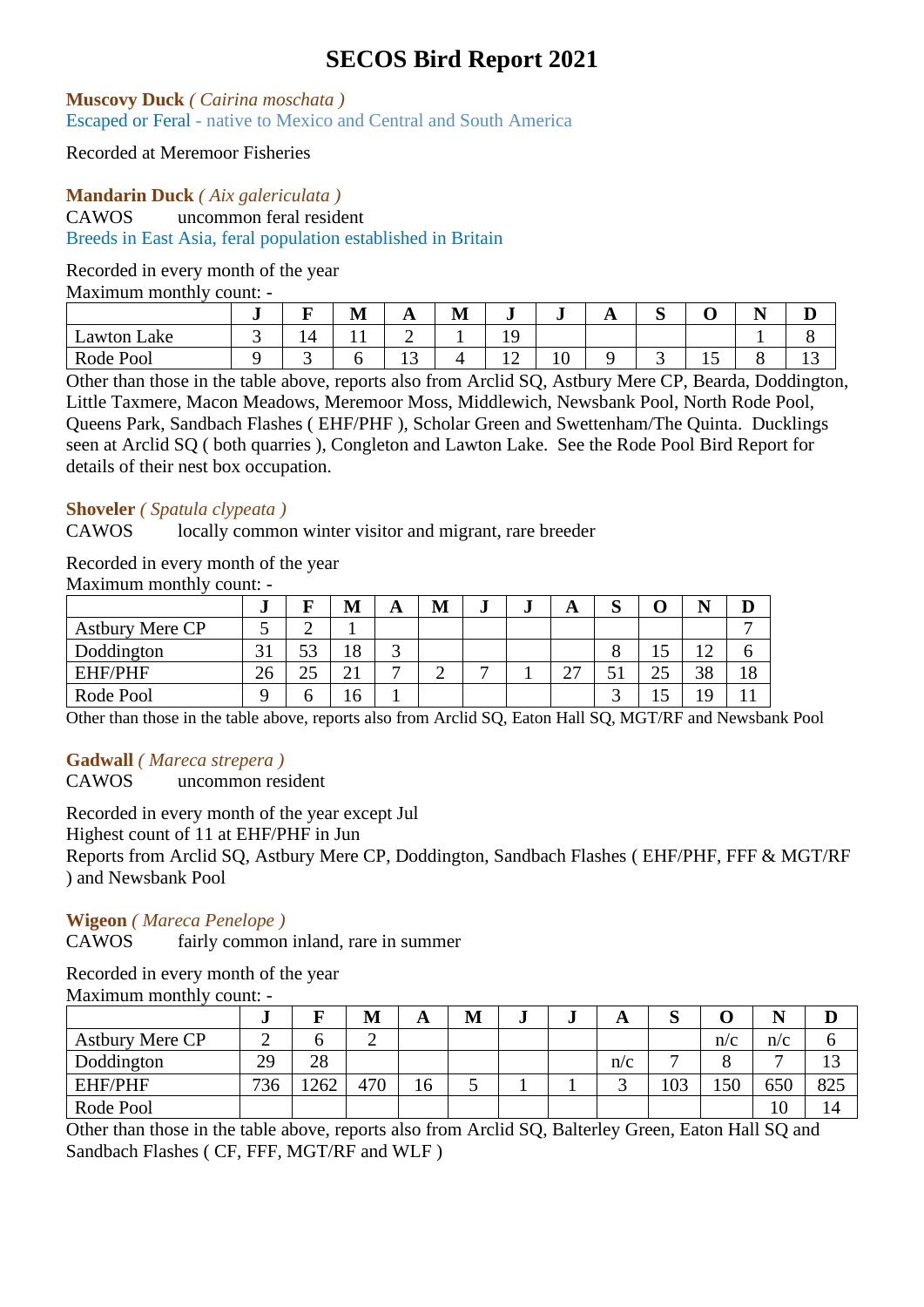#### **Mallard** *( Anas platyrhynchos )*

CAWOS common widespread resident, very common in winter

#### Recorded in every month of the year Maximum monthly count: -

|                        | ۰J  | F   | M   | A   | M   | J   | J   | A    | IJ  | O   |     | D   |
|------------------------|-----|-----|-----|-----|-----|-----|-----|------|-----|-----|-----|-----|
| Arclid SQ              | 376 | 333 | 44  | 24  | 24  | 113 | .51 | 217  | 263 | 159 | 187 | 246 |
| <b>Astbury Mere CP</b> |     | 320 |     |     |     |     |     |      | n/c |     |     |     |
| Doddington             | 450 | 200 | 350 | 200 | 150 | 200 | 400 | 50ء  | 400 | 300 | 600 | 400 |
| <b>EHF/PHF</b>         | 175 | 27  | 40  | 49  | 98  | 87  | 220 | 210  | 250 | 75  | 200 | 55  |
| Queens Park            | 58  | 23  | 31  | 37  | 37  | 56  | 74  | l 20 | 115 | 84  | 89  | 50  |
| Rode Pool              | 22  | 51  | 22  | 19  | 14  | 25  | 40  | 43   | 48  | 40  | 40  | 21  |

#### **Pintail** *( Anas acuta )*

CAWOS common winter visitor to Dee estuary, scarce elsewhere

Recorded in every month of the year except May to Jul

Maximum monthly count: -

|                                                                | – | . .<br><b>TAT</b> | Д<br>$\overline{1}$ | . .<br>M | J | ۰J | $\sqrt{2}$ | ⌒<br>ັ |   | . . |  |
|----------------------------------------------------------------|---|-------------------|---------------------|----------|---|----|------------|--------|---|-----|--|
| $\mathbf{1}$<br>$\overline{\phantom{a}}$<br>∽r<br>$\sim$<br>wu |   |                   |                     |          |   |    |            |        |   |     |  |
| $H = HF/PHF$<br><br>---<br>-                                   |   |                   |                     |          |   |    |            |        | - |     |  |

Other than those in the table above, reports also from Alsager Mere, Astbury Mere CP and MGT/RF

#### **Teal** *( Anas crecca )*

CAWOS scarce resident, very common winter visitor to estuaries, fairly common inland

Recorded in every month of the year

Maximum monthly count: -

|                        | w  |    | M  | A              | М | IJ | A   | כו  |     |     |     |
|------------------------|----|----|----|----------------|---|----|-----|-----|-----|-----|-----|
| <b>Astbury Mere CP</b> |    |    |    | 4              |   |    |     | a   |     | n/c |     |
| Doddington             | ιJ | 14 |    | n/c            |   |    | n/c | O   | 4   |     |     |
| <b>EHF/PHF</b>         | 85 | 15 | 74 | 4 <sub>1</sub> | O | 28 | 159 | 281 | 227 | 150 | 121 |
| MGT/RF                 |    |    | 40 |                |   |    |     |     |     |     | 10  |
| Rode Pool              | 32 | 28 | 11 |                |   |    | 10  | 14  | 39  | 28  | 22  |

Other than those in the table above, reports also from Arclid SQ, Balterley Green, Bent Farm SQ, Eaton Hall SQ, Joey the Swan, Sandbach Flashes ( FF ) and Middlewich

### **Yellow-billed Teal** *( Anas flavirostris )*

Escaped or Feral – from South America

1 recorded occasionally at EHF/PHF in Nov & Dec

#### **Pochard** *( Aythya farina )*

CAWOS scarce resident, locally common winter visitor

Preferring deep water - recorded in every month of the year except Aug Highest count of 27 at Doddington in Feb Seen at Arclid SQ, Astbury Mere CP, Doddington and Sandbach Flashes ( EHF/PHF & MGT/RF )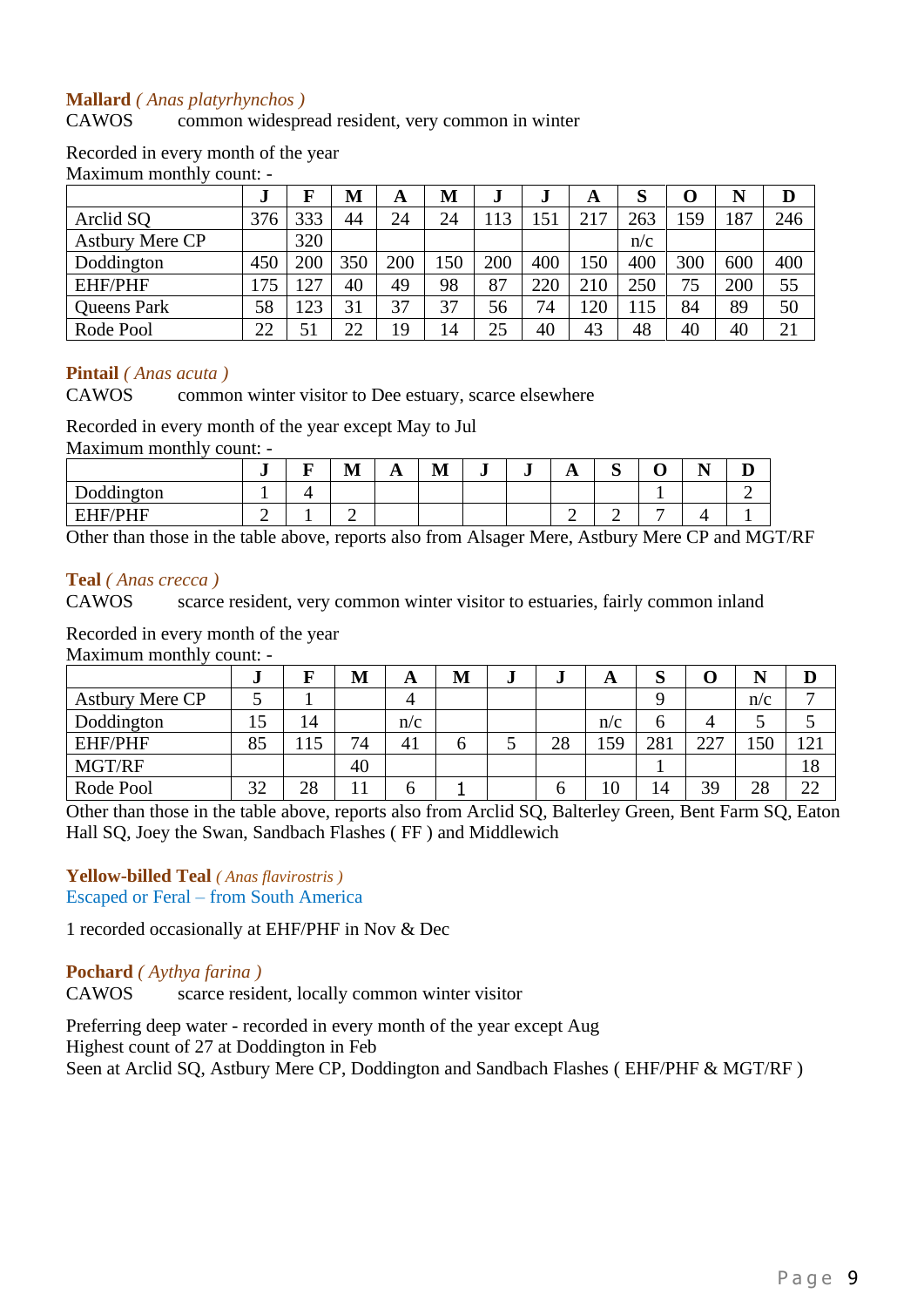#### **Tufted Duck** *( Aythya fuligula )*

CAWOS fairly common resident. Common widespread winter visitor and migrant

| Maximum monthly count: - |           |                |     |    |        |    |        |     |     |        |     |     |
|--------------------------|-----------|----------------|-----|----|--------|----|--------|-----|-----|--------|-----|-----|
|                          | $\bullet$ |                | М   | A  | M      |    | J      | A   | IJ  | U      |     | ע   |
| Arclid SQ                | 38        | 42             | 25  | 36 | 12     | 24 | 59     | 77  | 100 | 75     | 40  | 52  |
| <b>Astbury Mere CP</b>   |           | 103            |     | 59 |        | 10 | 25     |     |     | 54     | n/c | 173 |
| Doddington               | 14ء       | 74             | 196 | 61 | 26     | 16 | 28     | 57  | 44  | 45     | 114 | 61  |
| <b>EHF/PHF</b>           | 8         | 52             | 15  |    | ◠<br>∠ |    | ◠<br>↵ | n/c |     | ⌒<br>∠ |     | 13  |
| Rode Pool                | 10        | $\overline{ }$ | 14  |    | Δ      |    |        |     |     |        |     | n   |

Recorded in every month of the year Maximum monthly count: -

Other than those in the table above, also seen at Alsager Mere, Eaton Hall SQ, Lawton Lake, Mere Moor Fishery, Middlewich and Sandbach Flashes ( MGT/RF, WF & WLF ) Breeding confirmed at Doddington and Mere Moor Fishery

**Common Scoter** *( Melanitta nigra )*

CAWOS abundant coastal winter visitor, very scarce migrant inland

Highest count of 17 at Bosley Reservoir in Jun Also reported at Astbury Mere CP in Jul ( 5 ) & Nov ( 2 )

**Goldeneye** *( Bucephala clangula )*

CAWOS uncommon winter visitor. Rare non-breeder in summer

Recorded in Jan, Feb, Mar & Nov, Dec

Highest count of 24 at Doddington in Feb

Also reported at Arclid SQ, Astbury Mere CP and Sandbach Flashes ( EHF/PHF )

#### **Smew** *( Mergellus albellus )*

CAWOS rare visitor

A female type was reported at Rode Pool on 19th Feb

#### **Goosander** *( Mergus merganser )*

CAWOS uncommon winter visitor inland. Very scarce breeder

#### Recorded in every month of the year

Maximum monthly count: -

|                        | ۰J                |    | M  | A   | M | $\cdot$ | $\cdot$ | A | ю |   |     |     |
|------------------------|-------------------|----|----|-----|---|---------|---------|---|---|---|-----|-----|
| Arclid SQ              | 11                | 10 | 10 |     |   |         |         |   |   | 6 |     |     |
| <b>Astbury Mere CP</b> | $\mathbf{\Omega}$ |    |    |     |   |         |         |   |   |   | n/c | n/c |
| <b>Congleton Park</b>  |                   |    |    | n/c |   |         |         |   |   |   |     |     |
| <b>EHF/PHF</b>         | 14                | 17 | −  |     |   |         |         |   |   | 3 | 13  | 17  |
| Lawton Lake            | ⌒                 | 4  |    |     |   |         |         |   |   |   |     |     |
| Queens Park            | ⌒<br>∠            |    |    |     |   |         |         |   |   |   | c24 | 32  |
| Rode Pool              | $\Omega$          |    |    |     |   |         |         |   |   |   |     | 17  |

Other than those in the table above, also seen at Alsager Mere, Borrow Pit Meadows, Brereton Heath LNR, Congleton, Doddington, Eaton Hall SQ, Fields Farm Sandbach, Middlewich, North Rode Pool, Sandbach Flashes ( FFF, FF, MGT/RF, WF & WLF ), Scholar Green, Swettenham, Wheelock and Winterly Pool

Breeding confirmed / juveniles seen at Congleton Park and R Dane, Swettenham

# **Red-breasted Merganser** *( Mergus serrator )*

CAWOS scarce coastal visitor. Rare inland

2 reported at Church Lawton on 9<sup>th</sup> Apr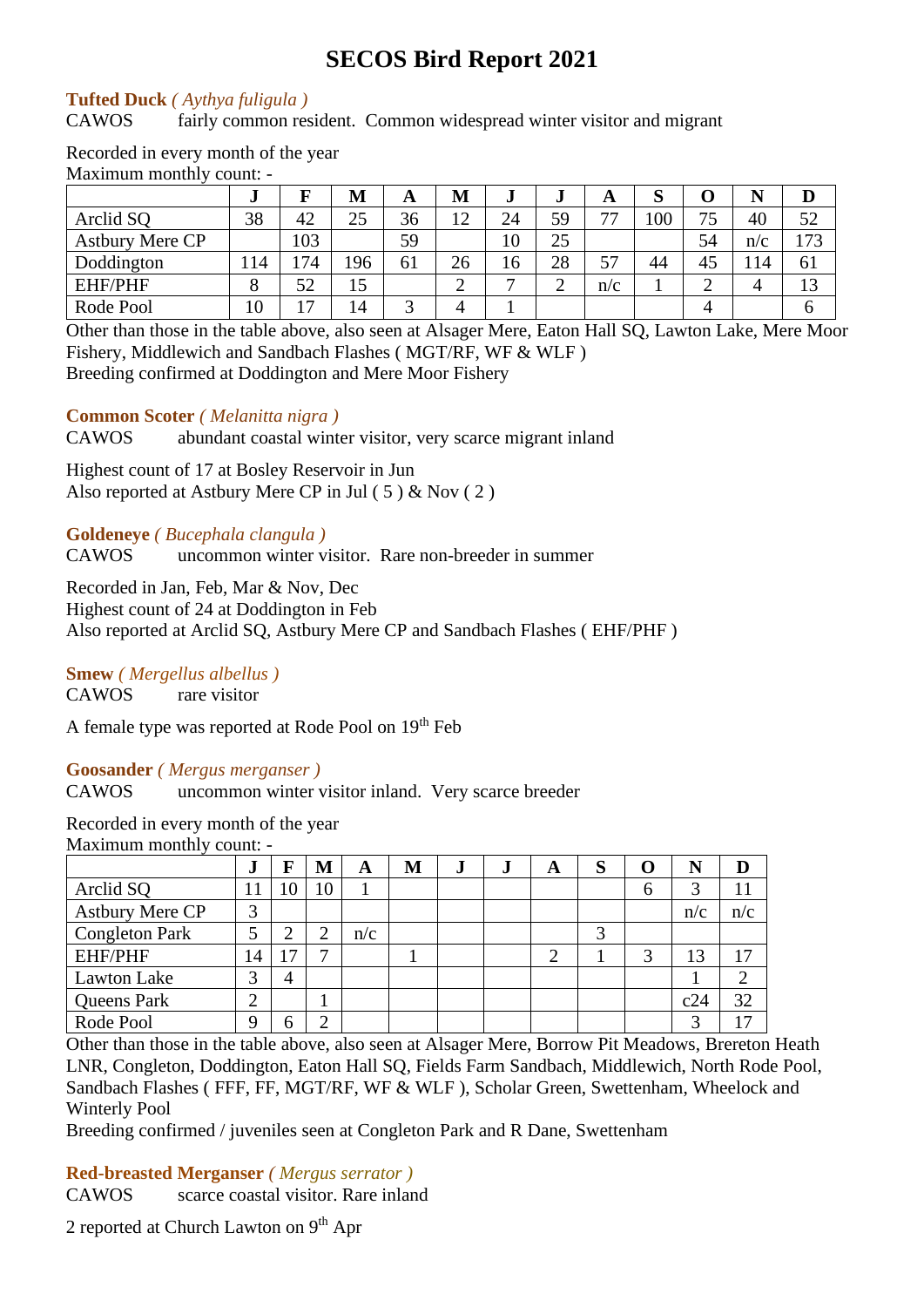#### **Helmeted Guineafowl** *( Numida meleagris )* Escaped or Feral - originally from North West African, reportedly now extinct 'in the wild'

Reported at Mow Cop in Jun

#### <span id="page-10-0"></span>**Pheasants and allies ( Phasianidae )**

**Red Grouse** *( Lagopus lagopus )* CAWOS uncommon resident in Eastern Hills

Recorded in Apr, Jun, Sep 5 records from the Eastern Hills

**Grey Partridge** *( Perdix perdix )* CAWOS uncommon locally distributed resident

Recorded in Apr, May, Jun, Dec 5 records of 1s or 2s from Alsager, Checkley, Cranage, Doddington and Groby Rd Crewe

#### **Pheasant** *( Phasianus colchicus )*

CAWOS very common widespread feral resident supported by releases

Recorded in every month of the year – probably overlooked / under-recorded Highest count of 24 at Swettenham

**Quail** *( Coturnix coturnix )* **County Rarity** ( non-calling birds )

1 was reported calling at Arclid  $SQ$  on  $27<sup>th</sup>$  Jun

CAWOS rare migrant, summer visitor

#### **Red-legged Partridge** *( Alectoris rufa )*

CAWOS common thinly distributed resident supported by releases

Recorded in every month of the year except Aug, Sep & Nov

Highest count of 24 at Doddington.

Also reported at Astbury, Blakenhall, Brereton, Brindley Green, Brownlow, Checkley, Doddington, Lea Forge, North Rode, Swettenham, Tidnock and Wallhill

#### **Swift** *( Apus apus )*

CAWOS common summer visitor and migrant, thinly distributed breeder

Recorded in Apr, May, Jun, Jul, Aug, Sep - locally numbers continue to decline. Highest count of c300 at Borrow Pit Meadows on  $13<sup>th</sup>$  Aug My thanks to those who took part in the locally organised Swift Count

#### **Cuckoo** *( Cuculus canorus )*

CAWOS scarce summer visitor and migrant, thinly distributed

Recorded in May, Jun, Jul

7 records all of singles except for 2 reported at Three Shires Head ( May ). Other records from Arclid SQ ( 3 sightings in May ), Bearda, Blakenhall, Danebower, Gawsworth and Sandbach Flashes ( EHF/PHF )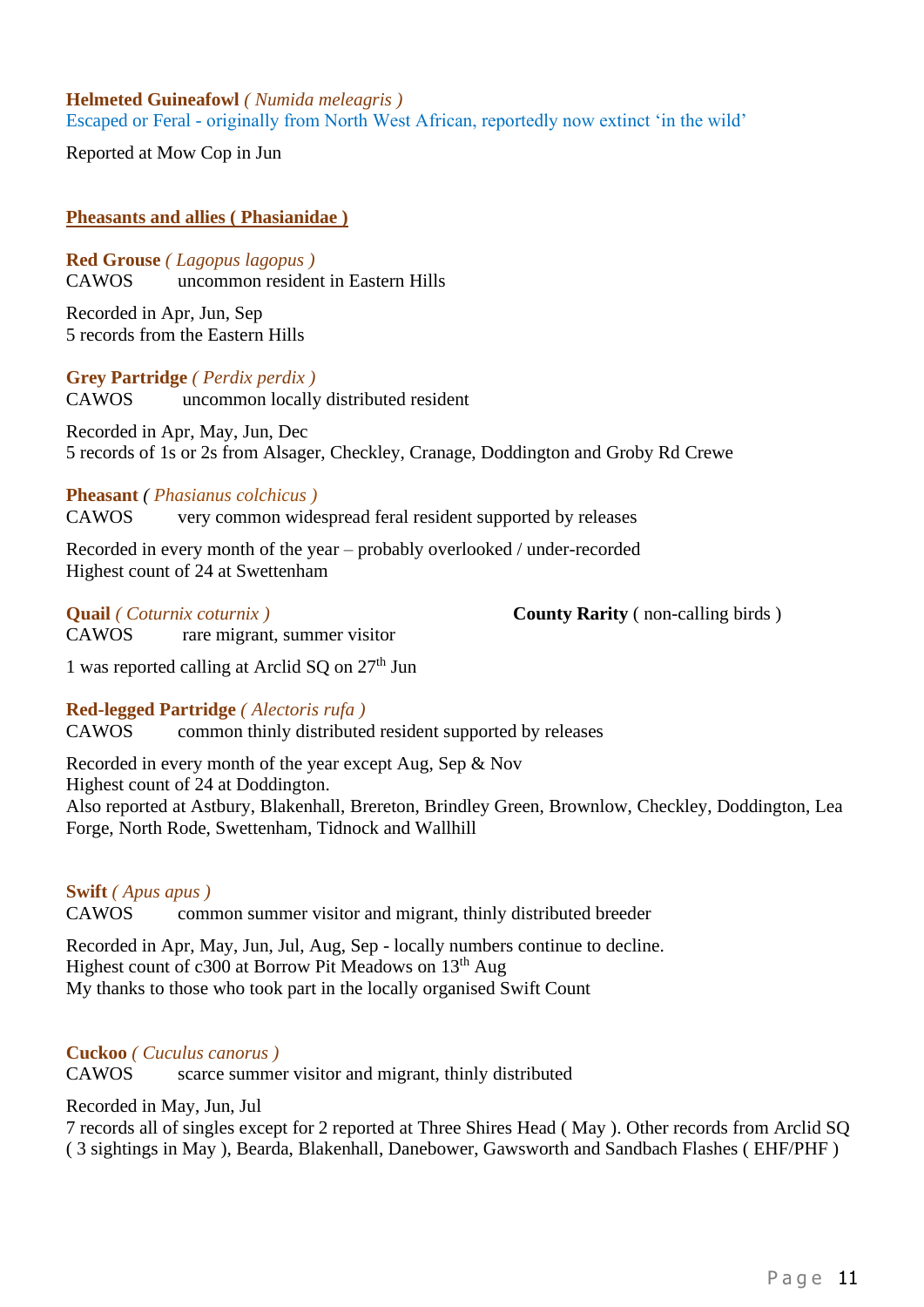#### <span id="page-11-0"></span>**Pigeons; Doves ( Columbidae )**

**Feral Pigeon** *( Columba livia )* CAWOS very common resident, widely distributed in urban areas

Often overlooked & under-recorded Highest count of 51 at Queens Park No breeding records

**Stock Dove** *( Columba oenas )* CAWOS common widespread resident

Recorded in every month of the year Highest count of 12 at Doddington & Gawsworth Breeding confirmed at Quakers Coppice and Rode Pool, probably breeding at Arclid SQ

#### **Woodpigeon** *( Columba palumbus )*

CAWOS abundant widespread resident and migrant

Common locally and under-recorded Highest count of 300 feeding at Doddington Breeding confirmed at Holmes Chapel

**Collared Dove** *( Streptopelia decaocto )* CAWOS very common widespread resident

Common locally, recorded in every month of the year Highest count of 15 at Basford Breeding confirmed at Arclid SQ

#### <span id="page-11-1"></span>**Rails; Crakes and Coots ( Rallidae )**

#### **Water Rail** *( Rallus aquaticus )*

CAWOS Uncommon winter visitor and migrant, scarce breeder

Recorded Jan-Apr, Jun & Oct-Dec

Highest count of 4 at Bagmere and Wybunbury Moss

This cryptic, secretive bird is difficult to see at the best of times, but even more so during their breeding season; recorded at Astbury Mere CP, Bagmere, Betley Mere, Macon Meadows, Rode Pool, throughout Sandbach Flashes and Wybunbury Moss

#### **Moorhen** *( Gallinula chloropus )*

CAWOS very common widespread resident

Common locally, recorded in every month

Maximum monthly count: -

|                      | J            | F      | M   | A | M      | J                 | e.     | A              | ົ<br>O |        | N           | D                        |
|----------------------|--------------|--------|-----|---|--------|-------------------|--------|----------------|--------|--------|-------------|--------------------------|
| Arclid SQ            | 4            | 4      |     | 4 | 4      | $\mathbf 3$<br>ت  | −      |                |        | −      | −           | $\overline{ }$           |
| Doddington           |              | ◠<br>∠ |     | 8 | ⌒<br>∠ | 4                 | O      | n/c            |        | ◠<br>∼ | O           | ⌒                        |
| <b>EHF/PHF</b>       | $\mathbf{r}$ | ⊥J     | 10  | − | ⌒<br>∠ | ັ                 |        | $\overline{ }$ |        | ັ      |             | $\overline{\phantom{0}}$ |
| <b>Macon Meadows</b> | ⇁            | 9      | n/c | − |        | n/c               | n/c    | n/c            | n/c    | n/c    | 3<br>ر      | n/c                      |
| Queens Park          | $\mathbf Q$  | 4      |     |   | ⌒<br>э | $\mathbf{z}$<br>ت | 8      | $\overline{ }$ | h      | ັ      | $\mathbf Q$ | 11                       |
| Rode Pool            | n/c          | ⌒<br>ر |     |   | ⌒      |                   | ⌒<br>∼ |                | ⌒      |        | ↩           | $\sim$                   |

Highest count of 24 at Gawsworth

Breeding confirmed at Borrow Pit Meadows, Doddington, Macon Meadows, Meremoor Moss, Queens Park, Rode Pool, Sandbach Flashes ( MGT/RF ), Wheelock/Malkin's Bank and Wybunbury Moss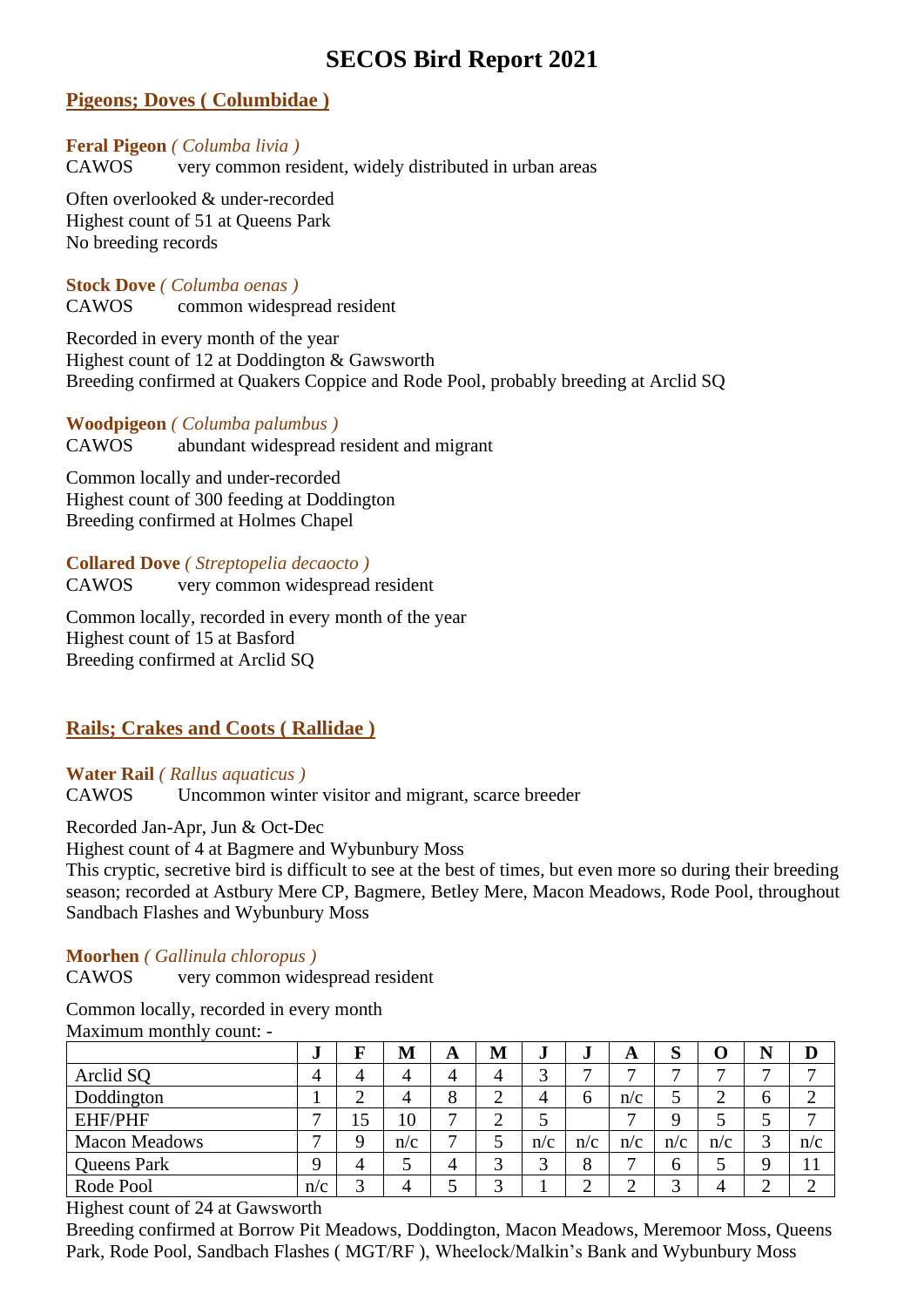#### **Coot** *( Fullica atra )*

#### CAWOS common resident and migrant, widely distributed

|                        | $^{\bullet}$ | F   | M   | A  | M  | $\cdot$ | $\cdot$        | A          | Q<br>O      |      | N    | D            |
|------------------------|--------------|-----|-----|----|----|---------|----------------|------------|-------------|------|------|--------------|
| Arclid SQ/Taxmere      | 20           | 22  | 16  | 17 | 14 | 16      | 2 <sup>1</sup> | 31         | 32          | 20   | 24   | 26           |
| <b>Astbury Mere CP</b> |              | 158 |     | 4  |    |         |                |            | 20          |      |      |              |
| Doddington             | c500         | 514 | 50ء | 78 | 92 | 294     | 360            | 750        | 880         | 1320 | 1290 | 386          |
| <b>EHF/PHF</b>         | 70           | 300 | 22  | 13 | 10 | 14      | 13             | $\sqrt{2}$ | 17          |      | 10   | 11           |
| Queens Park            | 12           |     | Q   |    | 12 |         |                | 16         | $\mathbf Q$ |      | 9    | $\mathbf{r}$ |
| Rode Pool              | n/c          | Q   |     | h  | h  |         | 4              | n/c        |             | ∽    |      |              |

#### Common locally, recorded in every month Maximum monthly count: -

Comparing data from other CAWOS sites, Doddington held the highest concentrations of this species in the county

Breeding confirmed at Doddington, Holmes Chapel, Rode Pool, Queens Park and Sandbach Flashes ( MGT/RF )

#### **Common Crane***( Grus grus )*

CAWOS Vagrant

A bird matching this description was seen in a field near Radway Green from the motorway on  $16<sup>th</sup>$  Oct

#### <span id="page-12-0"></span>**Grebes ( Podicipedidae )**

#### **Little Grebe** *( Tachybaptus ruficollis )*

#### CAWOS uncommon resident, thinly distributed

Recorded in every month Maximum monthly count: -

| widAmnum monthly count. |            |   |   |     |     |     |    |        |         |   |     |     |
|-------------------------|------------|---|---|-----|-----|-----|----|--------|---------|---|-----|-----|
|                         | w          |   | M | A   | М   | .,  | w  | A      | Q<br>IJ |   |     |     |
| <b>Astbury Mere CP</b>  | 4          |   | 4 | ∠   | n/c | n/c |    |        |         |   | n/c | n/c |
| Doddington              | 1 າ<br>⊥ ∠ | O | 8 |     |     |     | רי | $\cap$ | 12      |   | 19  | 16  |
| <b>EHF/PHF</b>          | ∠          |   |   | n/c |     |     |    |        | 4       | ∸ | ∠   |     |
| Lawton Lake             |            |   |   |     |     |     |    |        |         |   |     |     |
| Rode Pool               | n/c        |   |   |     |     |     |    |        |         |   |     |     |

Other than those in the table above, also seen at Arclid SQ, Brereton Heath LNR, Eaton Hall SQ, Lea Forge, Queen's Park, Sandbach Flashes ( FF & MGT/RF ) and Wychwood Park

Breeding confirmed at Arclid SQ, Astbury Mere CP, Doddington and Sandbach Flashes ( MGT/RF )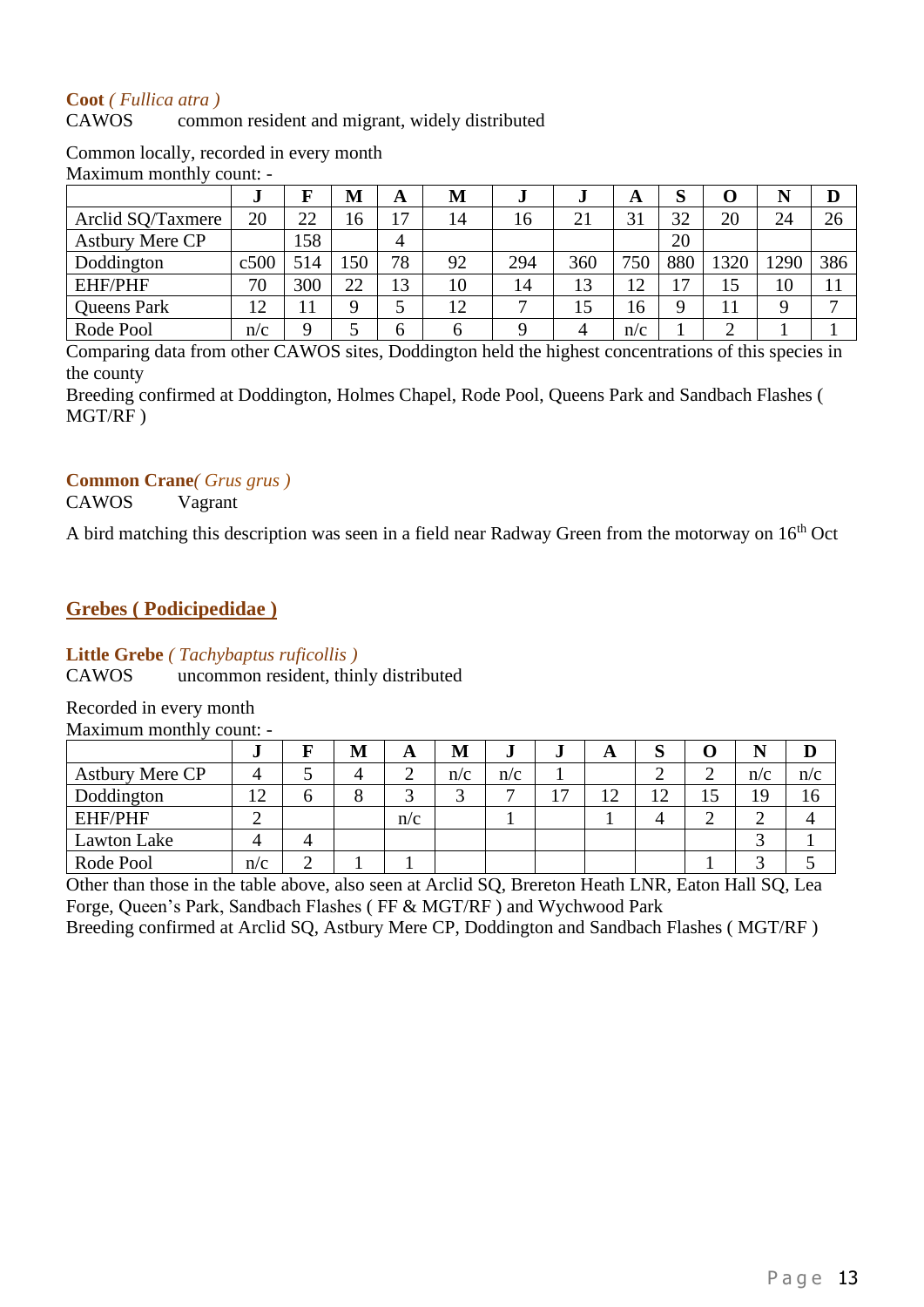#### **Great Crested Grebe** *( Podiceps cristatus )*

CAWOS uncommon resident inland

#### Recorded in every month Maximum monthly count: -

|                        | $\bullet$ |   | M | A            | M  | J      | J | A   | Q<br>D |    |     |  |
|------------------------|-----------|---|---|--------------|----|--------|---|-----|--------|----|-----|--|
| Arclid SQ              |           |   | n | 8            | −  | O<br>Ω |   |     | −      |    |     |  |
| <b>Astbury Mere CP</b> |           | O |   |              |    |        |   |     |        |    |     |  |
| Doddington             | ⌒         |   |   | 11           | 19 | 10     |   | 37  | 20     | 13 |     |  |
| <b>EHF/PHF</b>         |           |   |   |              |    | ◠      |   |     |        |    | n/c |  |
| Rode Pool              |           |   |   | <sub>0</sub> |    | n      | ⌒ | n/c |        |    |     |  |
| Watch Lane Flash       |           |   |   | n/c          |    |        |   |     |        | 8  | 14  |  |

Other than those in the table above, also seen at Alsager Mere, Brereton Heath LNR and Winterley Pool Breeding confirmed at Doddington, Rode Pool and Sandbach Flashes ( EHF/PHF ), failed attempts at Arclid SQ

#### **Oystercatcher** *( Haematopus ostralegus )*

CAWOS fairly common breeder inland

Common locally; recorded between Jan-Aug

Seen throughout the Recording Area including flyovers

Highest count of 9 at Doddington

Breeding confirmed at Arclid SQ ( failed at egg stage ), Doddington and Mere Moor Fishery

#### **Avocet** ( *Recurvirostra avosetta )*

CAWOS locally distributed migrant on estuaries, scarce inland

1 was reported at EHF/PHF on 20th Mar

### <span id="page-13-0"></span>**Plovers ( Charadriidae )**

#### **Lapwing** *( Vanellus vanellus )*

CAWOS very common winter visitor, migrant and widespread breeding species

Common locally, recorded in every month

#### **Flocks of 500+ considered by CAWOS as 'significant'**

Highest count of 1000 at MGT/RF

Maximum monthly count: -

|                | w   | ∽   | M  | A   | M   | J  |    | A   | N   |     |         | ע   |
|----------------|-----|-----|----|-----|-----|----|----|-----|-----|-----|---------|-----|
| Arclid SO      | 70  | 85  | 26 | 4   | ັ   | 66 |    | 415 | 430 | 148 | 75<br>◡ | 125 |
| Doddington     | 45  | O   |    |     |     |    |    |     | 65  | 41  |         | 80  |
| Eaton Hall SQ  |     |     |    |     |     |    |    | 35  |     |     |         |     |
| <b>EHF/PHF</b> | 330 | 500 |    | n/c | n/c | 45 | 55 | 267 | 54  | n/c | 420     | 800 |

Breeding confirmed / juvs seen at Arclid SQ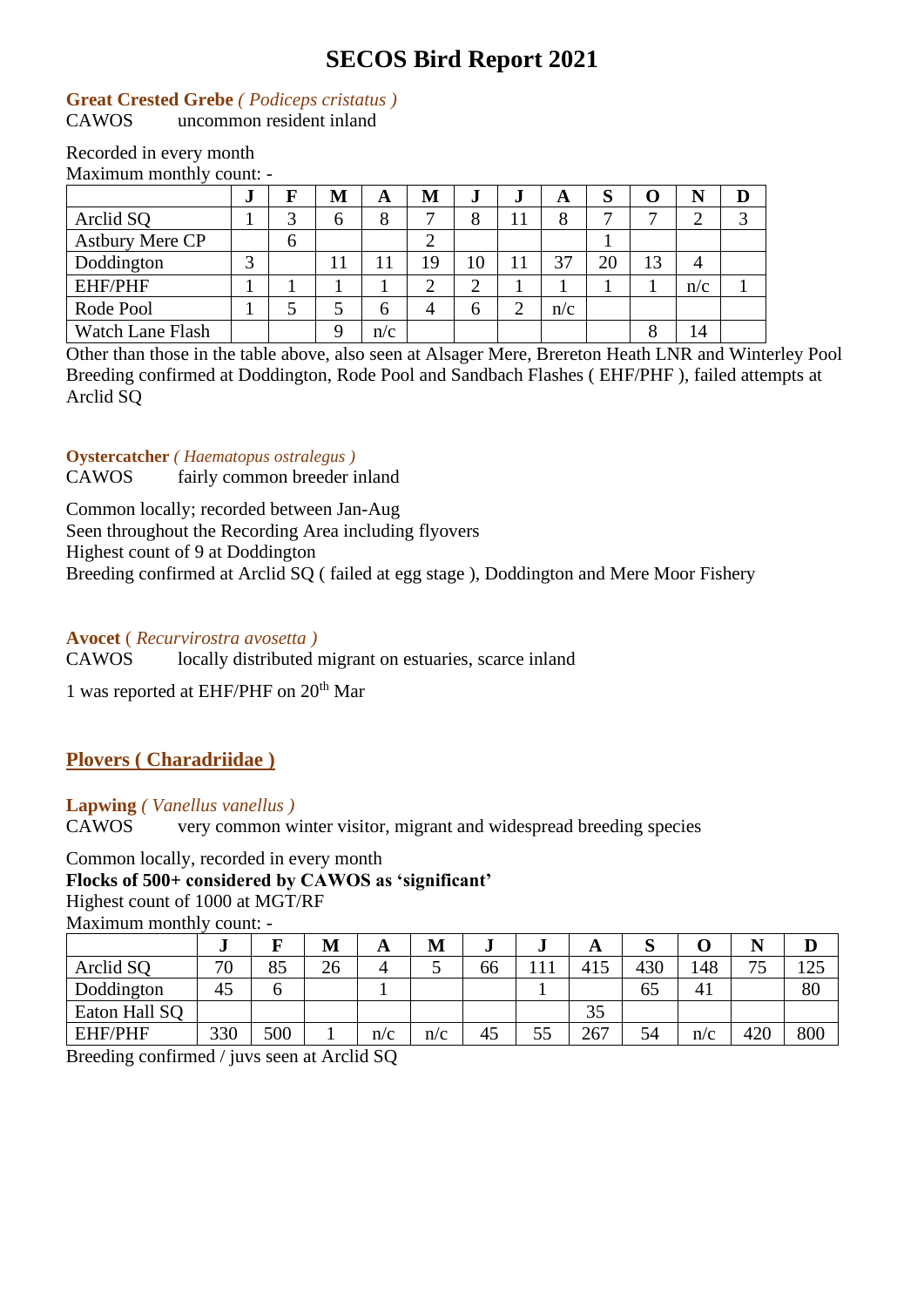#### **Golden Plover** *( Pluvialis apricaria )*

CAWOS Fairly common winter visitor and migrant. Very scarce breeder in the Eastern Hills

Common locally, recorded in every month except Aug & Sep **Flocks of 50+ considered by CAWOS as 'significant'** Highest count of c1000 at Danebower Other than in areas in the Eastern Hills, also recorded at Arclid SQ, Gawsworth, M6 ( Jnct 18 ), Middlewich and Sandbach Flashes ( EHF/PHF & MGT/RF ) Breeding confirmed / juvs seen at Axe Edge

#### **Ringed Plover** *( Charadrius hiaticula )*

CAWOS Uncommon winter visitor and common late summer migrant to coast, otherwise scarce. Scarce breeder

Recorded in Apr, May, Jun, Aug 4 records – all from EHF/PHF

**Little Ringed Plover** *( Charadrius dubius )* CAWOS Scarce migrant and summer visitor

Recorded in Mar, Apr, May, Jun, Jul Highest count of 5 at EHF/PHF Seen at Albion Lock, Arclid SQ, Astbury, Middlewich and Sandbach Flashes ( EHF/PHF ) Breeding probable at Arclid SQ

#### <span id="page-14-0"></span>**Sandpipers; Snipes ( Scolopacidae )**

**Whimbrel** *( Numenius phaeopus )*

CAWOS Very scarce migrant inland

2 or 3 birds reported on three dates in Apr & May at EHF/PHF

#### **Curlew** *( Numenius arquata )*

CAWOS Common winter visitor and migrant, fairly common in summer on estuaries. Scarce breeder

Recorded in every month of the year

Maximum monthly count: -

|                                   | u            |     | M | ∸<br>$\mathbf{L}$ | . .<br>N/<br><b>TAT</b> | -<br>J | u                       | . .                         | $\sim$<br>ຼ |                                                        | - -<br>n<br><b>.</b> | ≖  |
|-----------------------------------|--------------|-----|---|-------------------|-------------------------|--------|-------------------------|-----------------------------|-------------|--------------------------------------------------------|----------------------|----|
| <b>TE/DHE</b><br>. .<br>பய<br>*** | ⌒<br>34<br>ັ | ے ب |   |                   |                         |        | $\Omega$<br>$\sim$<br>້ | $\sim$ $\sim$<br>ົາເ<br>ـ ـ | ~ ~<br>ັ    | $\overline{\phantom{a}}$<br>$\overline{\phantom{a}}$ . | 44                   | 28 |

Also seen at Arclid, the Eastern Hills, Gawsworth, Mooresbarrow, Mow Cop, Sandbach Flashes ( EHF/PHF & WLF ), Swettenham and Tidnock, plus flyovers at various other sites No breeding records

#### **Black-tailed Godwit** *( Limosa limosa )*

CAWOS Scarce migrant away from the coast and estuaries

Recorded in every month of the year except Jun

Other than noted at Doddington ( Jul ), only noted at Sandbach Flashes ( EHF/PHF, FFF & MGT/RF ) Maximum monthly count: -

|                                                                         | -e. | . .<br>M                 | _<br>$\overline{\phantom{a}}$ | $\overline{\phantom{a}}$<br>M | ∙ | ŧ.               | $\overline{ }$ | $\sim$<br>້ | ີ | $ -$<br>יי<br>- | –<br>௶ |
|-------------------------------------------------------------------------|-----|--------------------------|-------------------------------|-------------------------------|---|------------------|----------------|-------------|---|-----------------|--------|
| $T = T$<br><b>TITTT</b><br>/ D 1⊣<br>-<br>ь<br>_<br>_<br>-<br>.<br>---- | ັ   | $\Delta$ $\epsilon$<br>⊷ | ∠∠                            | ∽                             |   | $\sim$<br>- J 42 | ΙV             | ∼           | - |                 | . .    |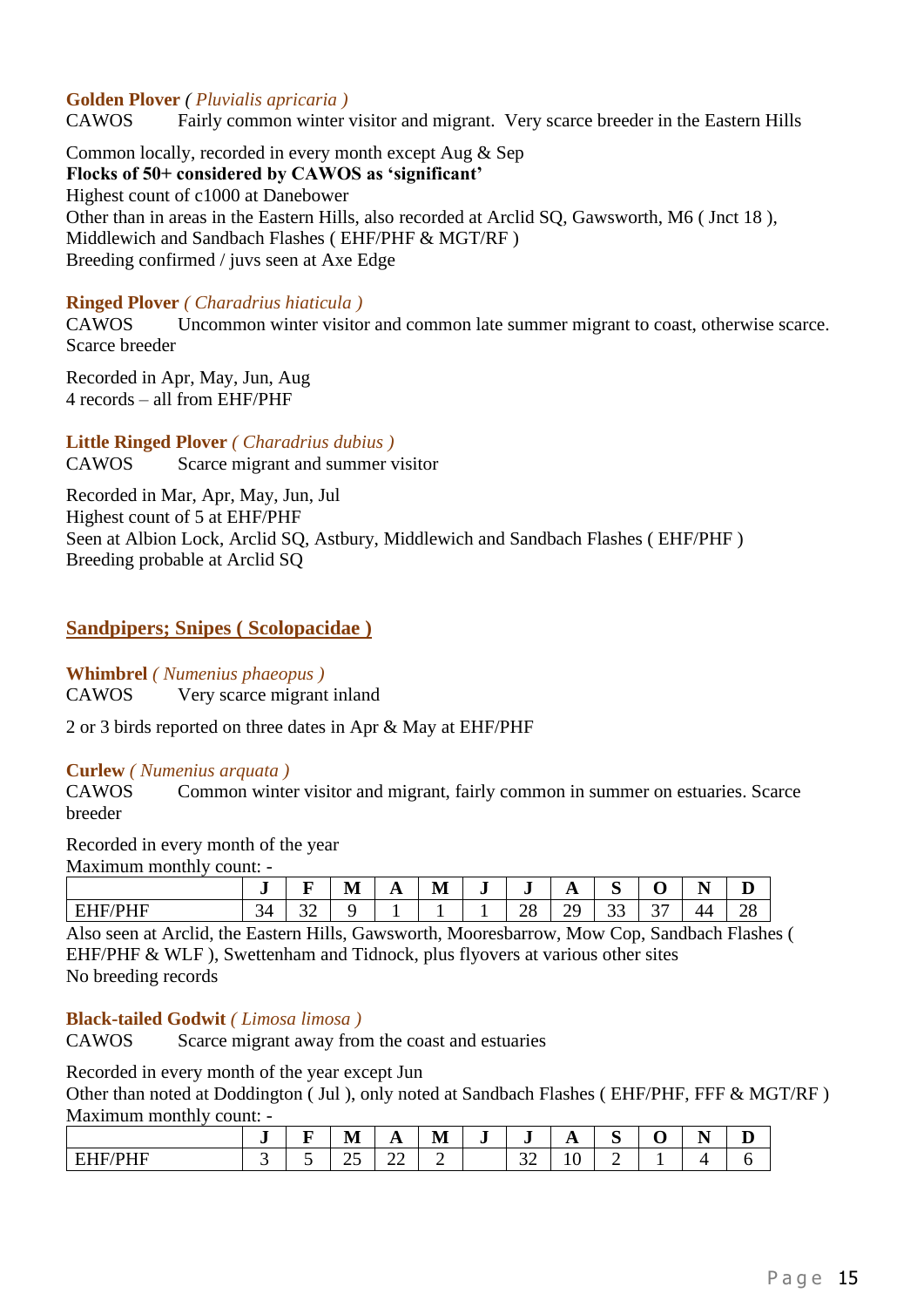#### **Turnstone** *( Arenaria interpres )*

CAWOS Fairly common coastal winter visitor and migrant. Rare migrant elsewhere

2 birds reported flying over EHF/PHF in May

#### **Ruff** *( Calidris pugnax )*

CAWOS Scarce migrant and winter visitor

Singles were reported at EHF/PHF in May & Sep

#### **Dunlin** *( Calidris alpina )*

CAWOS Inland, scarce winter visitor and migrant

Recorded in every month of the year except Jan & Jun

Singles, unless noted otherwise; seen at Basford Hall Railway Yard in Aug, Doddington in Mar and EHF/PHF – see table

|                                         | $\overline{\phantom{a}}$<br>-e. | -<br>- | . .<br>IV/I<br>TAT    | д<br>. . | M | e. | $\overline{\phantom{a}}$<br>-e. | $\overline{1}$ | $\sim$<br>ັ |          | . .<br>- | ┻ |
|-----------------------------------------|---------------------------------|--------|-----------------------|----------|---|----|---------------------------------|----------------|-------------|----------|----------|---|
| $T = T$<br>. .<br>нн<br>---<br>.<br>. . |                                 | ∽      | $\tilde{\phantom{a}}$ |          |   |    |                                 |                |             | n/c<br>╰ |          | - |

#### **Purple Sandpiper***( Calidris maritima )*

CAWOS Scarce coastal winter visitor

1 was videoed while on farmland in Holmes Chapel on 13th Oct

**Woodcock** *( Scolopax rusticola )*

CAWOS Scarce breeder, thinly distributed with bias to the east. Uncommon winter visitor

Recorded from Jan-Apr & Oct- Dec

Highest count of 10 at Middlewich

Reported at Alsager ( Fanny's Croft ), Arclid SQ, Astbury Mere CP, Congleton, Fields Farm Sandbach, Gawsworth, Lawton Woods, Lea Forge, Middlewich, Mow Cop, Rode Pool, Sandbach Flashes ( FF & MGT/RF ), Winterley Pool and Wybunbury Moss

#### **Jack Snipe** *( Lymnocryptes minimus )*

CAWOS Scarce winter visitor and migrant

Recorded from Jan- Mar & Nov-Dec

Singles, unless noted otherwise reported at Coppenhall Moss (2), Meremoor Moss, Middlewich Lime Beds (11) Mow Cop (13) and Sandbach Flashes [ MGT/RF (3)]

#### **Snipe** *( Gallinago gallinago )*

CAWOS Uncommon winter visitor and migrant. Very scarce breeder

Recorded in every month except May Maximum monthly count: -

|            | J    |                | M  | A | M | .J | w | A | ี่<br>N |     |               |
|------------|------|----------------|----|---|---|----|---|---|---------|-----|---------------|
| Arclid SQ  | $7+$ | $\overline{ }$ |    |   |   |    |   |   |         |     |               |
| Doddington |      |                |    |   |   |    |   |   | -       |     |               |
| EHF/PHF    | ↩    |                |    |   |   |    |   | n | 10      | n/c |               |
| MGT/RF     | 25   | 10             | 11 |   |   |    |   |   |         | 45  |               |
| Rode Pool  |      |                |    |   |   |    |   |   |         |     | $\sim$<br>⊥ J |

Other than the table above; singles, unless noted otherwise reported at Astbury Mere CP, Blackclough, Danebower, Fields Farm, Sandbach (5), Lea Forge (1), Meremoor (c12), Middlewich (5), Middlewich Lime Beds (13), Mow Cop (14), Sandbach Flashes [ FFF, Tetton Lane Flash (2) & WLF (2) ] and Wybunbury Moss (4)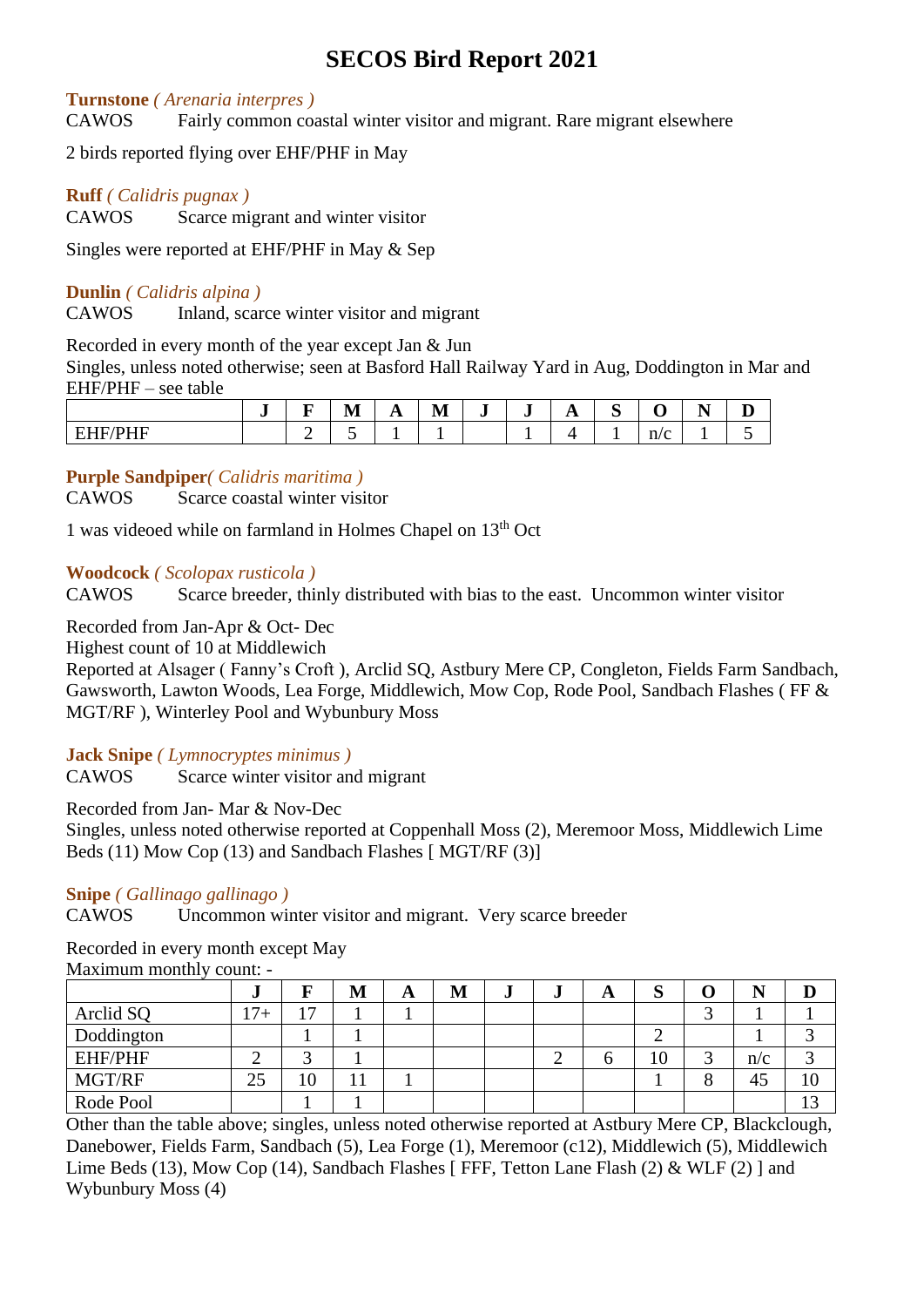#### **Common Sandpiper** *( Actitis hypoleucos )*

CAWOS Scarce migrant and rare breeder, rare irregular winter visitor

Recorded in Apr, May, Jun, Jul, Aug, Sep Highest count of 4 at EHF/PHF Reported at Arclid SQ, Astbury Mere CP, Barthomley, Doddington, Rode Pool and Sandbach Flashes ( EHF/PHF & MGT/RF )

**Green Sandpiper** *( Tringa ochropus )*

CAWOS Scarce autumn migrant, rare in winter and spring

Recorded in every month except May Highest count of 9 at EHF/PHF Singles, unless noted otherwise, reported at Arclid SQ (3), Barthomley, Middlewich Lime Beds (3), Newsbank Pool and Sandbach Flashes [ EHF/PHF, MGT/RF, Tetton Lane Flash (2) & WLF ]

#### **Redshank** *( Tringa totanus )*

CAWOS Scarce inland. Uncommon locally distributed breeder

Recorded in Mar, Apr, Jun, Jul, Aug, Oct, Dec

Records from Sandbach Flashes ( EHF/PHF ) other than 1 in flight over Congleton Maximum monthly count: -

|                                                                         | -e. | -- | - -<br>N<br><b>AVA</b> | . . | . .<br>M | v | ۰J | $\overline{A}$ | ∼<br>ຼ | - -<br>- |  |
|-------------------------------------------------------------------------|-----|----|------------------------|-----|----------|---|----|----------------|--------|----------|--|
| $\sim$ $\sim$ $\sim$ $\sim$ $\sim$<br>$- - - - - -$<br>.<br>----<br>. . |     |    |                        |     |          |   |    |                |        |          |  |

#### **Wood Sandpiper***( Tringa glareola )*

CAWOS Very scarce migrant

1 was reported at EHF/PHF on 4<sup>th</sup> Aug

#### **Spotted Redshank** *( Tringa erythropus )*

CAWOS Scarce migrant on the Dee, rare inland and in winter

1 was reported at EHF/PHF between  $24<sup>th</sup>$  Apr & 1<sup>st</sup> May

#### **Greenshank** *( Tringa nebularia )*

CAWOS Rare spring, very scarce late summer and autumn migrant inland. Rare winter visitor

Singles reported at Arclid SQ on  $30<sup>th</sup>$  Jun and at EHF/PHF on  $11<sup>th</sup>$  Jul &  $14<sup>th</sup>$  Aug

#### <span id="page-16-0"></span>**Gulls; Terns and Skimmers ( Laridae )**

#### **Kittiwake** *( Rissa tridactyla )*

CAWOS Uncommon coastal migrant and winter visitor, rare inland

1 was reported at Astbury Mere CP on 2<sup>nd</sup> Feb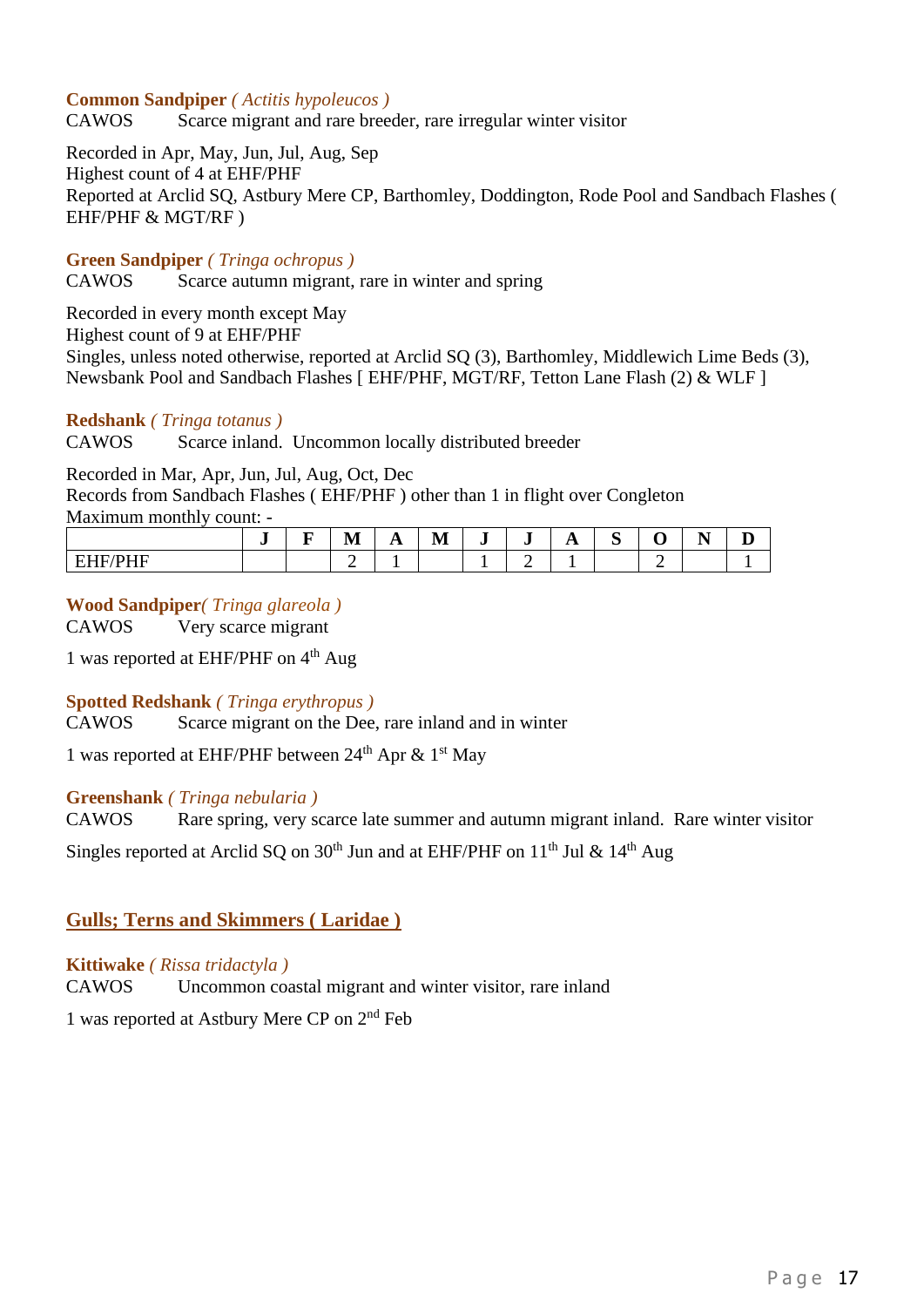#### **Black-headed Gull** *( Chroicocephalus ridibundus )*

CAWOS Abundant winter visitor and migrant. Common locally distributed breeding species

#### Common locally, recorded in every month Maximum monthly count -

|                | ۰J   |     | M   | A   | M   | w  | w   | A   | IJ     |     |        |      |
|----------------|------|-----|-----|-----|-----|----|-----|-----|--------|-----|--------|------|
| Arclid SO      | 81   | 400 | 575 |     |     |    | 103 | .54 | $217+$ | 230 | $525+$ | 132  |
| Doddington     |      |     | 25  |     |     |    | Q   |     | 91     | 450 | 150    | 5000 |
| <b>EHF/PHF</b> | 2000 | 146 | 500 | n/c | n/c | 10 | 310 | 350 | 211    | 125 | 1500   | 10   |
| Rode Pool      | n/c  |     |     |     |     |    |     |     | 19     | 73  | 230    | 300  |

No colour-ringed birds reported at Arclid SQ this year

Doddington is a winter roost site for Black-headed Gull and also for Common Gull and Lesser Black-backed Gull

#### **Little Gull** *( Hydrocoloeus minutus )*

CAWOS Scarce coastal migrant, very scarce inland

1 was reported at EHF/PHF 27th Nov

#### **Mediterranean Gull** *( Ichthyaetus melanocephalus )*

CAWOS Very scarce breeder and scarce visitor throughout the year

1 or 2 reported at EHF/PHF, Meremoor Moss, Middlewich Canal and Queens Park, occasionally lingering during these months: - Jan, Feb, Mar, Apr, Aug, Sep, Oct, Nov

#### **Common Gull** *( Larus canus )*

CAWOS Common, widespread migrant and winter visitor. Scarce as summering non-breeder

Recorded in every month except Jun & Aug Highest count of 40 at Doddington in Dec **Other than at landfill sites, inland flocks of 50+ considered by CAWOS as 'significant'**

#### **Great Black-backed Gull** *( Larus marinus )*

CAWOS Fairly common winter visitor on estuaries and uncommon resident. Has bred

Recorded in every month Highest count of 104 at MGT/RF in Dec **Other than at landfill sites, inland flocks of 10+ considered by CAWOS as 'significant'**

#### **Herring Gull** *( Larus argentatus )*

CAWOS Very common, widespread migrant and winter visitor, uncommon breeder

Common locally, recorded in every month – we monitor one of the few UK inland breeding colonies Highest count of 1000 at Middlewich Canal in Jan

#### **Other than at landfill sites, inland flocks of 50+ considered by CAWOS as 'significant'** breeds on Crewe Industrial Estate

First recorded in 2012 but from the size of the colony it must have existed before then, a Seabird Count of the nesting sites on some of the roofs on Weston Road Industrial Estate has been monitored since then. This year, breeding on the roof of Dunelm in Crewe Town Centre was confirmed. Colin Lythgoe's 2019 report on local gull breeding sites is on the SECOS website

#### **Yellow-legged Gull** *( Larus michahellis )*

CAWOS Scarce non-breeding visitor

Recorded in every month except Apr & Jun Reported at Arclid SQ, Bosley Reservoir, Doddington and Sandbach Flashes ( EHF/PHF & MGT/RF ) Highest count of 9 at Arclid SQ in Sep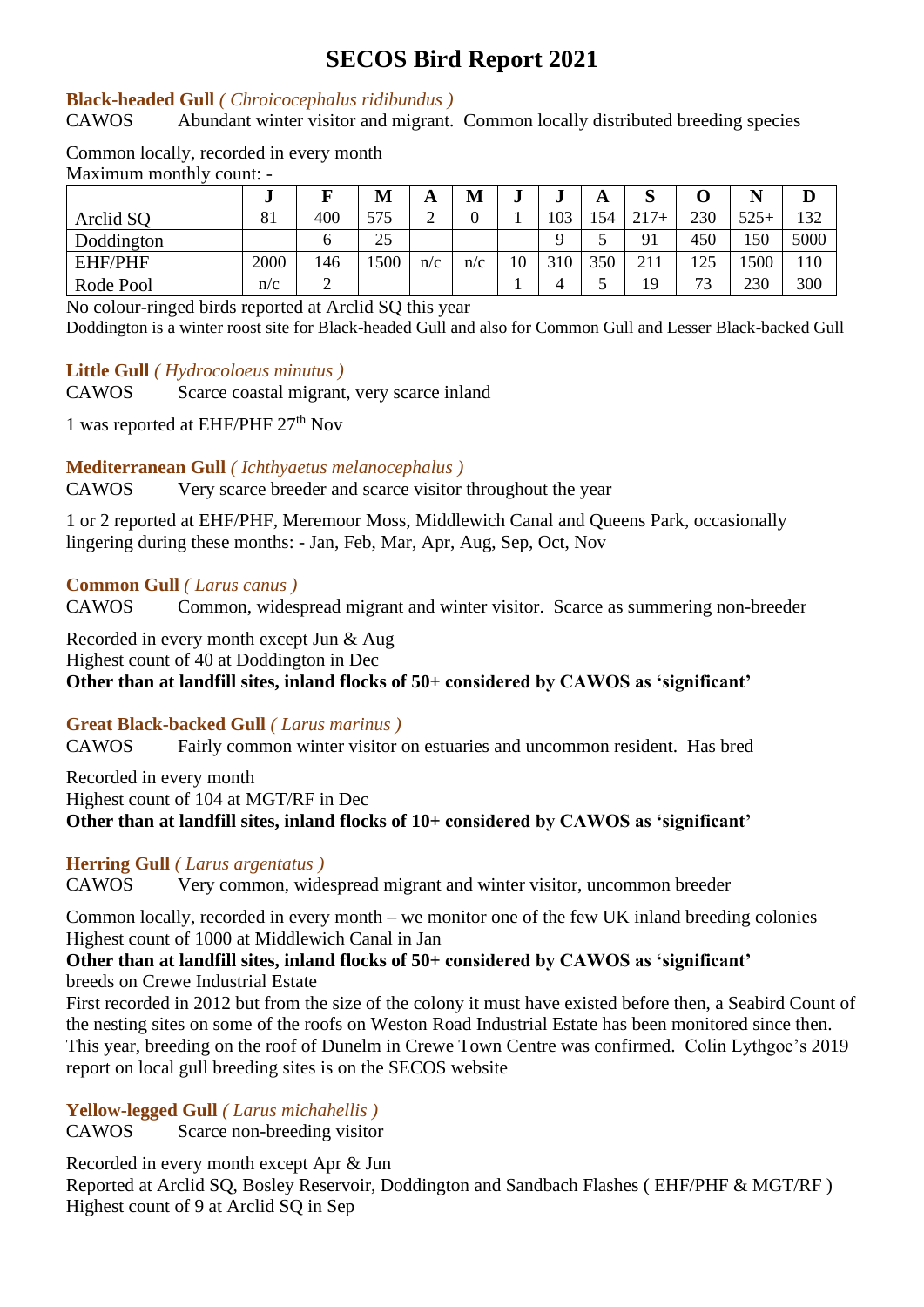#### **Lesser Black-backed Gull** *( Larus fuscus )*

CAWOS Common widespread migrant and winter visitor, uncommon breeder

Common locally, recorded in every month – we monitor one of the few UK inland breeding colonies Breeds on Crewe Industrial Estate and Crewe Town Centre

**Other than at landfill sites, inland flocks of 50+ considered by CAWOS as 'significant'** Maximum monthly count: -

|                | ு   |     | M   | A   | M   | IJ            | w      | A   | $\mathbf{C}$<br>N |     | . . |     |
|----------------|-----|-----|-----|-----|-----|---------------|--------|-----|-------------------|-----|-----|-----|
| Arclid SQ      | 66  | 43  | 60  | ت   |     | $225 +$<br>رے | $550+$ | 544 | 490               | 925 | 730 | 78  |
| Doddington     |     |     |     |     | ∠   | . .           |        |     | 28                | 100 | 264 | 400 |
| <b>EHF/PHF</b> | n/c | 10  | n/c | n/c | 220 | ⌒<br>∸        | ن 1    | 26  | 12                | 80  | 96  | 20  |
| MGT/RF         |     | 350 | 300 |     |     |               |        | n/c |                   |     |     |     |

Colour-ringed birds were recorded at Arclid SQ; all ringed as nestlings in Bowland, Lancs: -

- ringed in  $06/18$ , noted in Portugal in  $09/18$ , Cadiz  $02/20$
- ringed in  $07/19$ , noted in Leicester in  $06/20$
- ringed in  $06/18$ , noted in Wiltshire in  $08/18$  and  $07/19$

#### **Sandwich Tern** *( Thalasseus sandvicensis )*

CAWOS Fairly common coastal migrant and common non-breeding summer visitor, rare inland

2 reported at Astbury Mere CP on  $30<sup>th</sup>$  Sep

#### **Common Tern** *( Sterna hirundo )*

CAWOS Very scarce inland. Rare breeder

Recorded between Apr & Aug

Reported at Astbury Mere CP, Sandbach Flashes ( EHF/PHF & MGT/RF ) and Rode Pool Has bred at WLF in 5 of the last 10 years, but not in '20 or '21

#### **Arctic Tern** *( Sterna paradisaea )*

CAWOS Scarce coastal migrant and non-breeding summer visitor, rare inland

2 were reported flying through EHF/PHF on  $4<sup>th</sup>$  May

#### **Black Tern** *( Chlidonias niger )*

CAWOS Very scarce migrant except for occasional large movements

1 was reported at Winterley Pool on  $2<sup>nd</sup>$  &  $3<sup>rd</sup>$  Sep

# **Black Stork** *( Ciconia nigra )* **County Rarity**

CAWOS Vagrant

1 was photographed flying over Marton Trout Fishing Pools on 26<sup>th</sup> Apr

#### **Cormorant** *( Phalacrocorax carbo )*

CAWOS Common visitor and uncommon breeder

#### Recorded in every month

Highest count of 32 in flight, seen at Congleton, otherwise 25 at Sandbach Flashes ( EHF/PHF ) Reported at Alsager Mere, Arclid SQ, Astbury Mere CP, Brereton Heath LNR, Congleton, Doddington, Eaton Hall SQ, Lea Forge, Meremoor, Rode Pool, Sandbach Flashes ( EHF/PHF, MGT/RF & WLF ) Swettenham and Winterley Pool

Birds showing characteristics of the continental subspecies [ *P.c. sinensis* ] were reported at Arclid SQ and EHF/PHF; during the Autumn, birds with DARVIC rings were noted. Some of these were ringed this year as fledglings at Hale Decoy by the Mersey Ringing Group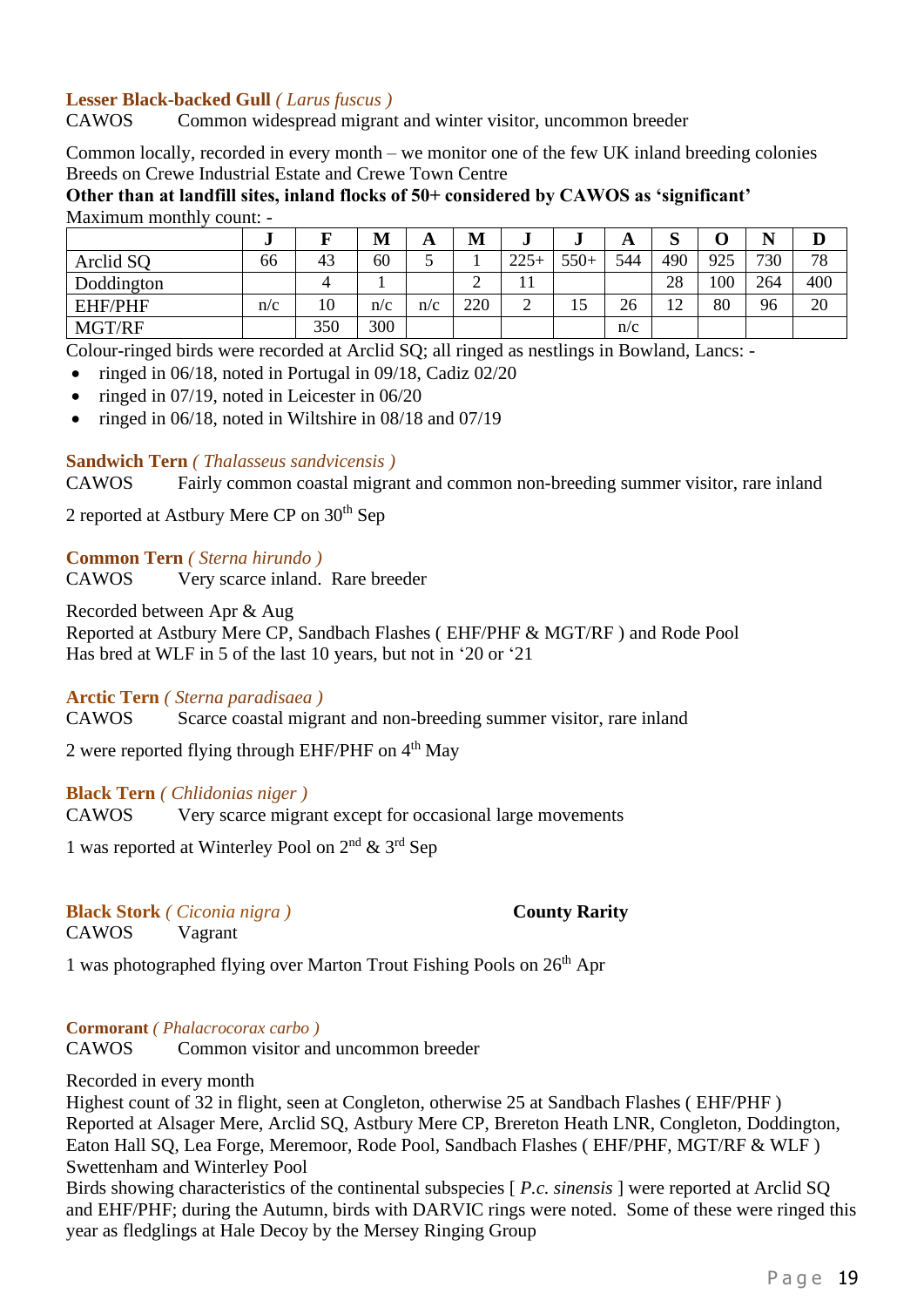#### <span id="page-19-0"></span>**Ibises, Spoonbills**

**Glossy Ibis** *( Plegadis falcinellus )* **County Rarity** CAWOS Vagrant

1 was reported at EHF/PHF on  $26<sup>th</sup>$  May

**Spoonbill** *( Platalea leucorodia* **County Rarity** CAWOS Very scarce visitor

9, yes NINE, were reported at EHF/PHF on  $7<sup>th</sup>$  Oct

### <span id="page-19-1"></span>**Herons; Bitterns ( Ardeidae )**

**Bittern** *( Botaurus stellaris )* CAWOS Rare winter visitor

1 was reported at EHF/PHF on  $11<sup>th</sup>$  Sep

#### **Grey Heron** *( Ardea alba )*

CAWOS Common locally distributed breeder, widespread in winter

Common locally and recorded in every month most of, if not all, the local heronries are monitored 'best estimates' of nests in heronries: - Doddington 22 and Rode Pool 48

**Great White Egret** (*Ardea alba* ) **County rarity** (away from the coast)

Singles recorded during all the months of the year, but with sightings of 2 (Sep) & 3 (Mar) birds seen at MGT/RF so, perhaps, locally not a rarity?

#### **Little Egret** *( Egretta garzetta )*

CAWOS Locally common resident and scarce breeder on the estuaries, scarce elsewhere

Recorded in every month except May &Jun

CAWOS Scarce on Dee estuary, rare elsewhere

Highest count of 5 at EHF/PHF and in the Rode Heath area – a third of the records are of more than one bird

**Osprey** *( Pandion haliaetus )*

CAWOS Scarce migrant

13 records of singles between Apr & Aug except one of 2 birds at EHF/PHF on  $11<sup>th</sup>$  Apr – none of the sightings mention a bird lingering to fish, etc.

### <span id="page-19-2"></span>**Kites; Hawks and Eagles ( Accipitridae )**

#### **Sparrowhawk** *( Accipiter nisus )*

CAWOS Fairly common, widespread resident

Common locally; recorded in every month Highest count of 3 at Alton St., Crewe in Sep Adult with food reported at Macon Meadows, Crewe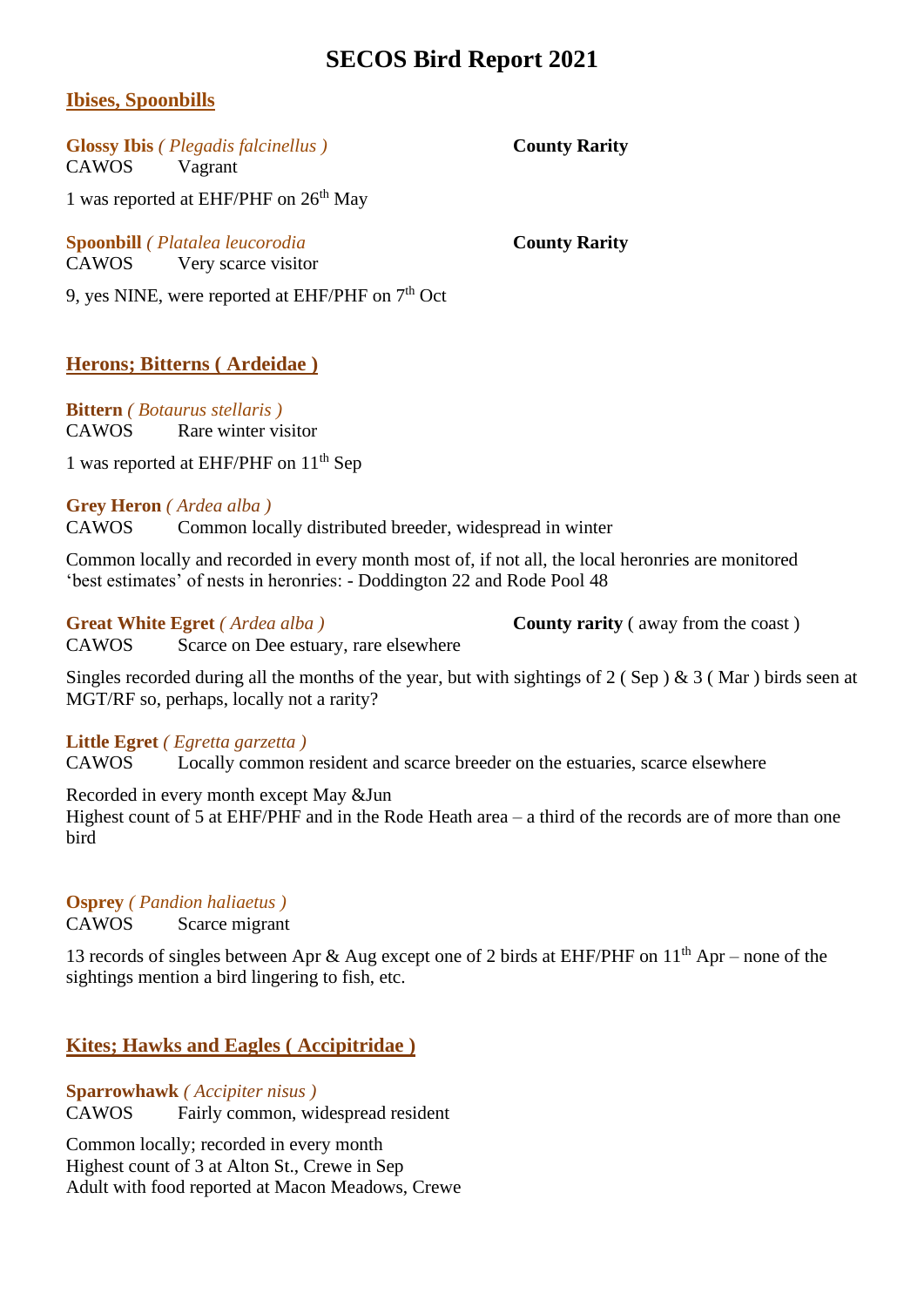#### **Marsh Harrier** *( Circus aeruginosus )*

CAWOS Scarce migrant and winter visitor, rare breeder

Singles recorded at Gawsworth on 24<sup>th</sup> Apr, at EHF/PHF on 5<sup>th</sup> Sep and at Brindley Green on 24<sup>th</sup> Sep

**Red Kite** *( Milvus milvus )* CAWOS Scarce visitor

Recorded between Feb & Nov ( none suggest bird was perched or on the ground ) Singles seen at numerous sites, 2 recorded over Alsager and Foden's Flash on the same day –  $27<sup>th</sup>$  Jul

**Buzzard** *( Buteo buteo )* CAWOS Common, widespread resident

Common locally, recorded in every month Highest count of c20 in the Rode Heath area Displaying birds seen at Meremoor Moss Breeding confirmed at Rode Pool

**Barn Owl** *( Tyto alba )* **\*\*\* a Schedule One bird**

CAWOS Uncommon local resident

Recorded in every month except Jul & Nov Reported at many sites

#### <span id="page-20-0"></span>**Owls ( Strigidae )**

**Little Owl** *( Athene noctua )* CAWOS Uncommon thinly distributed resident

Recorded in every month except Aug, Oct and Dec – all of singles, except 2 at Doddington Reported at Basford, Bradwall, Doddington, Mow Cop, Queens Park and Shavington

#### **Long-eared Owl** *( Asio otus )*

CAWOS Very scarce localised resident

The winter roost on MGT has been a cause for concern in previous years, **with some visitors ignoring the welfare of this locally scarce species by wanting to get closer views / photographs!** The absence of reports in this year suggest the 'damage has been done'! Adults were seen in flight and juvs heard begging at a withheld location - *see page 3, point 9*

**Short-eared Owl** *( Asio flammeus )*

CAWOS Scarce winter visitor and migrant, has bred

Preferring to winter on the coast, they favour the Eastern Hills during the breeding season, where there were 9 reports between Apr & Jun. 1 was reported on migration, at a withheld location, on the western edge of the Recording Area on  $9<sup>th</sup>$  May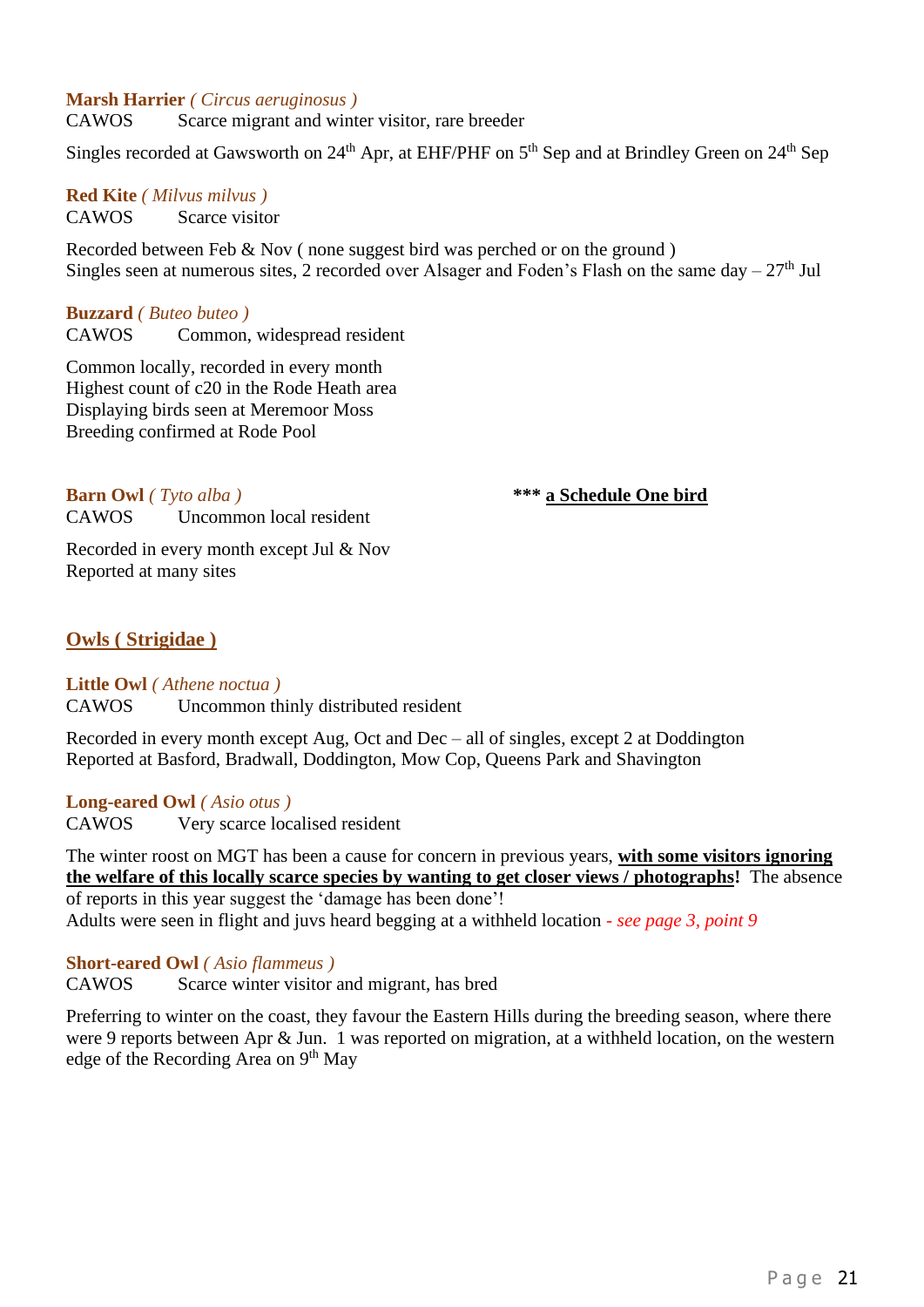**Tawny Owl** *( Strix aluco )*

CAWOS Fairly common thinly distributed resident

Recorded in every month

Singles, unless noted otherwise, seen at Alsager (2), Astbury Mere CP (3), Brereton Heath LNR, The Cloud (3), Congleton, Crewe: Town Centre & Quakers Coppice, Crewe GC, Danebower, Doddington, Gawsworth (4), Hassall (2), Lawton Woods (2), Middlewich, Rode Pool, Sandbach Flashes [ EHF/PHF, FF (2), FFF (2), Green Lane (2), Tetton Lane, WF (2) & WLF ], Salt Line/Borrow Pit Meadows (2), Scholar Green, Shavington, Swettenham, Wheelock and Wybunbury Moss Breeding confirmed at Alsager, Congleton and Rode Pool. Probably breeding at Doddington

**Kingfisher** *( Alcedo atthis )* **\*\*\* a Schedule One bird**

CAWOS Uncommon resident, thinly distributed

Common locally, recorded in every month Highest count of 3 at Rode Pool Adults reported with food at Arclid SQ and Macon Meadows

### <span id="page-21-0"></span>**Woodpeckers ( Picidae )**

#### **Wryneck***( Jynx torquilla )* **County Rarity** CAWOS Vagrant

1 reported ( on BTO's BirdTrack ) at Bridgemere on 13th Apr

### **Lesser Spotted Woodpecker** *( Dryobates minor )*

CAWOS Scarce resident thinly distributed

3 records: 1 drumming at Rode Pool on 9<sup>th</sup> Feb, a belated record at EHF/PHF in Mar and 1 at Alsager on  $26^{th}$  Nov

**Great Spotted Woodpecker** *( Dendrocopos major* CAWOS Common resident, widely distributed

Common locally, recorded in every month Highest count of 4 at Arclid SQ Breeding confirmed at Arclid SQ, Barthomley, Doddington and Quakers Coppice

**Green Woodpecker** *( Picus viridis )* CAWOS Uncommon resident, thinly distributed

More than 20 sightings, mostly of singles recorded in every month except Feb & Dec Singles, unless noted otherwise, recorded at Alsager, Arclid SQ, Brownlow/Wallhill (2), The Cloud, Gawsworth, Lea Forge, Queens Park, Rode Pool (2), Sandbach Flashes [ FFF (2) & MGT/RF ], Salt Line & Borrow Pit Meadows, Scholar Green, Shutlingsloe and Wybunbury Moss Probably breeding at Rode Pool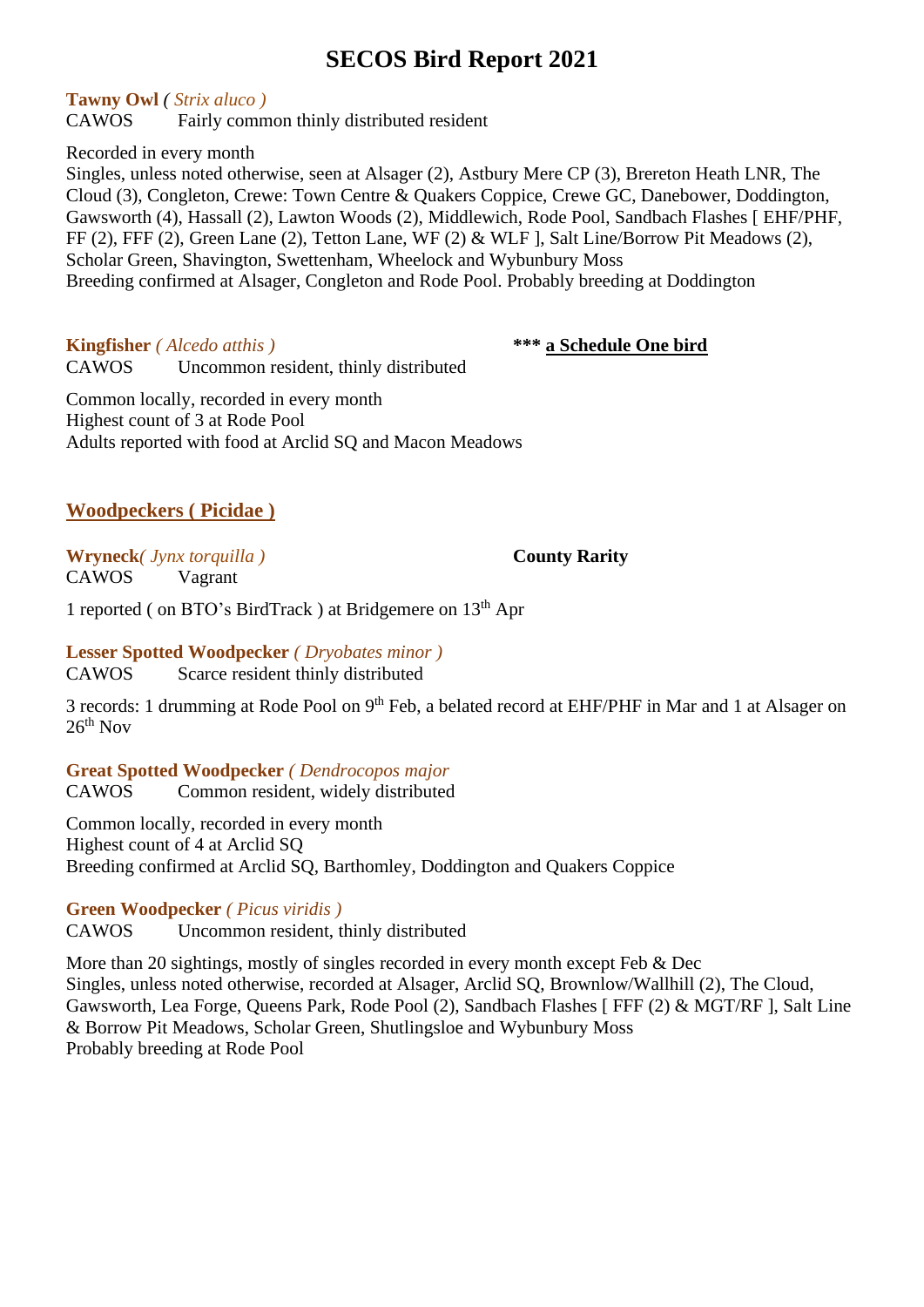#### <span id="page-22-0"></span>**Caracaras; Falcons ( Falconidae )**

**Kestrel** *( Falco tinnunculus )* CAWOS Common, widespread resident and migrant

Common locally; recorded in every month Highest count of 2 at numerous locations Breeding confirmed at Gonsley Green and Scholar Green

#### **Merlin** *( Falco columbarius )*

CAWOS Very scarce winter visitor, rare resident

Recorded in Feb, Apr, Jun, Sep, Dec; singles seen in the Eastern Hills, Sandbach Flashes ( EHF/PHF & MGT/RF ), Queens Park and Wybunbury

#### **Hobby** *( Falco subbuteo )* **\*\*\* a Schedule One bird**

CAWOS Scarce migrant, summer visitor and breeder

Recorded between Apr & Oct, 43 records from 27 locations – both numbers slightly down on 2020 Highest count of 3 over a Haslington garden and at a withheld location

An adult with food was reported at EHF/PHF in Aug

*The Rare Breeding Birds Panel guidelines suggest sightings within 2km of one another are counted as a single site.* Disregarding both early and late season sightings, if I calculate 2km from the centre of a cluster of sightings, I estimate there to be 11 breeding territories ( 8 in 2020 ).

#### **Peregrine** *( Falco peregrinus )* **\*\*\* a Schedule One bird**

CAWOS Very scarce breeding species, scarce migrant and winter visitor

Recorded in every month

Seen at 25 locations - 5 within Sandbach Flashes – a handful of reports of 2 birds together and at EHF/PHF in Feb 3 birds were reported

A 1<sup>st</sup> winter bird with a DARVIC ring was photographed at EHF/PHF in Nov – probably from the brood raised in Northwich

#### **Monk Parakeet** *( Myiopsitta monachus )*

"originates from the temperate to [subtropical](https://en.wikipedia.org/wiki/Subtropical) areas of [Argentina](https://en.wikipedia.org/wiki/Argentina) and the surrounding countries in South America. Self-sustaining [feral](https://en.wikipedia.org/wiki/Feral) populations occur in many places, mainly in North America and Europe" Wikipedia

1 seen during a SWaBBS visit at Holmes Chapel on 8<sup>th</sup> Jun

#### <span id="page-22-1"></span>**Crows; Jays ( Corvidae )**

**Jay** *( Garrulus glandarius )* CAWOS Common widespread resident

Common locally, recorded in every month Highest count of c20 at MGT/RF

**Magpie** *( Pica pica )* CAWOS Very common widespread resident

Common locally, recorded in every month Highest count of 21 at Macon Meadows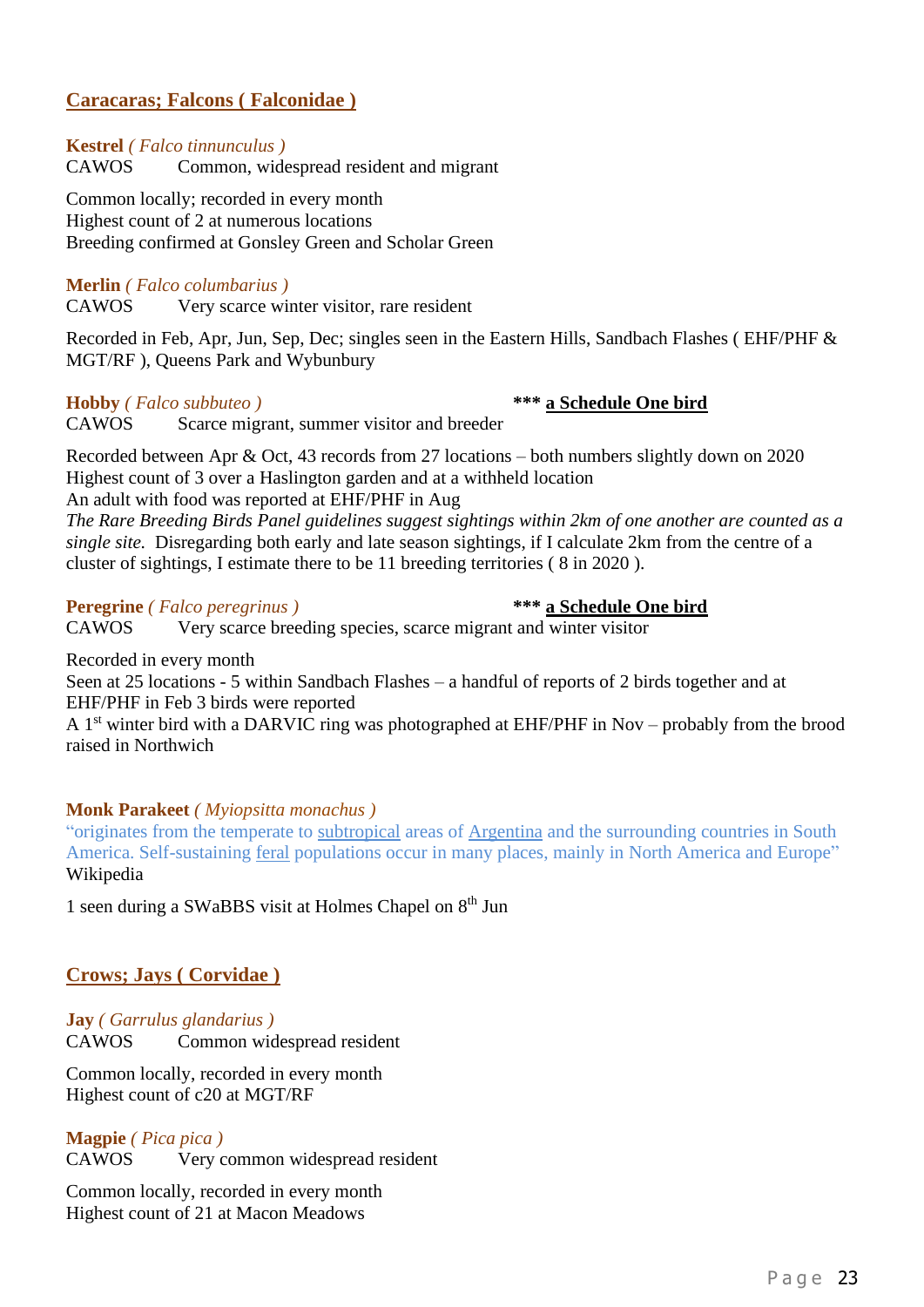**Jackdaw** *( Coloeus monedula )* CAWOS Very common widespread resident and winter visitor

Common locally, recorded in every month Highest count of 225 at Bagmere **Flocks of 50+ ( not tips ) considered by CAWOS as 'significant'** Other 50+ flocks recorded at Arclid, Doddington, Goostrey, Mooresbarrow, Rode Hall/Pool, Stowford and Winterley Breeding confirmed at Barthomley, Doddington, Holmes Chapel and Stowford

#### **Rook** *( Corvus frugilegus )*

CAWOS Common resident thinly distributed

Recorded in every month Highest count of 171 at Blakenhall **Flocks of 50+ ( not tips ) considered by CAWOS as 'significant'** Other 50+ flocks recorded at Alsager, Arclid Hollow, Mooresbarrow, North Rode and Winterley Breeding confirmed at Alsager and Arclid Hollow

#### **Carrion Crow** *( Corvus corone )*

CAWOS Very common widespread resident

Common locally, recorded in every month Highest count of c50 at Doddington, and at Stowford during SWaBBS **Flocks of 50+ ( not tips ) considered by CAWOS as 'significant'** Breeding confirmed at Macon Meadows, MGT/RF and Wybunbury Moss

#### **Raven** *( Corvus corax )*

CAWOS Scarce resident

Recorded in every month Highest count of a flock 19 at MGT/RF Often reported as flyovers Breeding confirmed at Arclid Hollow, Doddington and Rode Pool

#### <span id="page-23-0"></span>**Tits; Chickadees ( Paridae )**

#### **Coal Tit** *( Periparus ater )*

CAWOS Common resident widely distributed

Fairly common locally, recorded in every month Highest count of 5 at Swettenham Breeding confirmed at Swettenham during SWaBBS

**Willow Tit** *( Poecile montanus )* **County Rarity** CAWOS Scarce resident, locally distributed ( away from proven breeding sites )

2 were recorded at Betley Mere on 21st Mar

**Blue Tit** *( Cyanistes caeruleus )* CAWOS Abundant widespread resident

Common locally, recorded in every month Breeding confirmed at a number of sites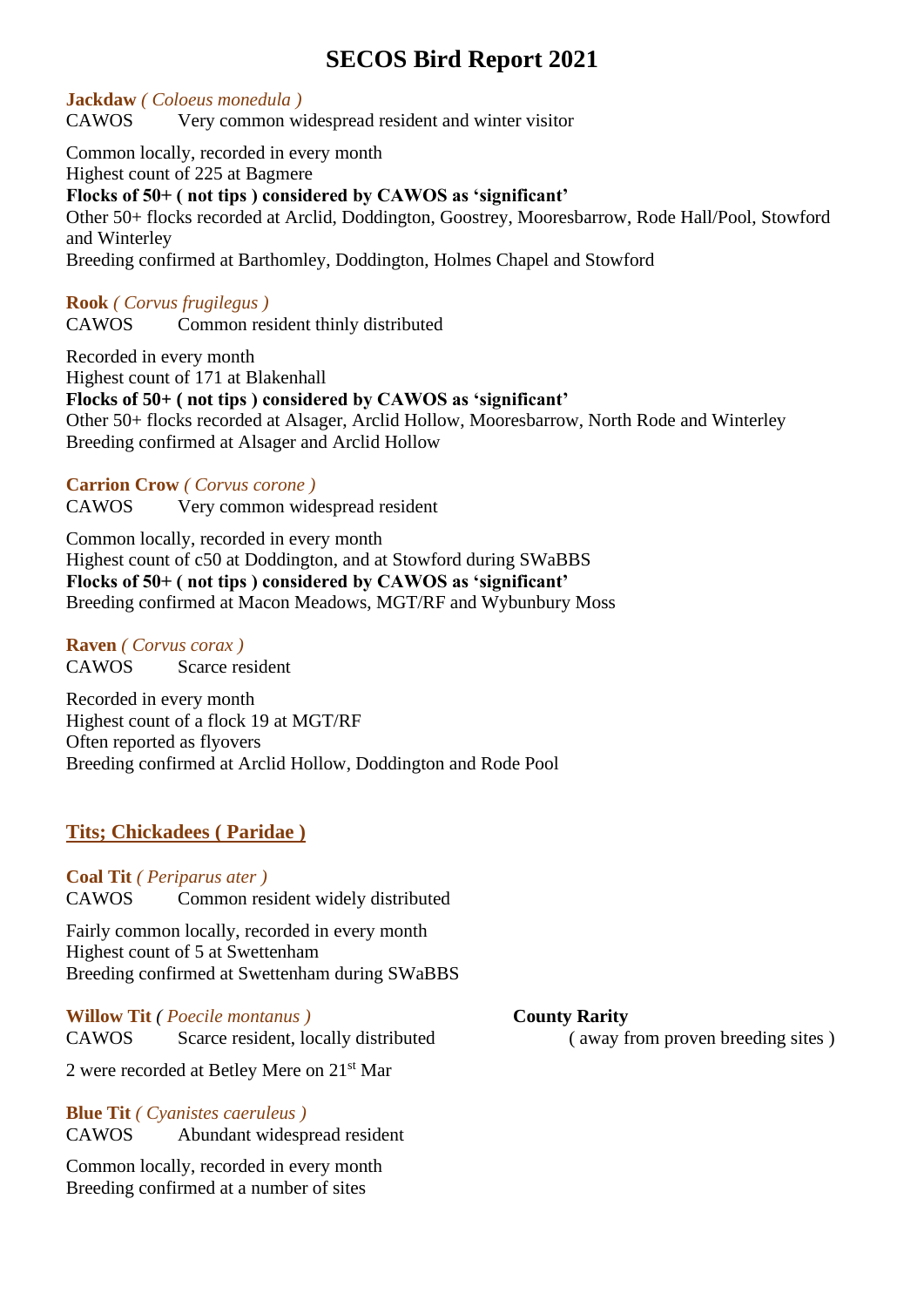**Great Tit** *( Parus major )* CAWOS Abundant widespread resident

Common locally, recorded in every month Breeding confirmed at a number of sites

#### **Skylark** *( Alauda arvensis )*

CAWOS Common thinly distributed resident, migrant and winter visitor

Recorded in every month except Aug

Highest count of c200 at Checkley in Jan

#### **Flocks of 10+ considered by CAWOS as 'significant'**

Seen at Alsager\*, Arclid SQ, Astbury/Mere CP, Barthomley, Blackclough, Blakenhall, Bradwall\*, Brindley Green, Brownlow/Wallhill, Checkley, Cut-thorn Hill, Danebower, Doddington, Fields Farm Sandbach, Goostrey, Haslington, Hulme Walford, Lea Forge, Meremoor Moss, Sandbach Flashes ( EHF/PHF, FFF, MGT/RF & WLF ), Scholar Green, Swettenham/The Quinta, Wheelock and Winterley Other flocks of 10+ marked above with '\*'

Breeding confirmed at Arclid SQ and bird(s) displaying/visiting probable nest site at Alsager and Meremoor Moss

#### <span id="page-24-0"></span>**Swallows; Martins ( Hirundinidae )**

**Sand Martin** *( Riparia riparia )* CAWOS Common summer visitor, thinly distributed

Common locally, recorded between Feb & Sep Highest count of c400 at Arclid SQ **Flocks of 50+ considered by CAWOS as 'significant'** Other flocks 50+ at Astbury Mere CP and Doddington Breeding confirmed at Arclid SQ

#### **Swallow** *( Hirundo rustica )*

CAWOS Very common widespread summer visitor

Common locally, recorded between Mar & Oct with a sighting of 1 bird on Christmas Day! Highest count of 150 at Doddington **Flocks of 50+ considered by CAWOS as 'significant'** Other flocks of 50+ at Sandbach Flashes ( MGT/RF ) Breeding confirmed at Alsager, Arclid SQ, Haslington and Holmes Chapel

#### **House Martin** *( Delichon urbicum )*

CAWOS Common widespread summer visitor

Common locally, recorded between Mar & Oct Highest count of 100 at Doddington **Flocks of 50+ considered by CAWOS as 'significant'** No other flocks of 50+ Breeding confirmed at Alsager, Hassall, Holmes Chapel and Wheelock with probable breeding at Arclid Hollow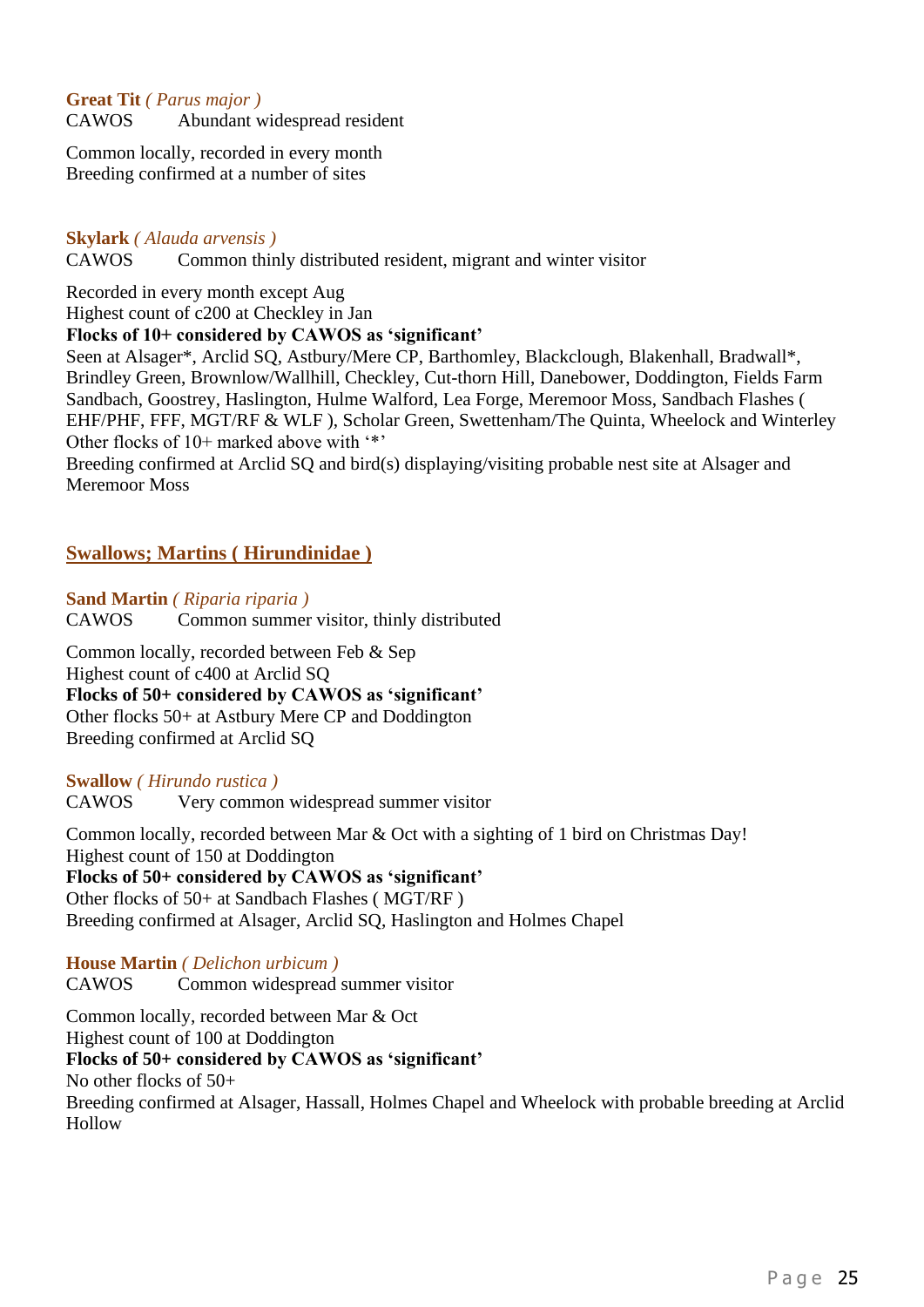**Cetti's Warbler** *( Cettia cetti )* **\*\*\* a Schedule One bird**

CAWOS Scarce resident

Recorded in all months except Jul & Aug. Highest count of 3 at Betley Mere and MGT/RF

Initially, reports were withheld to allow the birds to establish territories *- see page 3, point 9.* This local policy has been successful as they have expanded their range.

Since the first local record in Oct '15 it has been confined to the Sandbach Flashes area up to 2020. Its range now includes Betley Mere, Fields Farm Sandbach, Meremoor Moss and Middlewich

#### **Long-tailed Tit** *( Aegithalos caudatus )*

CAWOS Abundant widespread resident

Common locally, recorded in every month Highest count of 15 at Macon Meadows during SWaBBS Breeding confirmed at Arclid SQ, Barthomley, Holmes Chapel, Macon Meadows, Meremoor Moss, Quakers Coppice, Queens Park, Roe Park, Swettenham and Wybunbury Moss

### <span id="page-25-0"></span>**Leaf warblers and allies ( Phylloscopidae )**

**Dusky Warbler** *( Phylloscopus fuscatus )* **County Rarity** CAWOS Vagrant

First noted on 20<sup>th</sup> Dec. 2020 at Astbury Mere CP. The bird stayed until 24<sup>th</sup> Jan, although elusive and not recorded every day.

**Willow Warbler** *( Phylloscopus trochilus )* CAWOS Common summer visitor, widely distributed

Common locally, recorded between Mar & Aug Highest count of 15 at Knotbury

#### **Chiffchaff** *( Phylloscopus collybita )*

CAWOS Very common summer visitor widely distributed. Scarce winter visitor

Common locally, recorded in every month – it is generally accepted that the overwintering birds are from continental Europe and are not UK breeders Highest count of 20 at Swettenham Courtship noted at Swettenham Breeding confirmed at Arclid SQ, Holmes Chapel, Rode Pool and Roe Park

### <span id="page-25-1"></span>**Reed warblers and allies ( Acrocephalidae )**

**Sedge Warbler** *( Acrocephalus schoenobaenus )* CAWOS Common summer visitor, thinly distributed

Common locally, recorded between Apr & Jul Highest count of 3 (singing  $\delta$ ) at Sandbach Flashes (MGT/RF) Breeding confirmed at Sandbach Flashes ( MGT/RF )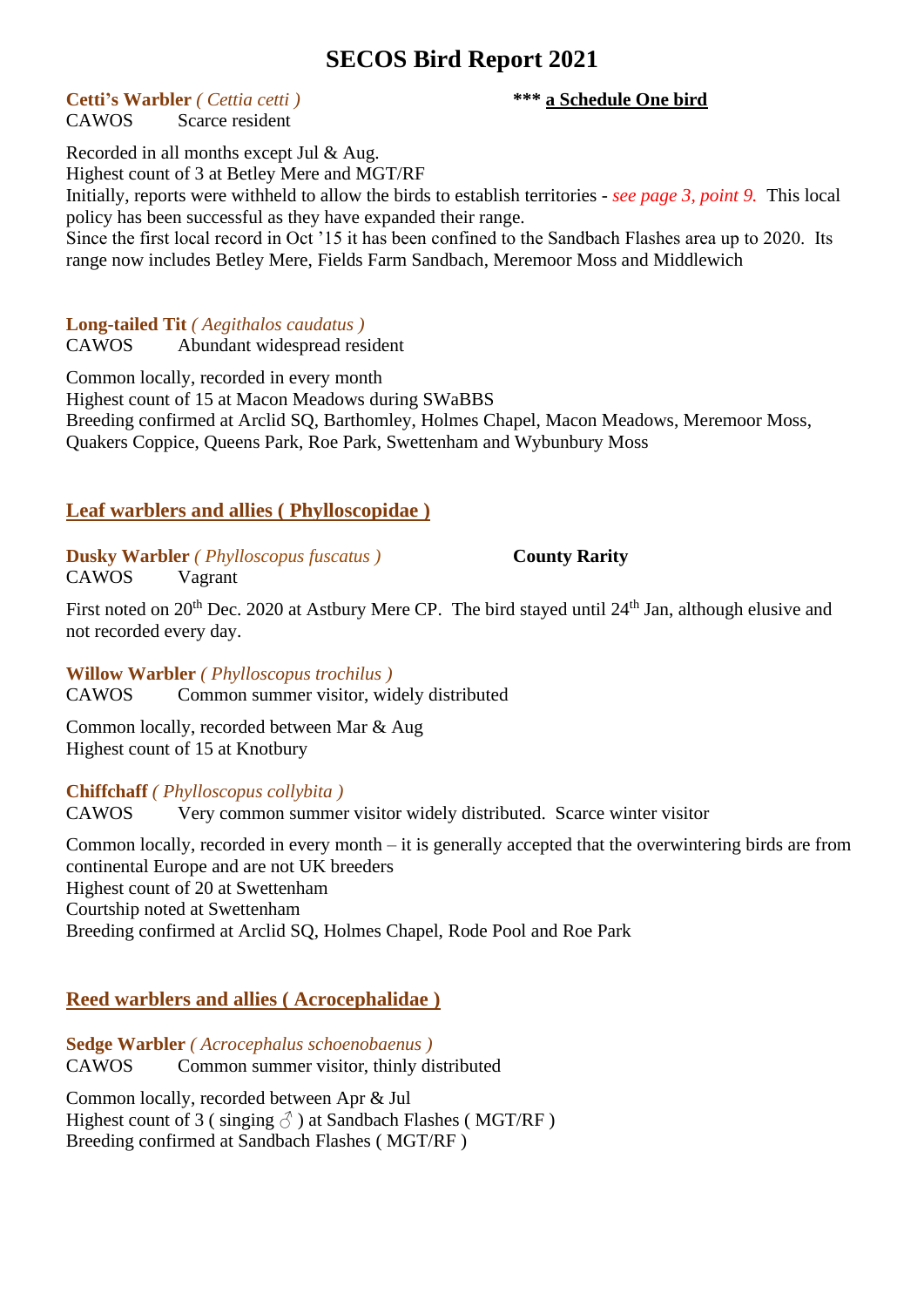#### **Reed Warbler** *( Acrocephalus scirpaceus )*

CAWOS Common summer visitor, thinly distributed

Common locally, recorded between Apr & Sep Highest count of 7 at Sandbach Flashes ( MGT/RF ) Breeding confirmed at Doddington and Sandbach Flashes ( MGT/RF ) and probable breeding at Arclid SQ

#### **Grasshopper Warbler** *( Locustella naevia )*

CAWOS Uncommon summer visitor, thinly distributed

Recorded in Apr, May, Jun & Aug Singles reported at Bagmere, Joey the Swan, Lea Forge, Mow Cop, Sandbach Flashes, Scholar Green and Somerford. Probably breeding at Mow Cop and Somerford

#### <span id="page-26-0"></span>**Sylviid Babblers ( Sylviidae )**

#### **Blackcap** *( Sylvia atricapilla )*

CAWOS Very common summer visitor, widely distributed. Uncommon winter visitor

Common locally, recorded in every month except Feb, Oct & Nov. Similarly, to Chiffchaff it is generally accepted that the overwintering birds are from continental Europe and are not UK breeders Highest count of c40 at Arclid SQ No records of confirmed breeding

**Garden Warbler** *( Sylvia borin )* CAWOS Common summer visitor, thinly distributed

Recorded between Apr & Jul and in Sep

Usually singles but c3 at Lea Forge in May. Other records are from Arclid SQ, Basford Hall Railway Yard, Bearda, Borrow Pit Meadows/Salt Line, Brereton Heath LNR, Doddington, Gawsworth, Holmes Chapel, Mow Cop, Rode Pool, Sandbach Flashes ( EHF/PHF ), Swettenham/The Quinta and Wallhill Probable breeding at Arclid SQ, Lea Forge and Swettenham/The Quinta

**Lesser Whitethroat** *( Curruca curruca )* CAWOS Common summer visitor, thinly distributed

Recorded between Apr & Sep. Highest count of 3 at Sandbach Flashes ( EHF/PHF ) Adult with food reported at Somerford

**Whitethroat** *( Curruca communis )*

CAWOS Very common summer visitor, widely distributed

Recorded between Apr & Aug. Highest count of 9 at Meremoor Moss Breeding confirmed at Lea Forge and Scholar Green Probably breeding at Alsager, Arclid SQ, Meremoor Moss and Wallhill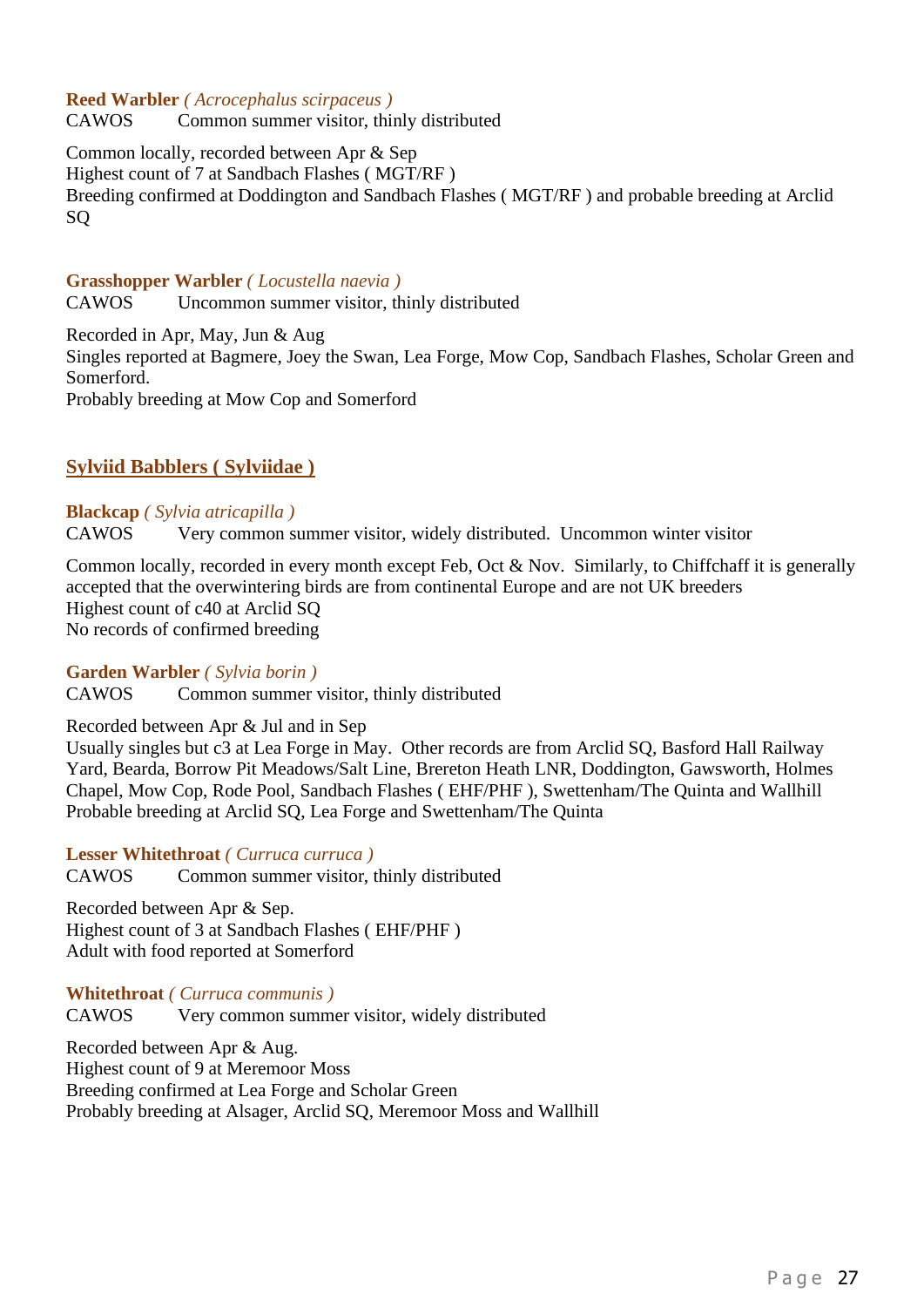#### <span id="page-27-0"></span>**Goldcrests, Kinglets**

**Firecrest** *( Regulus ignicapilla )* CAWOS Very scarce winter visitor and migrant

2 were reported in Mar at Quakers Coppice between  $7<sup>th</sup>$  & 16<sup>th</sup> and 1 was at Queens Park on 21<sup>st</sup>

**Goldcrest** *( Regulus regulus )* CAWOS Common resident and winter visitor, widely distributed

Common locally, recorded in every month Highest count of 8 at Roe Park during SWaBBS No records of breeding

### **Wren** *( Troglodytes troglodytes )*

CAWOS Abundant widespread resident

Common locally, recorded in every month Highest count of 22 at Salt Line during SWaBBS Juveniles seen at EHF/PHF

**Nuthatch** *( Sitta europaea )* CAWOS Very common widespread resident

Common locally, recorded in every month Highest count of 6 at Roe Park during SWaBBS Breeding confirmed at Arclid SQ, Macon Meadows, Meremoor Moss and Roe Park

**Treecreeper** *( Certhia familiaris )*

CAWOS Common widespread resident

Common locally, recorded in every month Highest count of 8 in a private wood in Barthomley during SWaBBS Breeding confirmed at Arclid SQ, Barthomley, Congleton and Quakers Coppice

#### **Starling** *( Sturnus vulgaris )*

CAWOS Very common widespread resident and abundant winter visitor - common locally

recorded in every month

**Flocks of 500+ considered by CAWOS as 'significant'**

Highest count of c2,000 by M6, junction 17 Other flocks of 500+ at Sandbach Flashes ( EHF/PHF & WLF )

Breeding confirmed at Holmes Chapel and Swettenham

FYI - murmurations recorded at Bagmere SSSI ( but not in 2021 )

### <span id="page-27-1"></span>**Thrushes ( Turdidae )**

**Song Thrush** *( Turdus philomelos )* CAWOS Very common widespread resident and winter visitor

Common locally, recorded in every month Highest count of 12 at Swettenham during SWaBBS Breeding probable at Arclid SQ and Quakers Coppice ( nest building ) during SWaBBS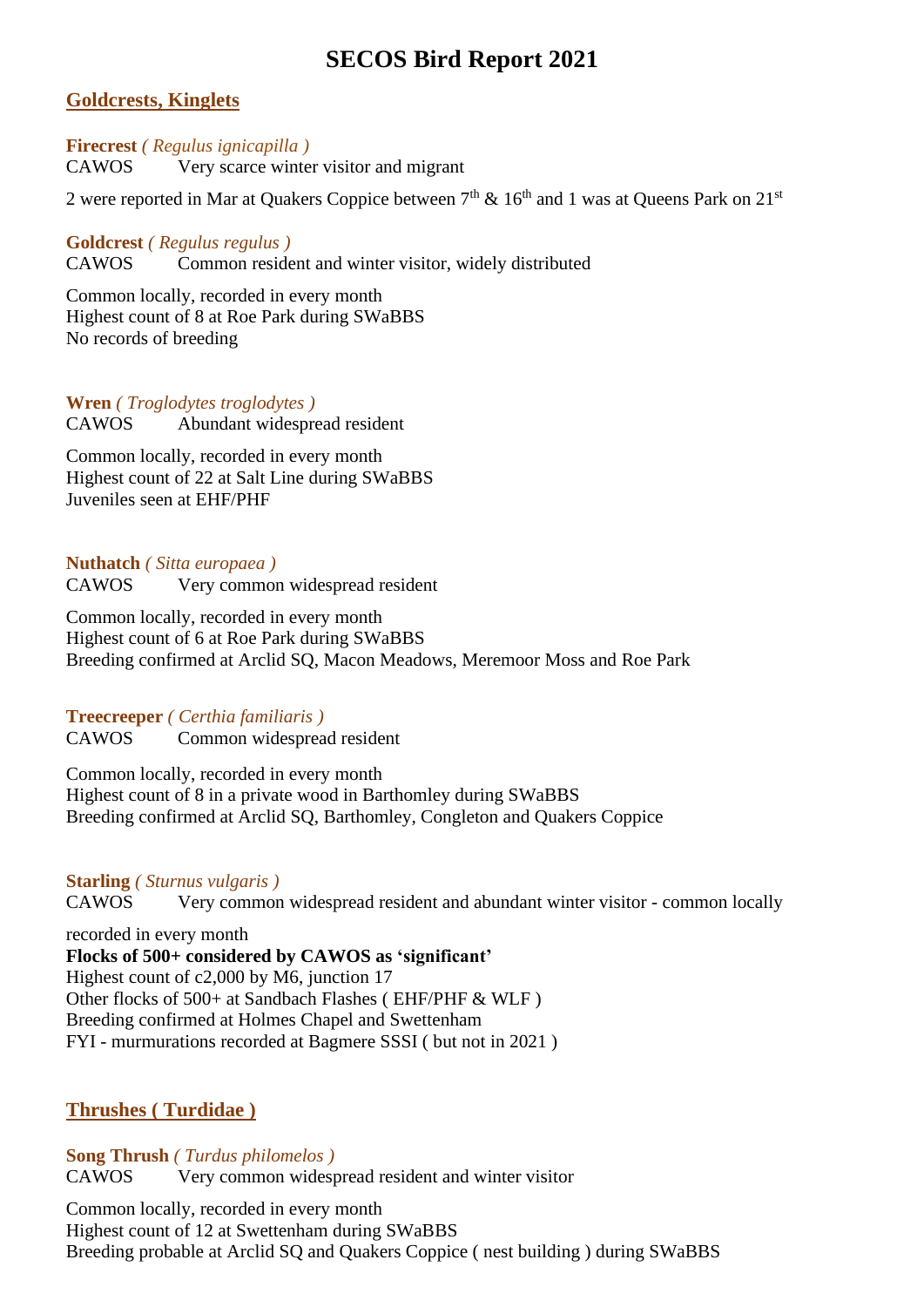#### **Mistle Thrush** *( Turdus viscivorus )* CAWOS Common widespread resident

Common locally, recorded in every month except Aug Highest count of c12 at Rode Pool Breeding confirmed at Fields Farm Sandbach and Rode Pool

#### **Redwing** *( Turdus iliacus )*

CAWOS Very common widespread winter visitor and migrant

Common locally, recorded in Jan-Apr & Oct-Dec

**Flocks of 50+ considered by CAWOS as 'significant'**

Highest count of c250 at MGT/RF and Meremoor Moss

Other flocks of 50+ at Alsager, Arclid SQ, Astbury Mere CP, Doddington, Goostrey, Holmes Chapel, Middlewich, Sandbach Flashes ( EHF/PHF, FF & Green Lane set-aside ), Swettenham and Winterley

#### **Blackbird** *( Turdus merula )*

CAWOS Abundant widespread resident augmented in winter

Common locally, recorded in every month Highest count of c50 at Borrow Pit Meadows Breeding confirmed at Alsager, Holmes Chapel, Macon Meadows, Queens Park, Shavington, Swettenham, Wheelock/Malkins Bank and Wybunbury Moss

#### **Fieldfare** *( Turdus pilaris )*

CAWOS Very common widespread winter visitor and migrant

Common locally, recorded in Jan-Apr & Oct-Dec

Highest count of 175 at Winterley

#### **Flocks of 50+ considered by CAWOS as 'significant'**

Other 50+ flocks at Doddington, Fields Farm Sandbach, Goostrey, Holmes Chapel, Sandbach Flashes ( EHF/PHF ) and Winterley

#### **Ring Ouzel** *( Turdus torquatus )*

CAWOS Rare summer visitor to the Eastern Hills, scarce passage migrant

Recorded in Mar, Apr & Oct

Highest count of c14 at Cut-thorn Hill

In the past decade, occasional reports at The Cloud, Congleton, Doddington, Elworth, Mow Cop and EHF/PHF, but not reported outside the Eastern Hills area in 2021

#### <span id="page-28-0"></span>**Chats; Old World Flycatchers ( Muscicapidae )**

**Spotted Flycatcher** *( Muscicapa striata )*

CAWOS Uncommon, thinly-spread distributed summer visitor

Recorded between May & Sep

Highest count of 8 at Gawsworth

Reported at Allgreave, Barthomley, Bearda, Brereton Heath LNR, Brownlow, The Cloud, Congleton, Gawsworth, Lea Forge, Marton, Rode Pool, Scholar Green, Quakers Coppice, Sandbach Flashes ( EHF/PHF ), Three Shires Head and Wybunbury.

Breeding confirmed at Barthomley, Gawsworth and Quakers Coppice. Probably breeding at Brereton Heath LNR and Wildboarclough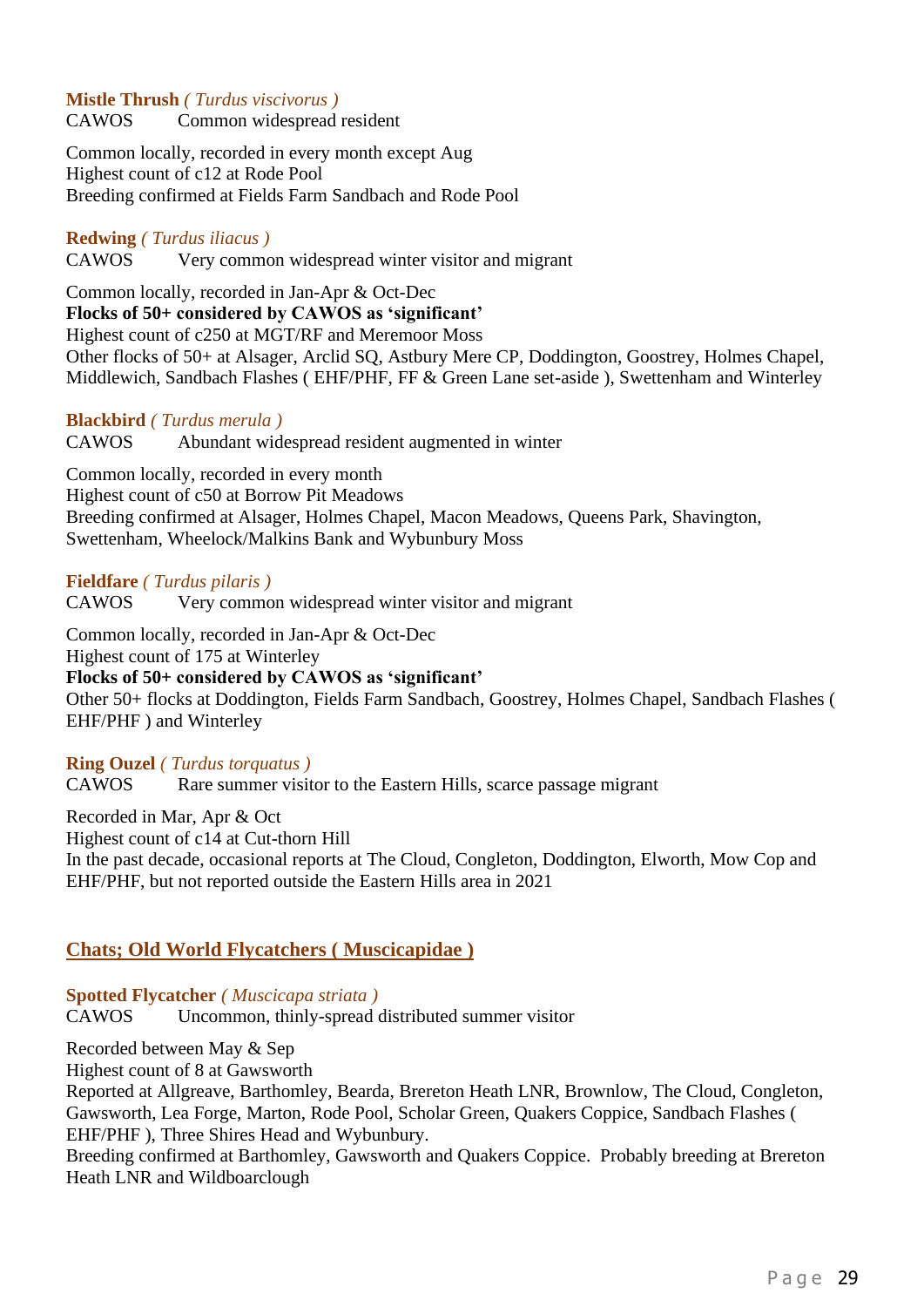#### **Robin** *( Erithacus rubecula )*

CAWOS Abundant widespread resident and winter visitor

Common locally, recorded in every month Highest count of 28 at Salt Line during SWaBBS Breeding confirmed at five locations

#### **Pied Flycatcher** *( Ficedula hypoleuca )*

CAWOS Scarce summer visitor and migrant

Reported at Allgreave, Bearda, Lawton Woods, Rode Pool and Wildboarclough No records of breeding

**Black Redstart** *( Phoenicurus ochruros )* **County Rarity** ( inland ) CAWOS Rare winter visitor and migrant. Has bred **\*\*\* a Schedule One bird**

Reports of single birds at Cat & Fiddle, Rode Heath, Sandbach & Shutlingsloe

**Redstart** *( Phoenicurus phoenicurus )* CAWOS Scarce summer visitor and migrant

Recorded between Apr & Aug.

Reported at Bearda, The Cloud, Cut-thorn Hill, Gawsworth, Knotbury, Scholar Green, Tidnock, Three Shires Head and Wildboarclough

**Whinchat** *( Saxicola rubetra )* CAWOS Scarce summer migrant, has bred

Recorded Apr-May & Aug-Sep. Reported in 1's and 2's at Alsager, Gawsworth, Middlewich, Sandbach Flashes ( EHF/PHF & MGT/RF ) and Shutlingsloe

**Stonechat** *( Saxicola rubicola )* CAWOS Scarce resident and migrant

Recorded in every month except Aug Highest count of 6 at MGT/RF Reported at Checkley, Coppenhall Moss, Danebower area, Doddington, Goostrey, Lea Forge, Meremoor Moss, Mow Cop, Sandbach Flashes ( EHF/PHF, MGT/RF, Rookery Bridge & Tetton Lane ), Rode Heath, Scholar Green and Wheelock Wastewater Treatment Works No records of breeding

**Wheatear** *( Oenanthe oenanthe )*

CAWOS Uncommon migrant. Scarce summer visitor to the eastern hills

Recorded Mar-Jun & Aug-Sep. Highest count of 11 at Danebower Reported at Alsager, Arclid SQ, Cat & Fiddle, Checkley, Church Lawton, Danebower area, Doddington, Gawsworth, Lea Forge, Meremoor Moss, Mow Cop, Sandbach Flashes ( EHF/PHF, MGT/RF ) and Winterley

No records of Greenland Wheatear *( Oo leucorhoa )* this year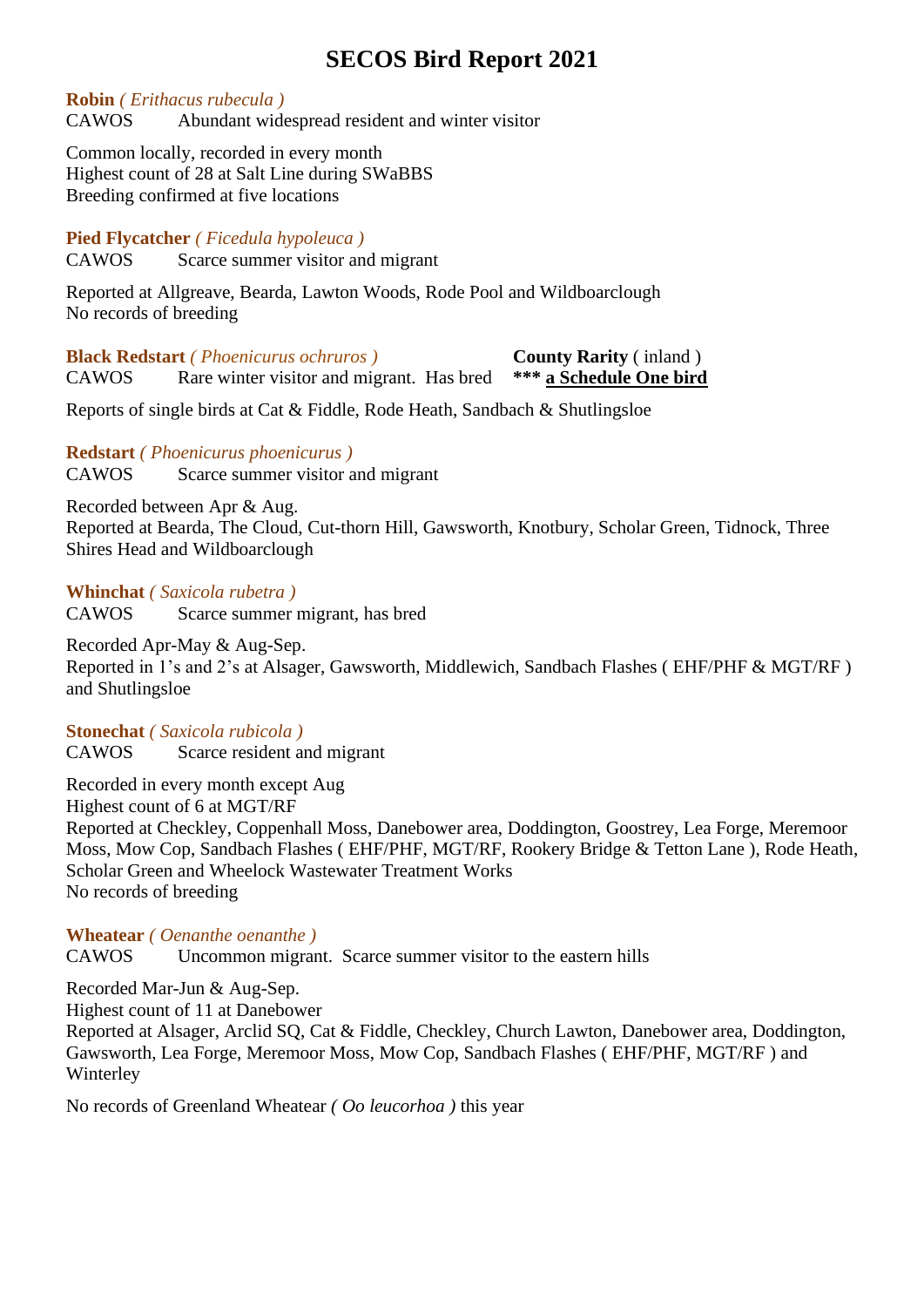#### **Dipper** *( Cinclus cinclus )*

CAWOS Scarce resident in the eastern hills

Recorded in every month and favours the faster, clear rivers and streams.

Other than sites within the Eastern Hills, only historically usually recorded in 4 or 5 sites in Congleton area, other 2021 records are from Allgreave, Borrow Pit Meadows, Church Lawton, Lawton Lake and Macon Meadows

Breeding confirmed at Congleton, courtship observed at Lawton Lake

#### <span id="page-30-0"></span>**Old World Sparrows; Snowfinches ( Passeridae )**

**Tree Sparrow** *( Passer montanus )* CAWOS Uncommon thinly spread resident

Recorded in every month.

Highest count of c20 at MGT/RF.

Also reported at Alsager, Arclid SQ, Brereton, Brownlow/Wallhill, Checkley, Fields Farm Sandbach, Gawsworth, Sandbach Flashes ( Green Lane set aside & MGT/RF ) and Scholar Green.

Breeding confirmed at Arclid SQ, Gawsworth & Scholar Green

#### **We are grateful to our sponsor HJ Lea Oakes Ltd, who provides feed for some of the local feeding stations**

**House Sparrow** *( Passer domesticus )* CAWOS Abundant widespread resident

Common locally, recorded in every month Highest count of 45 at Queens Park/King George V Playing Fields during BBS Breeding confirmed at four locations

**Dunnock** *( Prunella modularis )*

CAWOS Abundant widespread resident

Common locally, recorded in every month Highest count of 13 at Borrow Pit Meadows during SWaBBS Breeding confirmed at Alsager, Barthomley, Holmes Chapel, Rode Pool, Meremoor Moss and Wybunbury Moss

#### <span id="page-30-1"></span>**Wagtails; Pipits ( Motacillidae )**

**Yellow Wagtail** *( Motacilla flava )* CAWOS Uncommon and thinly distributed summer visitor and migrant

Recorded between Apr & Sep Highest count of 13 at Gawsworth Reported at Alsager, Arclid SQ, Astbury, Betchton, Brereton, Brindley Green, Brownlow/Wallhill, Doddington, Fields Farm Sandbach, Gawsworth, Meremoor, Middlewich, Sandbach Flashes ( EHF/PHF & MGT/RF ), Somerford and Wheelock Wastewater Treatment Works Breeding confirmed at Arclid SQ and Brindley Green. Probable breeding at Meremoor and Somerford

No reports of any sub-species this year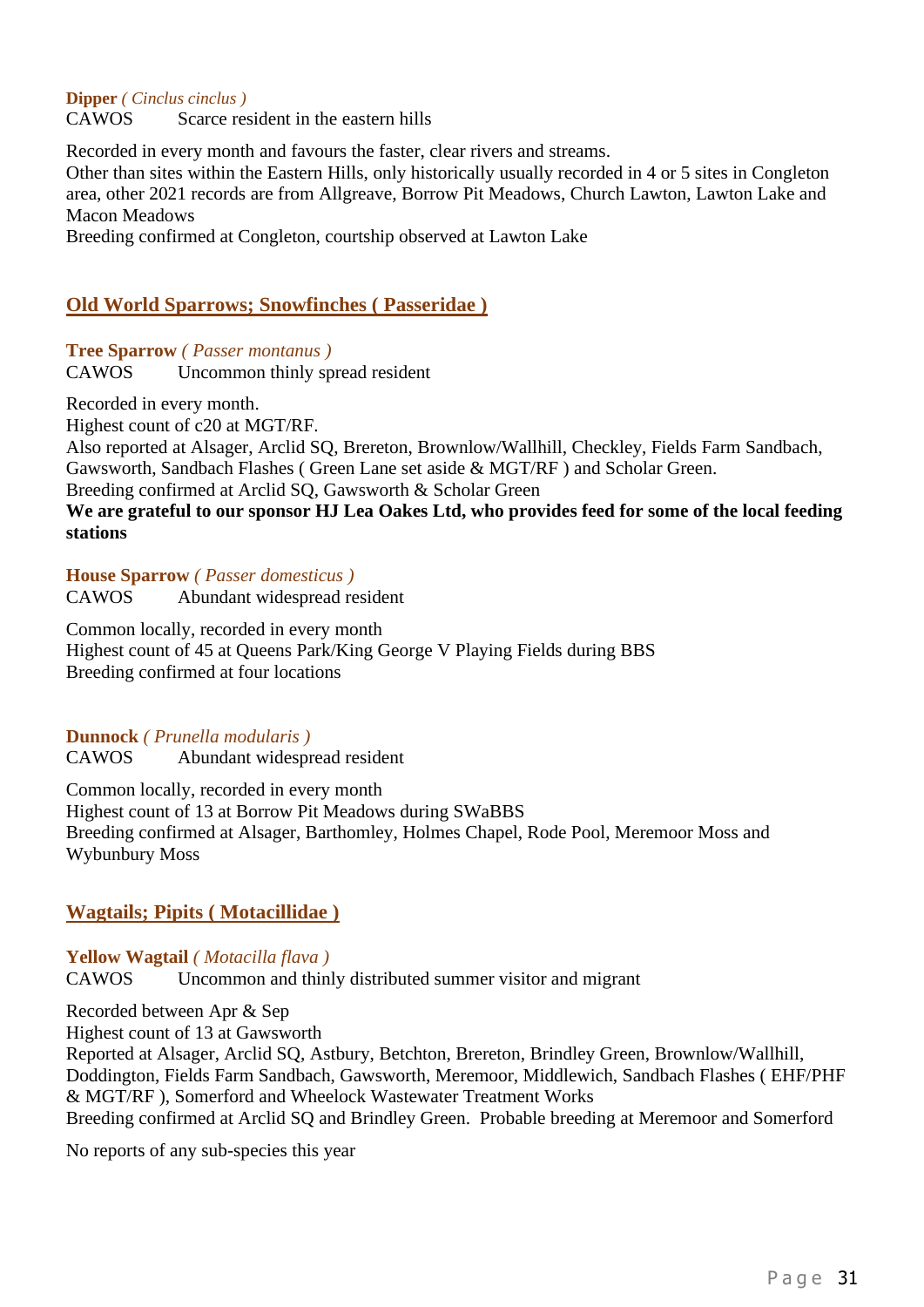**Grey Wagtail** *( Motacilla cinerea )*

CAWOS Fairly common resident and migrant

Recorded in every month of the year Highest count of c8 roosted at Arclid SQ Reported at over 40 locations Breeding confirmed at Arclid SQ, Betchton, Congleton Park/R Dane, Sandbach Flashes ( FFF ) and Swettenham

#### **White Wagtail** *( Motacilla alba )*

CAWOS Uncommon migrant

Recorded in Mar, Apr & Sep Highest count of 16 at Doddington Reported at Astbury Mere CP, Doddington and Sandbach Flashes ( EHF/PHF )

**Pied Wagtail** *( Motacilla alba yarrellii )*

CAWOS Very common widespread resident

Subspecies – common locally, recorded in every month Highest count of 45 at Elworth **Flocks of 50+ considered by CAWOS as 'significant'** Breeding confirmed at Arclid SQ

**Meadow Pipit** *( Anthus pratensis )*

CAWOS Common thinly distributed resident and migrant

Recorded in every month Highest count of 155 at MGT/RF in Sep

#### **Flocks of 10+ considered by CAWOS as 'significant'**

Other 10+ flocks reported at Arclid SQ, Bradwall, The Cloud, Doddington, Fields Farm Sandbach, Holmes Chapel, Knotbury, Mow Cop, Sandbach Flashes ( EHF/PHF, FFF, OF & WLF ), Scholar Green and Winterley

Breeding confirmed at Mow Cop. Probably breeding at The Cloud and Knotbury

#### **Tree Pipit** *( Anthus trivialis )*

CAWOS Very scarce local summer visitor and migrant

Recorded in Apr, May, Jun & Sep. Highest count of 2 at The Cloud and Mow Cop Also reported at Cut-thorn Hill, Sandbach Flashes ( MGT/RF ) and Three Shires Head

CAWOS Very scarce winter visitor

**Water Pipit** *( Anthus spinoletta )* **County Rarity** - away from regular wintering sites

1 was reported (on BTO's BirdTrack) at Doddington on 7<sup>th</sup> Apr

#### <span id="page-31-0"></span>**Finches ( Fringillidae )**

#### **Chaffinch** *( Fringilla coelebs )*

CAWOS Very common widespread resident and winter visitor

Common locally, recorded in every month

Highest count of 300 at Alsager during SWaBBS in Jan

#### **Flocks of 50+ considered by CAWOS as 'significant'**

Other 50+ flocks reported at Doddington & Sandbach Flashes ( WF [ Fields Farm set-aside ] ) Breeding confirmed at Holmes Chapel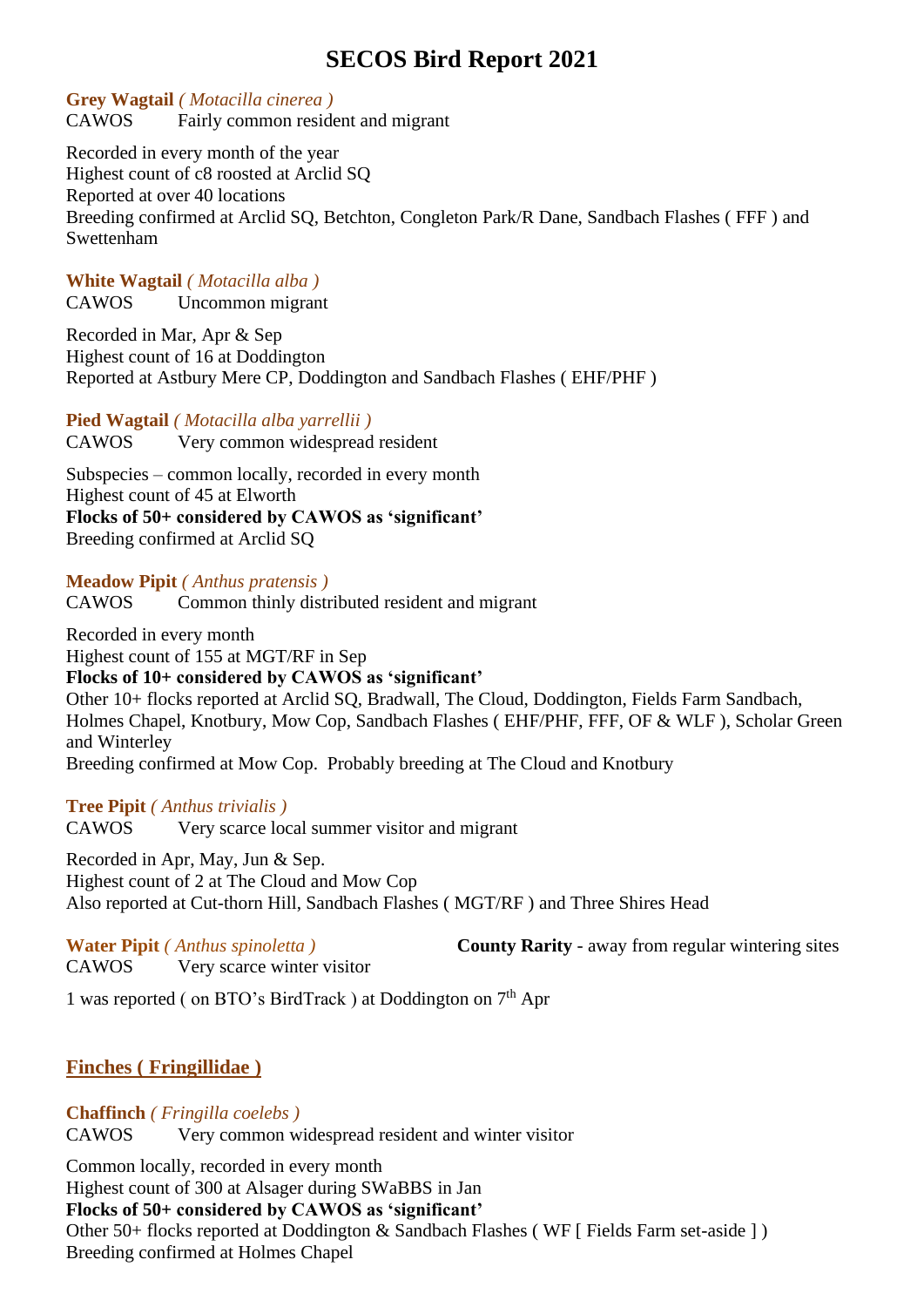## **Brambling** *( Fringilla montifringilla )*

CAWOS Uncommon winter visitor

Recorded in Jan-Apr & Oct-Dec

Highest count of 25 at Gawsworth

**Flocks of 10+ considered by CAWOS as 'significant'**

Reported at Alsager, Astbury Mere CP, Borrow Pit Meadows, Bosley Reservoir, Checkley, The Cloud, Doddington, Fields Farm Sandbach, Gawsworth, Marton, Middlewich, Mow Cop, Rode Heath, Sandbach Flashes ( EHF/PHF, FF, MGT/RF, Rookery Bridge & WLF ) and Wybunbury Moss with occasional reports from birders gardens where one was noted singing in Oct

#### **Hawfinch** *( Coccothraustes coccothraustes )* **County Rarity** CAWOS Rare visitor, once resident

1 was reported ( on BTO's BirdTrack ) at Swettenham on  $10<sup>th</sup>$  Jun, the other report was of 1 at Groby Flash on  $30^{th}$  Nov &  $1^{st}$  Dec

#### **Bullfinch** *( Pyrrhula pyrrhula )*

CAWOS Common widespread resident

Fairly common locally, recorded in every month

Highest count of 8 at Joey the Swan

#### **Flocks of 10+ considered by CAWOS as 'significant'**

No records of confirmed breeding but described by Colin Lythgoe, my predecessor, in early editions of the local bird reports as "widespread records … all of which are probably breeding sites for this sedentary species."

#### **Greenfinch** *( Chloris chloris )*

CAWOS Common widespread resident

Fairly common locally, recorded in every month but affected by *Trichomonosis* Highest count of 35 at Sandbach

**Flocks of 50+ considered by CAWOS as 'significant'**

Breeding confirmed / juvs reported at gardens in Shavington and Weston

#### **Linnet** *( Linaria cannabina )*

CAWOS Common widespread resident and migrant

Recorded in every month

Highest count of c220 at Sandbach Flashes ( WF - Fields Farm set-aside )

#### **Flocks of 10+ considered by CAWOS as 'significant'**

Other flocks of 10+ reported at Alsager, Arclid SQ, Brownlow/Wallhill, Eaton Hall SQ, Lea Forge, Meremoor Moss, Sandbach Flashes ( Green Lane set aside & MGT/RF ) and Scholar Green

**Lesser Redpoll** *( Acanthis cabaret )*

CAWOS Scarce resident and fairly common winter visitor, thinly distributed

Recorded in all months except Jun, Jul & Sep

Highest count of 20 at Brereton Heath LNR and Brownlow/Wallhill

#### **Flocks of 10+ considered by CAWOS as 'significant'**

Reported at Alsager, Arclid SQ, Astbury Mere CP, Checkley, The Cloud, Doddington\*, Elworth, Joey the Swan, Lea Forge\*, Middlewich, Moston, Queens Park, Salt Line/Borrow Pit Meadows, Sandbach, Sandbach Flashes ( EHF/PHF, FFF, FF, MGT/RF\*, Rookery Bridge ), Scholar Green, Shavington, Swettenham\*, Taxmere and Wybunbury Moss Flocks of 10+: - \* indicates locations above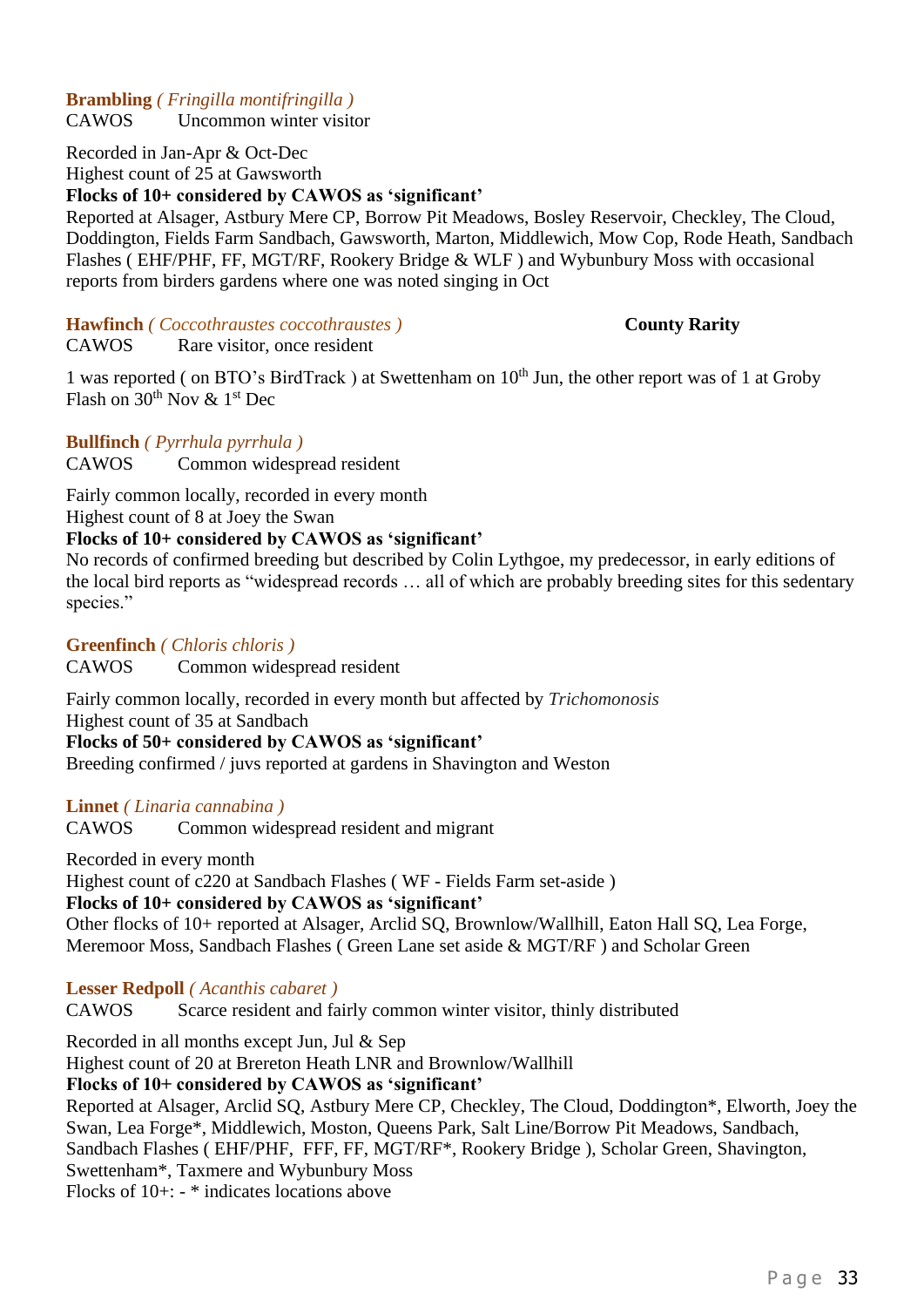#### **Red Crossbill** *( Loxia curvirostra )*

CAWOS Irruptive, rare irregular breeding species, otherwise scarce

Recorded in Jan, Mar, Apr, Oct, Nov. All records are believed to be of birds heard and/or in flight. All single, unless otherwise noted: Reported at Astbury Mere CP, The Cloud (30) and Sandbach Flashes ( MGT/RF )

**Goldfinch** *( Carduelis carduelis )* CAWOS Abundant widespread resident

common locally, recorded in every month Highest count of c75 at Arclid SQ **Flocks of 50+ considered by CAWOS as 'significant'** Breeding confirmed at Swettenham

#### **Siskin** *( Spinus spinus )*

CAWOS Common winter visitor and migrant. Very scarce breeder

recorded in every month except Aug

Highest count of c40 at Meremoor Moss during SWaBBS

**Flocks of 10+ considered by CAWOS as 'significant'**

Other 10+ flocks at Brereton Heath LNR, Congleton, Macon Meadows, Meremoor Moss, Salt Line & Borrow Pit Meadow, Sandbach Flashes ( FF & WF [Tetton Lane] ), The Quinta and Wybunbury Moss

#### <span id="page-33-0"></span>**Buntings ( Emberizidae )**

#### **Corn Bunting** *( Emberiza calandra )*

CAWOS Rare resident

1 was reported at Fanny's Croft on 12th Jan and seen again at least once more that month. 3 were reported at a withheld location in Jul

#### **Yellowhammer** *( Emberiza citronella )*

CAWOS Fairly common widespread resident

recorded in every month Highest count of c20 at Fanny's Croft

#### **Flocks of 5+ considered by CAWOS as 'significant'**

Reported at Albion Lock, Alsager\*, Astbury, Barthomley, Basford/Weston, Bradwall\*, Brindley Green, Brownlow/Wallhill\*, Brereton, Checkley, Church Lawton\*, Fanny's Croft\*, Fields Farm Sandbach, Holmes Chapel, Lea Forge, L Moreton Hall, Malkins Bank, Rode Heath, Salt Line/Borrow Pit Meadows, Sandbach Flashes ( EHF/PHF, MGT/RF, Rookery Bridge ), Scholar Green\*, Smethwick, Somerford and Winterley

Flocks of 10+: - \* indicates locations above Breeding confirmed at Somerford with probably breeding at Alsager ( Fanny's Croft )

**Reed Bunting** *( Emberiza schoeniclus )* CAWOS Common widespread resident

fairly common locally, recorded in every month Highest count of 15 at MGT/RF **Flocks of 10+ considered by CAWOS as 'significant'** Flocks of 10+ at Meremoor Moss and Scholar Green Breeding confirmed at Arclid SQ & Little Taxmere and Sandbach Flashes ( MGT/RF )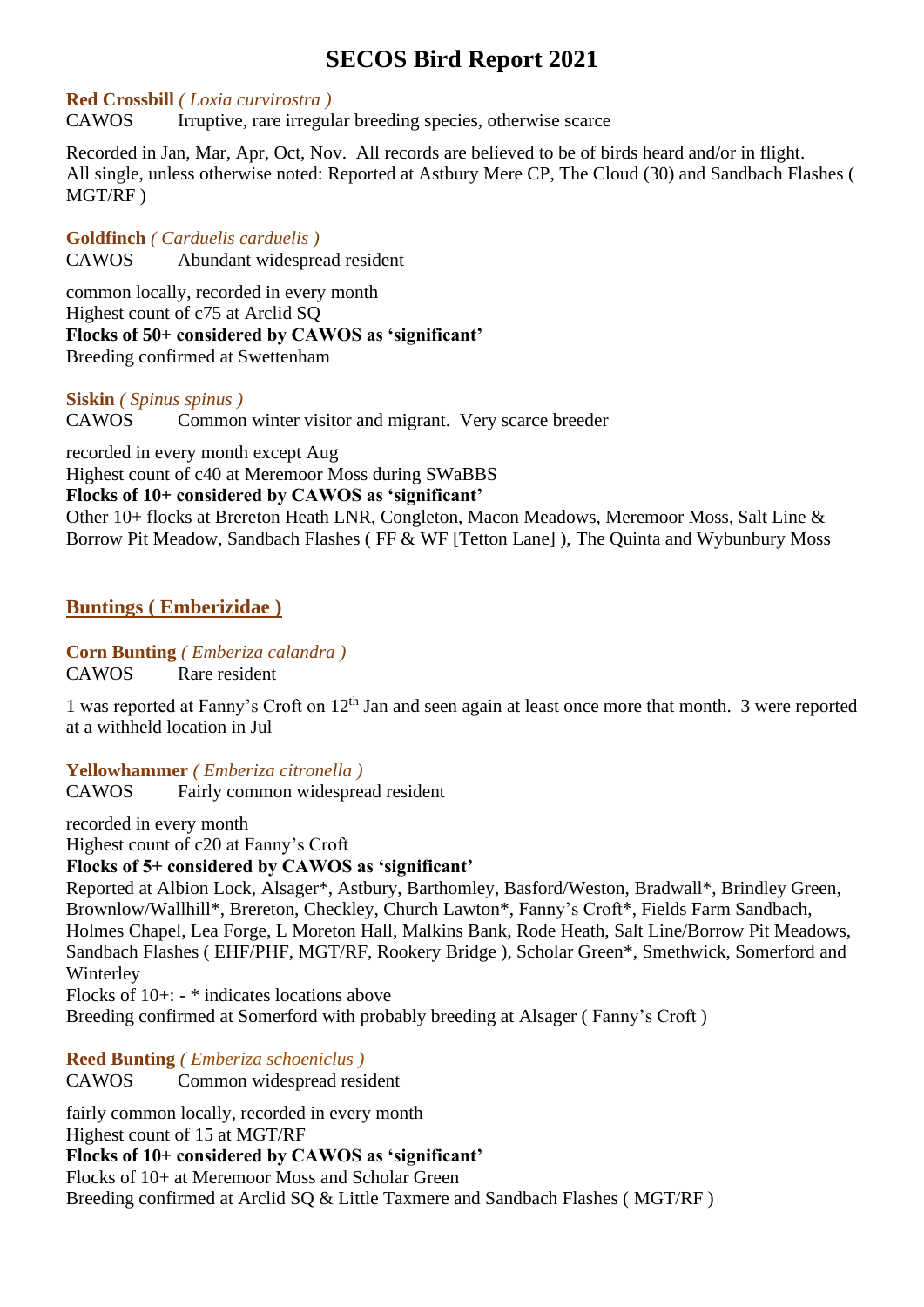### <span id="page-34-0"></span>**Early and late dates for summer visitors**

The table below has been sorted in date order for the '10-year average' arrival dates for the SECOS Recording Area. I have used the 15 species listed in earlier local bird reports plus the 2 new species ( in red ) that that I added in last year's report that are also considered as locally breeding summer visitors.

| <b>Species</b>              |             | 10-year                    | <b>Earliest</b> |             |
|-----------------------------|-------------|----------------------------|-----------------|-------------|
|                             | <b>Date</b> | <b>Location</b>            | average         | <b>Date</b> |
| <b>Sand Martin</b>          | 28-Feb      | Eaton Hall SQ              | 13-Mar          | 1-Mar       |
| <b>Little Ringed Plover</b> | 7-Mar       | Arclid SQ                  | $21-Mar$        | 5-Mar       |
| Swallow                     | 21-Mar      | <b>Brereton Heath LNR</b>  | 26-Mar          | 10-Feb      |
| <b>Willow Warbler</b>       | 31-Mar      | Sandbach Flashes (EHF/PHF) | $2-Apr$         | 21-Mar      |
| <b>House Martin</b>         | 29-Mar      | Doddington                 | 5-Apr           | 25-Mar      |
| Yellow Wagtail              | $10-Apr$    | Sandbach Flashes (MGT/RF)  | 6-Apr           | $1-Apr$     |
| <b>Reed Warbler</b>         | $14-Apr$    | Sandbach Flashes (MGT/RF)  | $11-Apr$        | 16-Mar      |
| <b>Lesser Whitethroat</b>   | 24-Apr      | Sandbach Flashes (MGT/RF)  | $17-Apr$        | $14-Apr$    |
| Whitethroat                 | 9-Apr       | Middlewich                 | $17-Apr$        | $11-Apr$    |
| Sedge Warbler               | $24$ -Apr   | Sandbach Flashes (MGT/RF)  | 18-Apr          | 4-Apr       |
| Hobby                       | 3-Apr       | <b>Holmes Chapel</b>       | 20-Apr          | 3-Apr       |
| Grasshopper Warbler         | 24-Apr      | Sandbach Flashes (MGT/RF)  | $21-Apr$        | $14-Apr$    |
| <b>Common Tern</b>          | 24-Apr      | Sandbach Flashes (EHF/PHF) | $22-Apr$        | $1-Apr$     |
| Garden Warbler              | 28-Apr      | Doddington                 | 23-Apr          | $14-Apr$    |
| Swift                       | 26-Apr      | Crewe                      | $25-Apr$        | $17-Apr$    |
| Cuckoo                      | $1-May$     | Gawsworth                  | 28-Apr          | $16-Apr$    |
| <b>Spotted Flycatcher</b>   | $12-May$    | Gawsworth                  | 5-May           | $17-Apr$    |

NB – I have been unable to find ( for each year ) probable first sightings for species Common Tern, Cuckoo, Grasshopper Warbler and Spotted Flycatcher, so to avoid skewing the average date, I have left some years blank.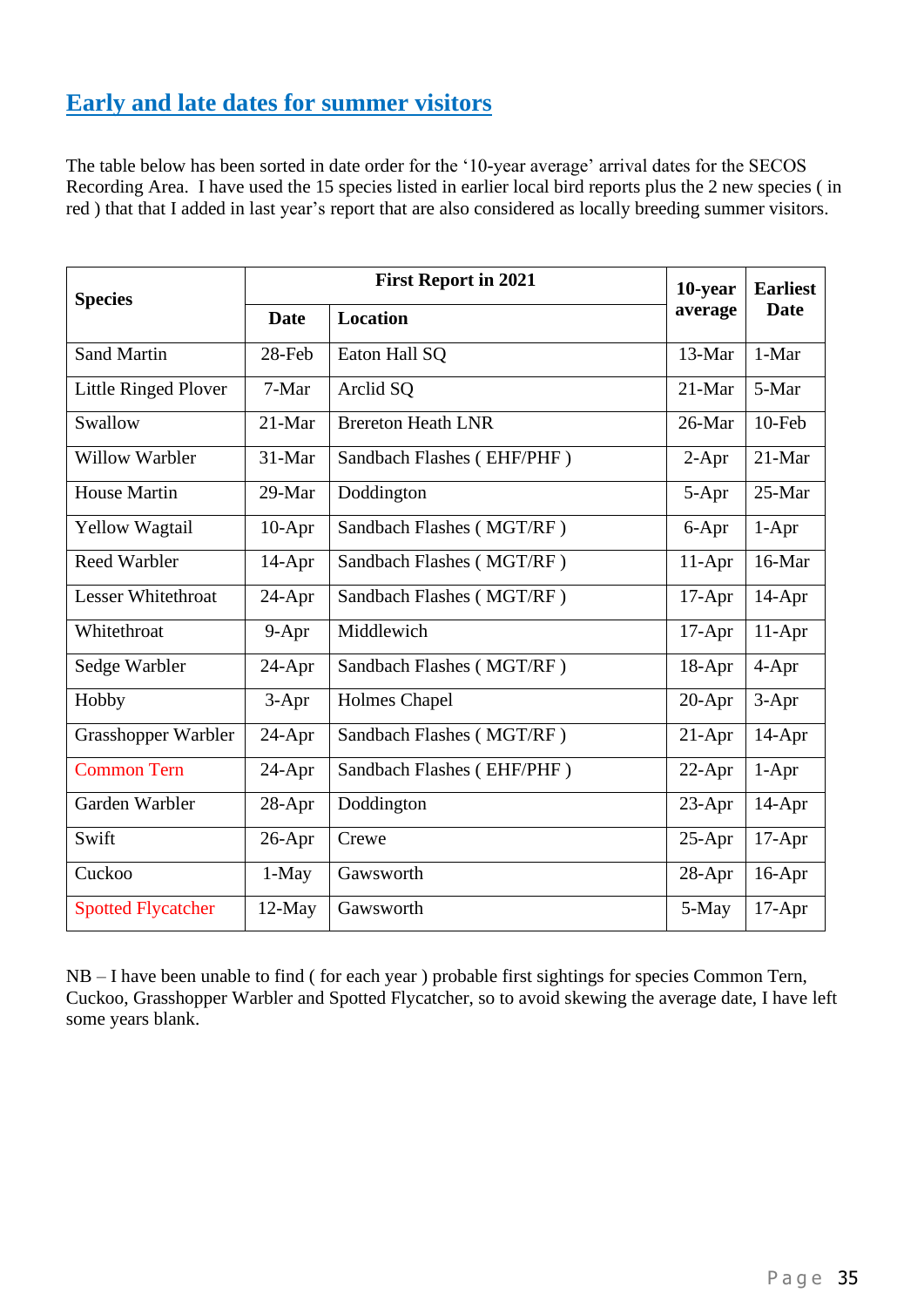### <span id="page-35-0"></span>**Local Rarities**

If you find a rarity, I urge you to consider completing a Rarity Form. When I took on the role, I had some negative feedback about forms submitted in the past to the county and/or national rarity panels that rejected forms as not proven.

The forms now being used are standardised. They ask: -

- if the bird has been photographed and/or videoed  $-$  if possible send an image with the form
- your previous experience with the species

With plenty of room to add your account and description with a prompt to include: -

- circumstances of finding the bird
- plumage, bare parts etc and call
- the 'jizz'

On the form I've drafted for SECOS rarities, I've included comments: -

- submissions are often declined if the observer(s) has not included sufficient information on the form
- if the species looks similar to others, it is important that you are aware of the differences and document that you have seen them ( also where hybridisation is known, e.g. Hooded Crow or Caspian Gull )
- If you give the panel a reason to doubt the description, they often err on the side of caution

If, when preparing to fill in the Rarity Form, you consider all the points above and include all the relevant information, you will increase the probability of your form being accepted - i.e., leave no room for doubt.

### <span id="page-35-1"></span>**Acknowledgements**

Apart from records from local or visiting birders, some of the data I have been given access to includes WeBS, BBS, and I append their relevant acknowledgements and terms and conditions for use: -

Data were provided by WeBS, a Partnership jointly funded by the British Trust for Ornithology, Royal Society for the Protection of Birds and Joint Nature Conservation Committee, in association with The Wildfowl & Wetlands Trust, with fieldwork conducted by volunteers. Although WeBS data are presented within this report, in some cases the figures may not have been fully checked and validated. Therefore, for any detailed analyses of WeBS data, enquiries should be directed to the WeBS team at the British Trust for Ornithology, The Nunnery, Thetford, IP24 2PU [\(webs@bto.org\)](mailto:webs@bto.org)

The BTO/JNCC/RSPB Breeding Bird Survey is a partnership jointly funded by the British Trust for Ornithology (BTO), Royal Society for the Protection of Birds (RSPB) and the Joint Nature Conservation Committee (JNCC), with fieldwork conducted by volunteers.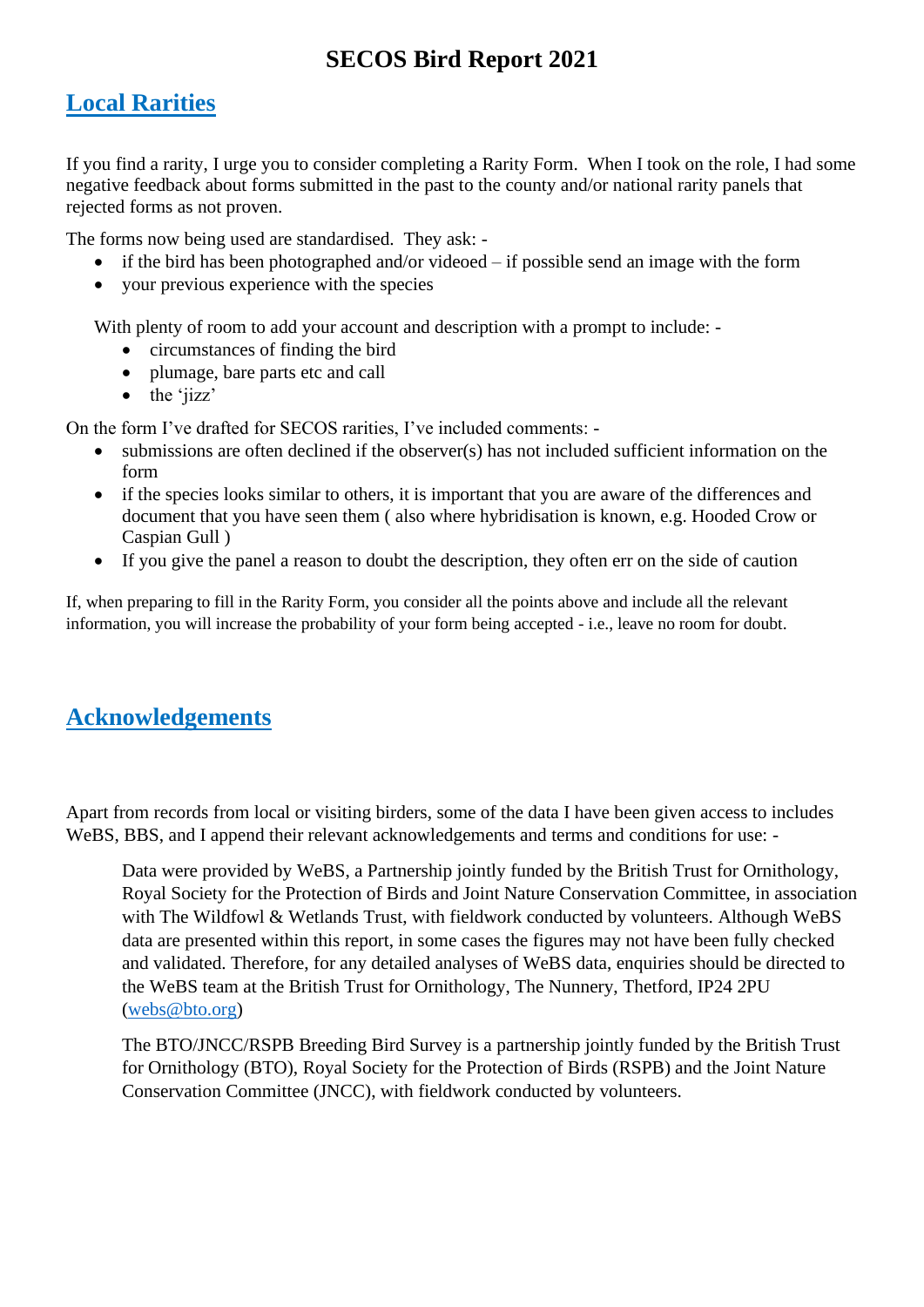### <span id="page-36-0"></span>**Appendix**

#### **Scarce & rare birds reported between 1st Jan 2010 to 31st Dec 2021**

The table below shows the months in which the 'rarer' species have been reported in the SECOS Recording Area during the period covered. Each mark represents at least one record, the thicker marks indicate more records. It should be noted that some of the species showing up in our recording area may well be influenced by specific weather conditions.

#### Species **J F M A M J J A S O N D**

| <b>Brent Goose (Dark-bellied</b> |
|----------------------------------|
| <b>Snow Goose</b>                |
| <b>Baikal Teal</b>               |
| Green-winged Teal                |
| Scaup                            |
| Lesser Scaup                     |
| <b>Long-tailed Duck</b>          |
| Smew                             |
| <b>Slavonian Grebe</b>           |
| Avocet                           |
| <b>Grey Plover</b>               |
| Whimbrel                         |
| <b>Bar-tailed Godwit</b>         |
| Turnstone                        |
| Knot                             |
| <b>Stilt Sandpiper</b>           |
| <b>Curlew Sandpiper</b>          |
| <b>Temminck's Stint</b>          |
| Sanderling                       |
| Purple Sandpiper                 |
| <b>Little Stint</b>              |
| <b>Jack Snipe</b>                |
| Red-necked Phalarope             |
| <b>Grey Phalarope</b>            |
| <b>Wood Sandpiper</b>            |
| <b>Spotted Redshank</b>          |
| Kittiwake                        |
| Sabine's Gull                    |
| Little Gull                      |
| Ring-billed Gull                 |
| Gull-billed Tern                 |
| <b>Sandwich Tern</b>             |
| Little Tern                      |
| <b>Arctic Tern</b>               |
| Whiskered Tern                   |
| <b>Black Tern</b>                |
| Arctic Skua                      |
| <b>Great Northern Diver</b>      |
| Gannet                           |
| Shag                             |
| Glossy This                      |

|                                   |                                  |           |                      |                      |                      |                       |           |                           | ັ         |                 |                      |                        |
|-----------------------------------|----------------------------------|-----------|----------------------|----------------------|----------------------|-----------------------|-----------|---------------------------|-----------|-----------------|----------------------|------------------------|
| <b>Brent Goose (Dark-bellied)</b> | ۰                                |           |                      |                      |                      |                       |           |                           |           |                 |                      |                        |
| <b>Snow Goose</b>                 | ۰                                |           | $\ddot{\phantom{0}}$ |                      |                      |                       | ۰.        |                           |           |                 |                      |                        |
| <b>Baikal Teal</b>                |                                  |           |                      |                      |                      | $\ddot{\phantom{0}}$  |           |                           |           |                 |                      |                        |
| Green-winged Teal                 | $\bullet$                        |           |                      | $\ddot{\phantom{0}}$ |                      |                       |           |                           |           |                 |                      |                        |
| Scaup                             |                                  | $\ddotsc$ | $\ddot{\phantom{1}}$ |                      |                      |                       |           |                           |           |                 | $\ddotsc$            | $\ddot{\phantom{0}}$ . |
| Lesser Scaup                      |                                  |           |                      |                      |                      |                       |           |                           |           |                 |                      |                        |
| Long-tailed Duck                  |                                  |           |                      |                      |                      |                       |           |                           |           |                 |                      | ٠                      |
| Smew                              |                                  | .         |                      |                      |                      |                       |           |                           |           |                 | $\bullet$            | $\bullet$              |
| <b>Slavonian Grebe</b>            | $\bullet$                        |           |                      |                      |                      |                       |           |                           |           |                 |                      |                        |
| Avocet                            |                                  |           |                      |                      | $\cdot$ ----         |                       | $\bullet$ | ۰                         |           |                 |                      |                        |
| <b>Grey Plover</b>                |                                  |           |                      |                      |                      |                       |           | ٠                         |           |                 |                      |                        |
| Whimbrel                          |                                  |           |                      | ⊷.                   | ۰.                   |                       | .         | $\ddotsc$                 |           |                 | ۰                    |                        |
| <b>Bar-tailed Godwit</b>          |                                  |           |                      | $\ddot{\phantom{0}}$ |                      |                       |           |                           |           |                 |                      |                        |
| Turnstone                         |                                  |           |                      |                      | ۰.                   |                       |           | $\ddot{\phantom{0}}$      |           |                 |                      |                        |
| Knot                              |                                  |           |                      |                      |                      |                       | --        |                           |           |                 |                      |                        |
| <b>Stilt Sandpiper</b>            |                                  |           |                      |                      |                      |                       |           |                           | ۰         |                 |                      |                        |
| <b>Curlew Sandpiper</b>           |                                  |           |                      |                      |                      | ٠                     |           |                           |           |                 |                      |                        |
| Temminck's Stint                  |                                  |           |                      |                      |                      |                       |           |                           |           |                 |                      |                        |
| Sanderling                        |                                  |           |                      |                      | .                    |                       |           |                           |           |                 |                      |                        |
| <b>Purple Sandpiper</b>           |                                  |           |                      |                      |                      |                       |           |                           |           | ٠               |                      |                        |
| Little Stint                      |                                  |           |                      |                      |                      |                       |           | . .-                      |           | ۰               |                      |                        |
| Jack Snipe                        |                                  |           |                      |                      |                      |                       |           |                           | ٠         | $\cdot$ $\cdot$ |                      | $\cdot \cdot$ .        |
| Red-necked Phalarope              |                                  |           |                      |                      |                      |                       |           |                           |           |                 |                      |                        |
| <b>Grey Phalarope</b>             |                                  |           |                      |                      |                      |                       |           |                           |           |                 |                      |                        |
| <b>Wood Sandpiper</b>             |                                  |           |                      | ٠                    | $\ddot{\phantom{0}}$ | $\bullet$             | $\ddotsc$ | $\cdot$ $\cdot$           |           |                 |                      |                        |
| <b>Spotted Redshank</b>           |                                  |           |                      | ٠                    |                      |                       |           | $\cdot \cdot \cdot \cdot$ |           |                 |                      |                        |
| Kittiwake                         | $\cdot$ $\overline{\phantom{a}}$ | $\bullet$ | $\ddot{\phantom{0}}$ |                      |                      |                       |           | ٠                         |           |                 |                      |                        |
| Sabine's Gull                     |                                  |           |                      |                      |                      |                       |           |                           | $\bullet$ | ٠               |                      |                        |
| Little Gull                       |                                  |           | $\cdot$ -- $\cdot$   |                      | ۰                    | $\bullet$ . $\bullet$ | $\bullet$ |                           | ۰         | ٠               |                      |                        |
| Ring-billed Gull                  |                                  | $\bullet$ |                      |                      |                      |                       |           |                           |           |                 | ۰                    |                        |
| Gull-billed Tern                  |                                  |           |                      |                      |                      |                       |           |                           |           |                 |                      |                        |
| <b>Sandwich Tern</b>              |                                  |           |                      |                      |                      | $\ddot{\phantom{0}}$  |           | --                        | $\bullet$ |                 |                      |                        |
| Little Tern                       |                                  |           |                      | $\ddot{\phantom{0}}$ |                      |                       |           |                           |           |                 |                      |                        |
| Arctic Tern                       |                                  |           |                      | .                    |                      | $\ddot{\phantom{0}}$  | $\bullet$ | $\cdot \cdot \cdot$       |           |                 |                      |                        |
| Whiskered Tern                    |                                  |           |                      |                      |                      |                       |           |                           |           |                 |                      |                        |
| <b>Black Tern</b>                 |                                  |           |                      |                      |                      |                       |           |                           | $\cdot$   |                 |                      |                        |
| Arctic Skua                       |                                  |           |                      |                      |                      |                       |           |                           |           |                 |                      |                        |
| <b>Great Northern Diver</b>       |                                  |           |                      |                      |                      |                       |           |                           |           |                 | $\ddot{\phantom{0}}$ |                        |
| Gannet                            |                                  |           |                      |                      |                      |                       |           |                           |           | ٠               |                      |                        |
| Shag                              |                                  |           |                      |                      |                      |                       |           | $\ddotsc$                 |           |                 |                      |                        |
| Glossy Ibis                       |                                  |           |                      |                      |                      |                       |           | $\ddotsc$                 |           |                 |                      |                        |